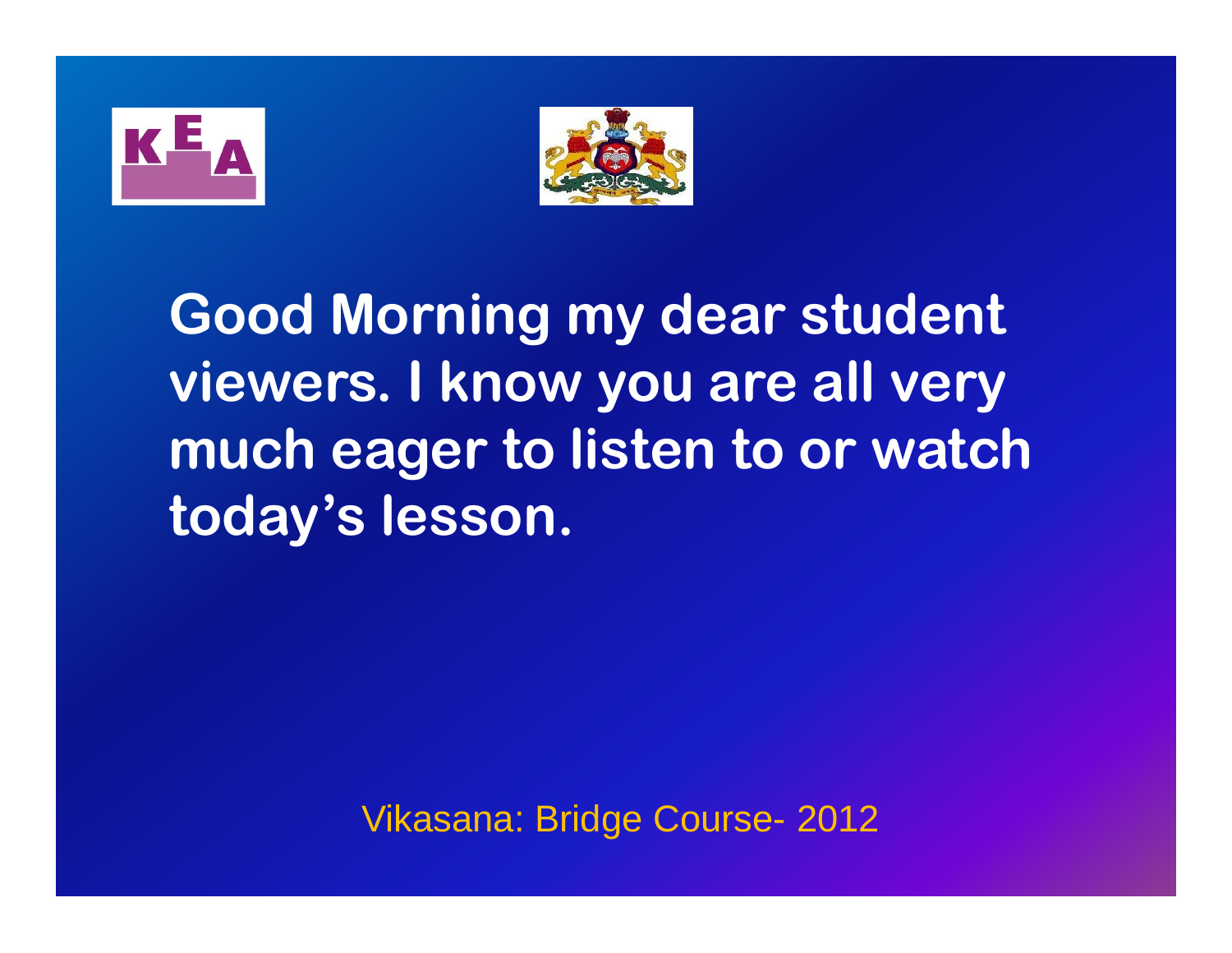



**It helps all those who want to improve their English writing & vocabulary. This programme which is sponsored by KEA and PUED particularly aims at the aspirant students learning English better.**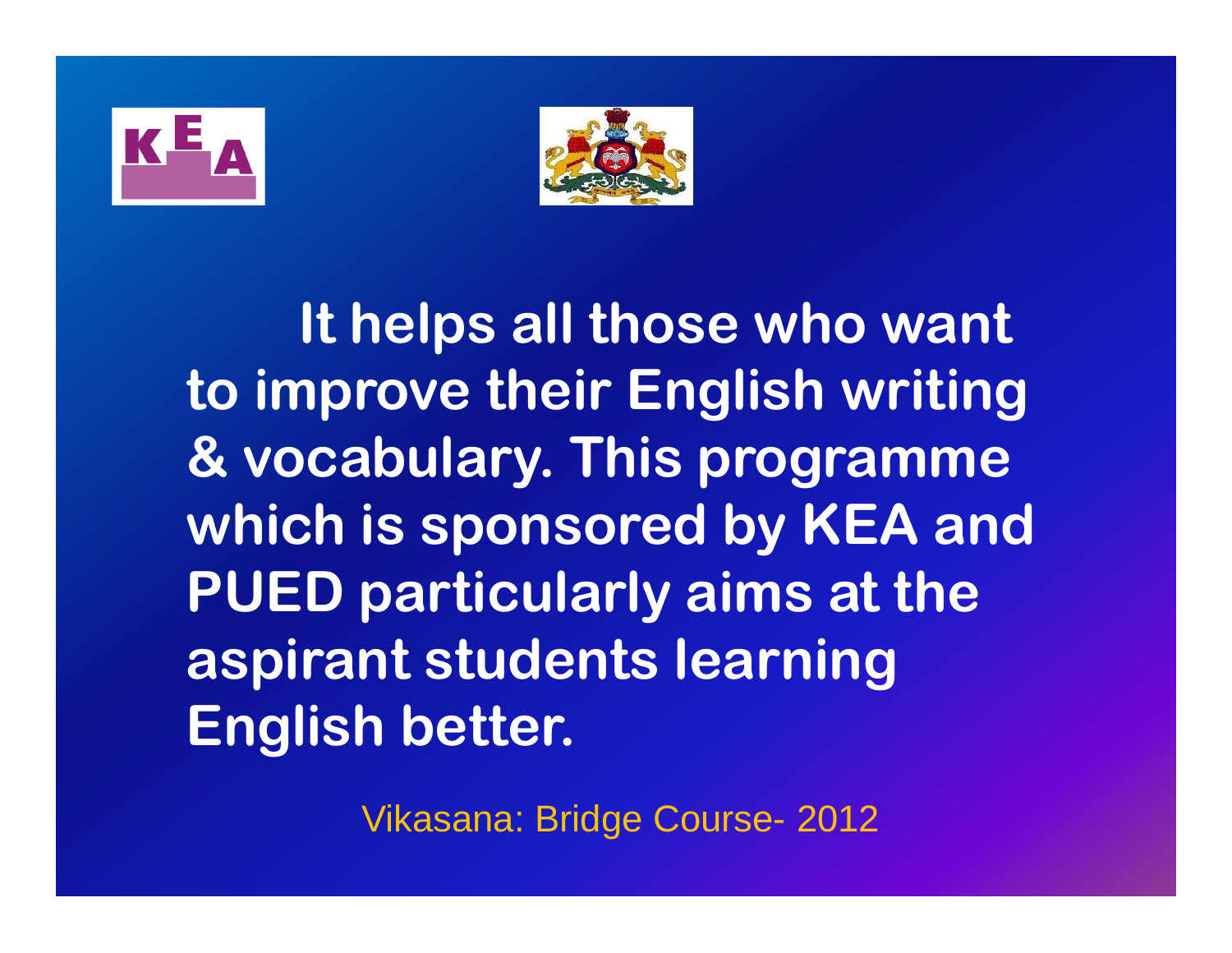



**Then what is to be done?1. Learn English through use. 2. Listen to English songs, conversations, T.V. & Radio news. 3. Speak English in communicative situations. 4. Read English books.**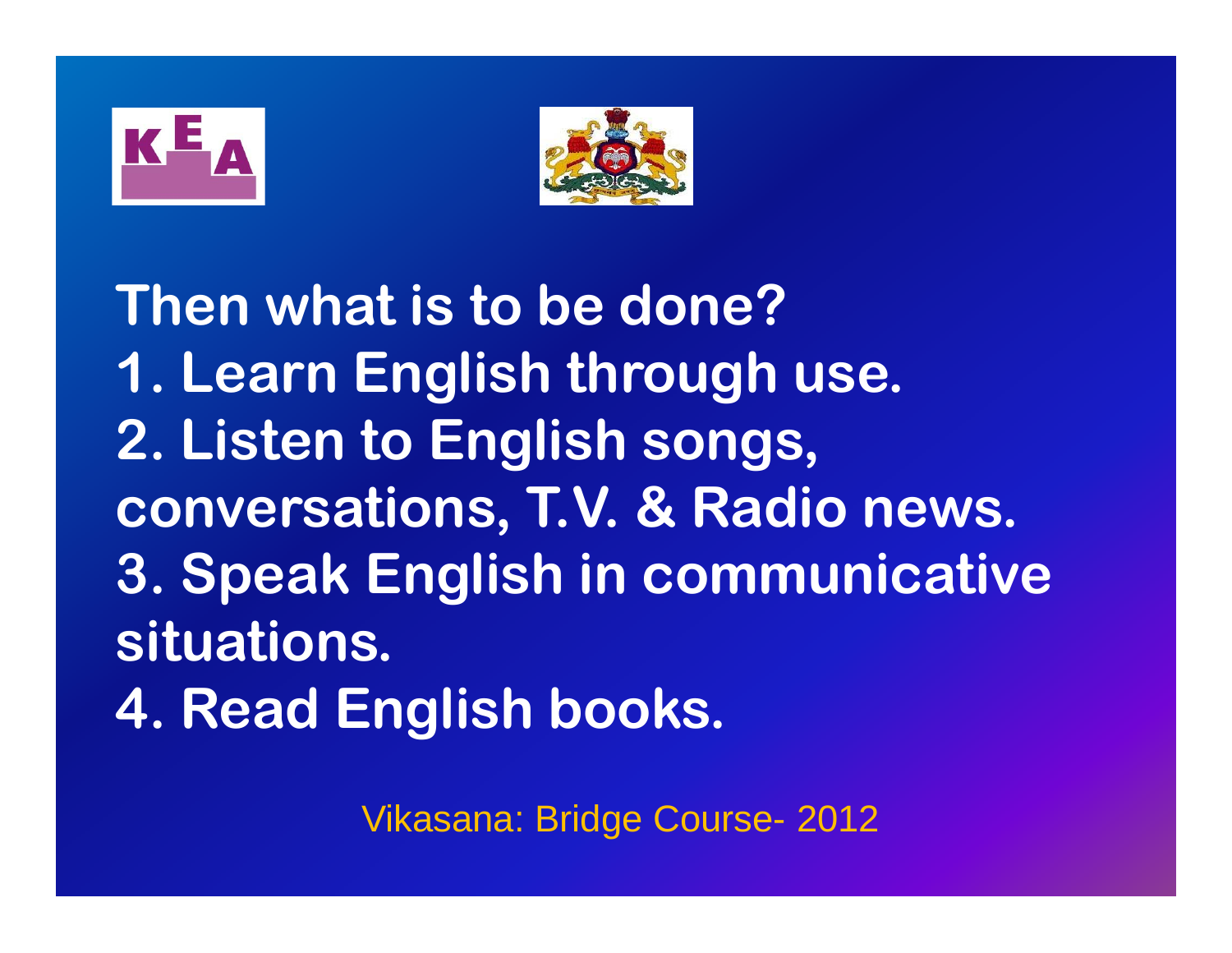



**5 Write English . . 6. Do reference work like story book reading grammar , working and dictionary use. 7. L h l li h b Learn how to learn Engli sh better. 8. Think in English to express about human life and action.**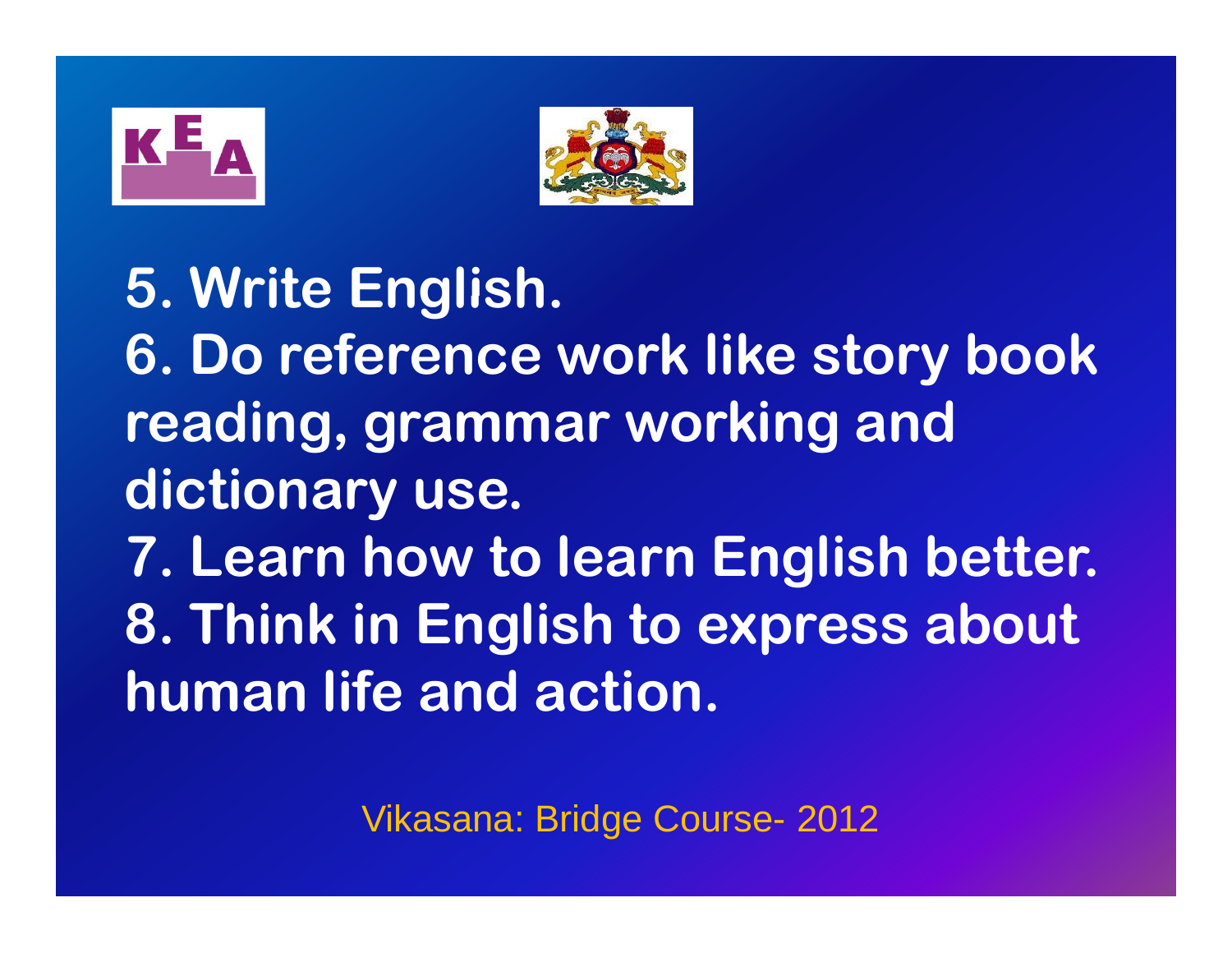



**What is more important to acquaint with the aspects suggested above .**

Use of English Grammar and **composition either in a formal or in an informal way.**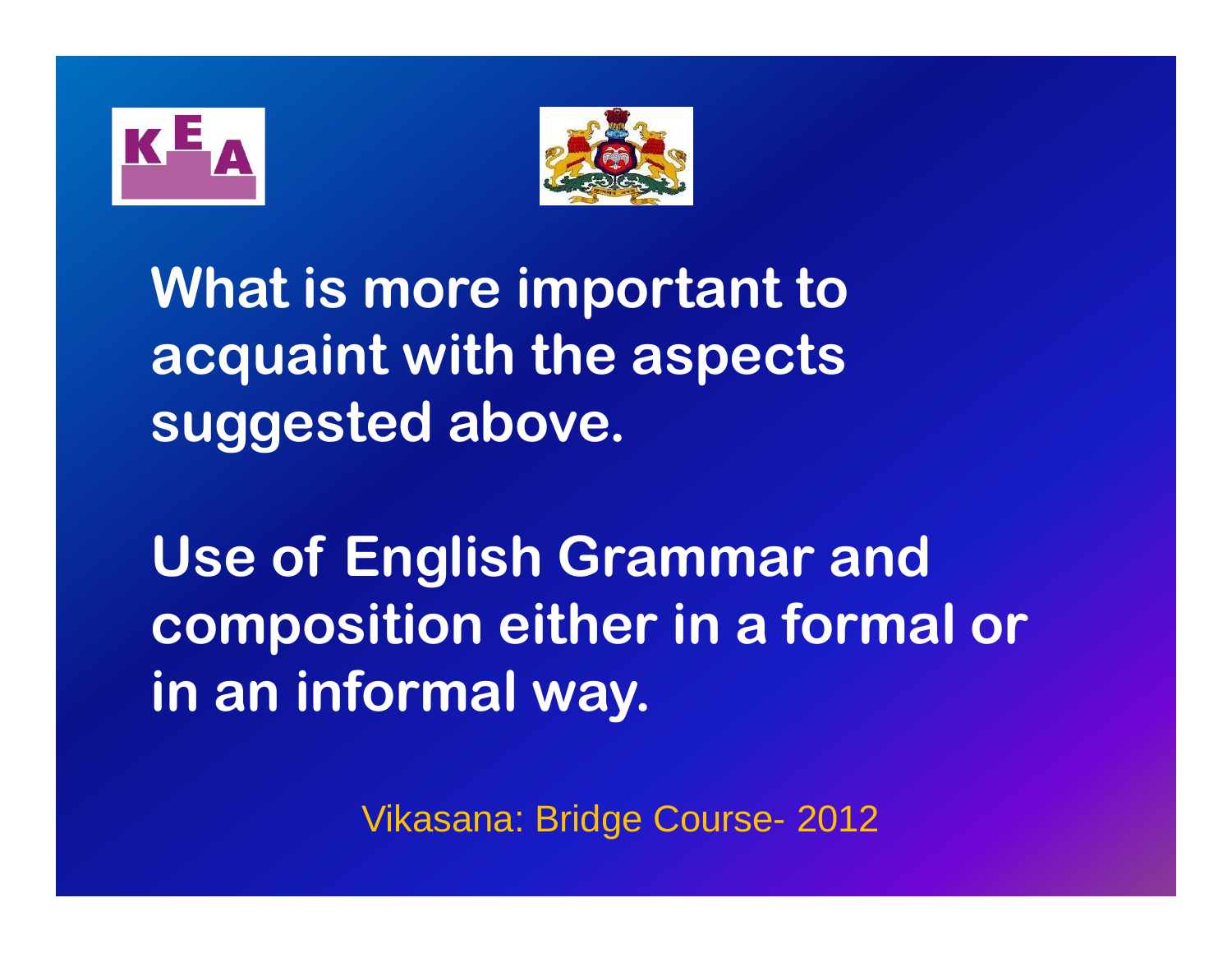



Welcome to the power point **presentation on sentence structure & subject – verb agreement.**

**Look at the following examples :**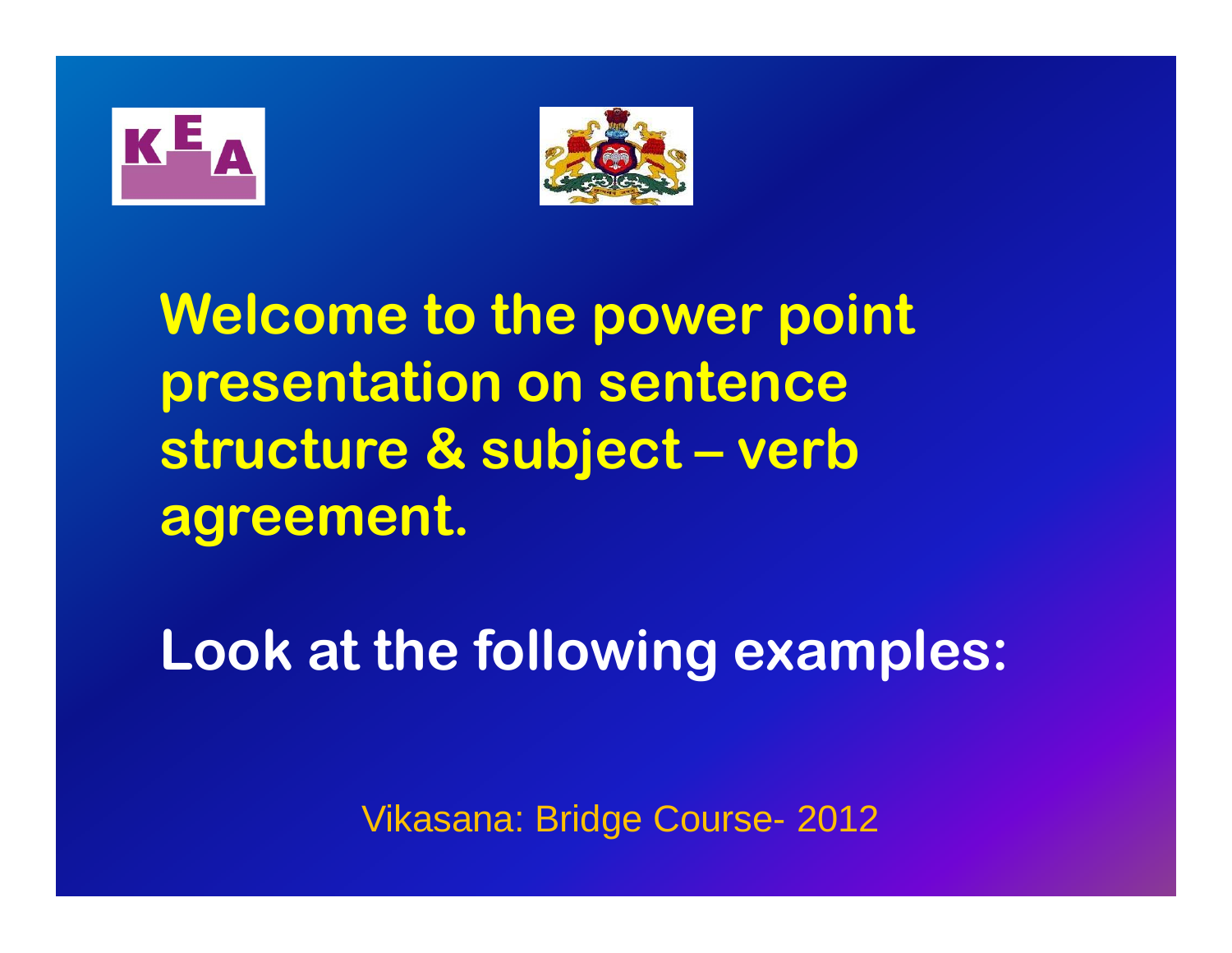



**1. The coffee plant is <sup>a</sup> small tree of African origin. I t begins to produce frui t 3 or 4 years after being planted. The frui t is hand- gathered when i t is fully ripe and reddish purple in colour. Two differen t techniques are in use to separate the coffee seeds from their covering and from the pulp. They are <sup>a</sup> wet process and <sup>a</sup> dry process.**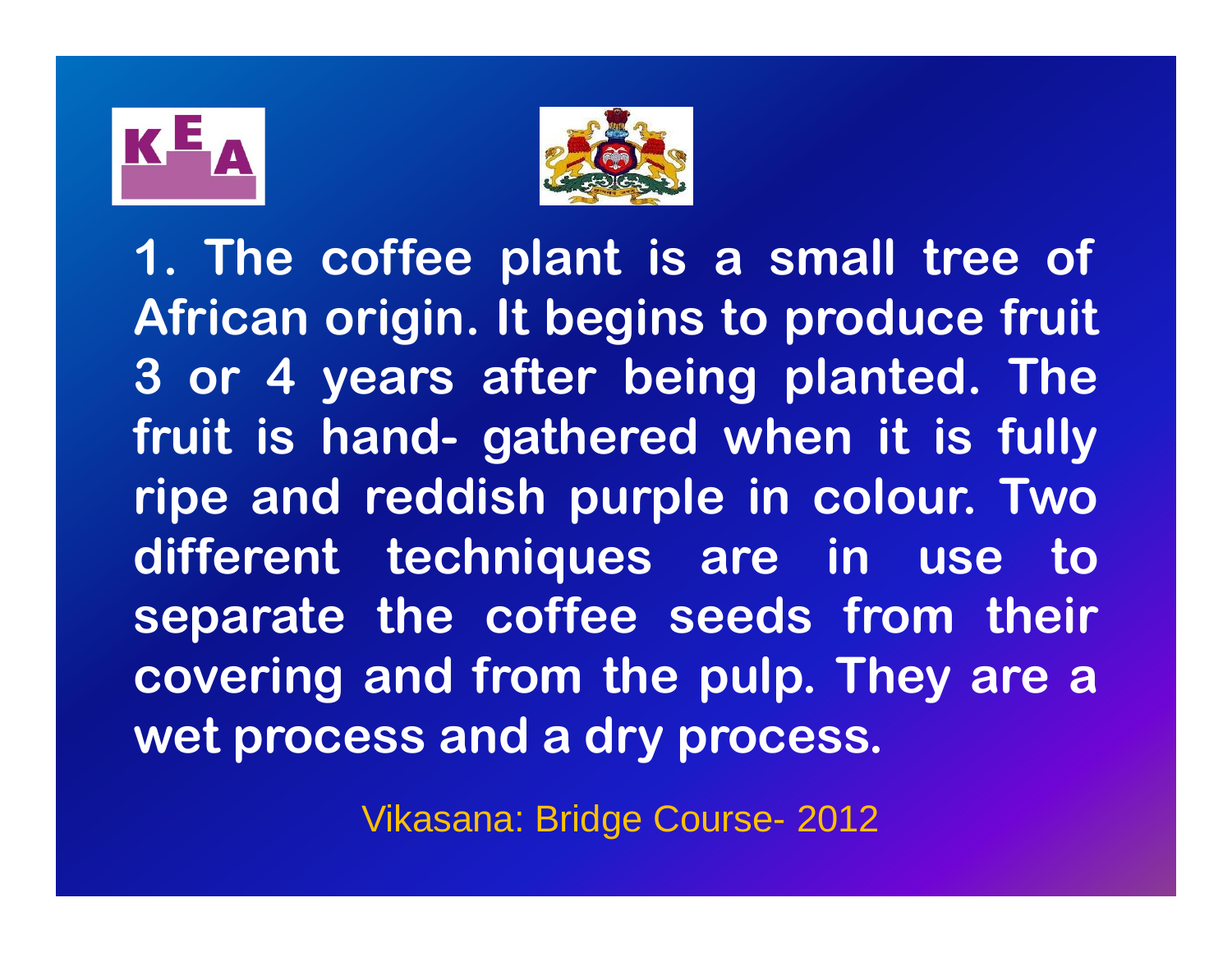



# COFFEE PLANT

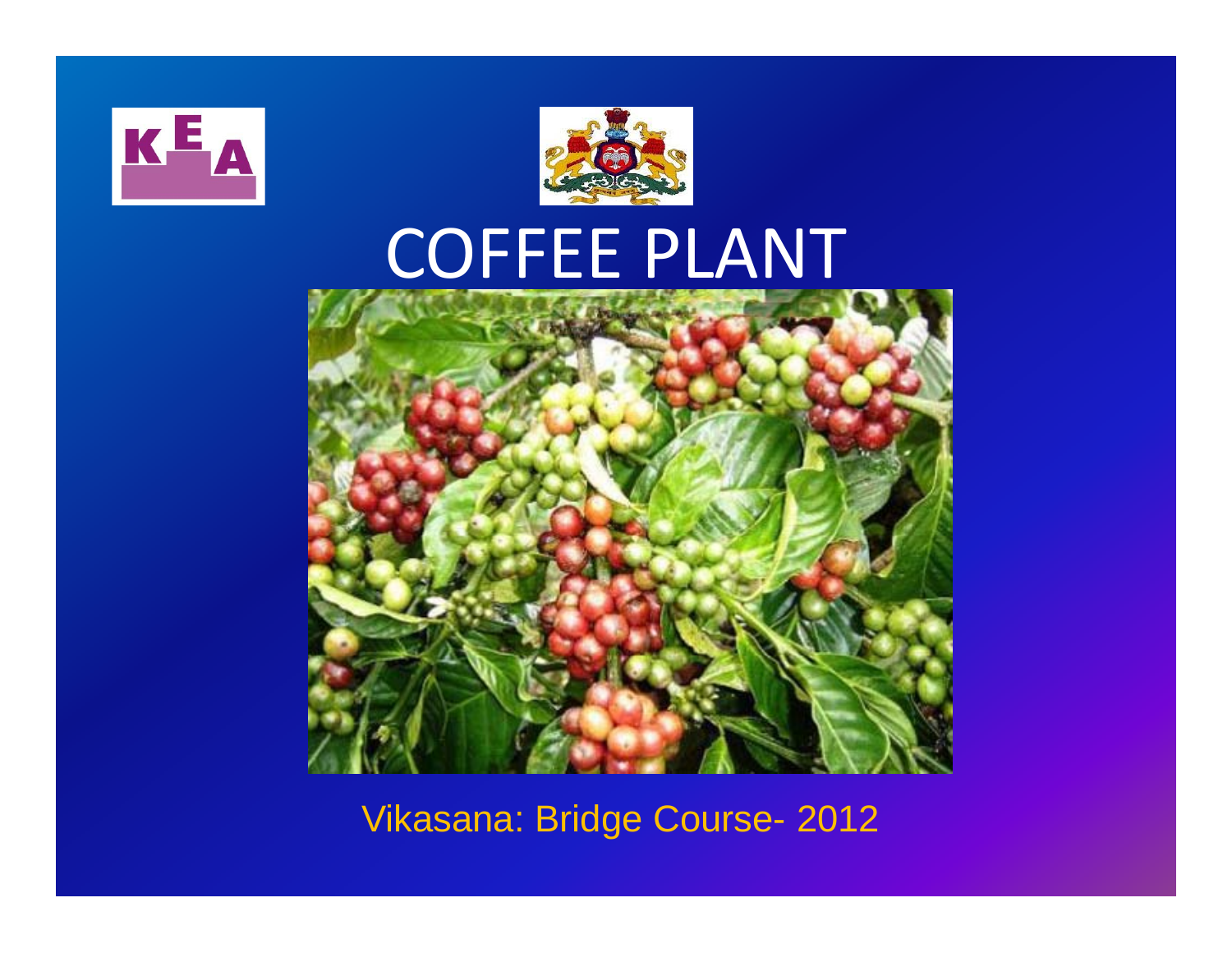![](_page_8_Figure_0.jpeg)

![](_page_8_Picture_1.jpeg)

**The above sentences are the examples for assertive sentence. Th d d i h t i e word or der n each sen tence s**

**Subject + verb + object/ adjunct, etc.**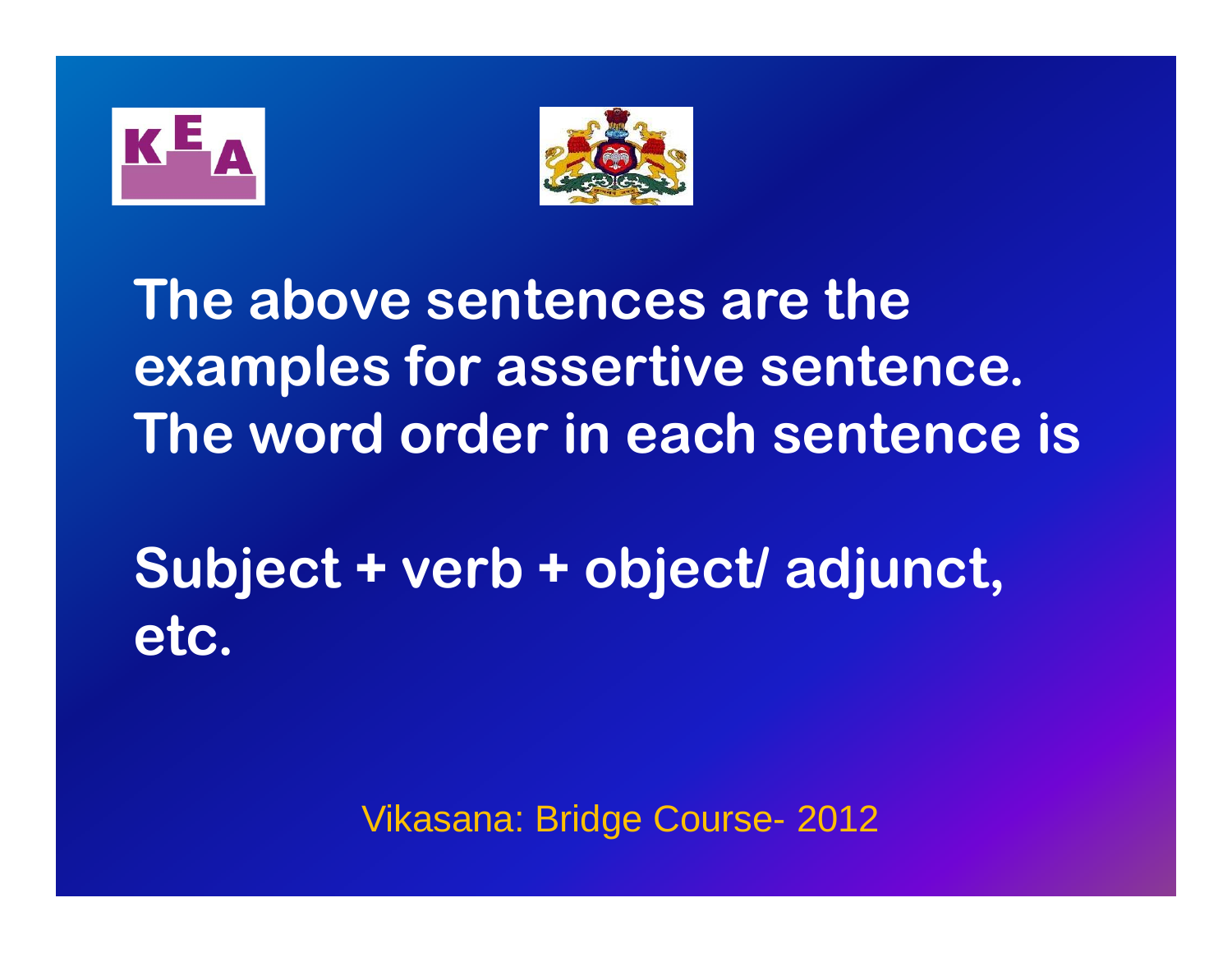![](_page_9_Picture_0.jpeg)

![](_page_9_Picture_1.jpeg)

**Now observe the followin g sentence: 1. Why did the squire send Andy to the town in "Hand yy p And y at the post office"?2. How did Sarabhai hel p his classmates at St. John's college in the lesson 'Dr. Vikram Sarabhai'?3. Who was the first Indian born woman to g p o into s pace?** Vikasana: Bridge Course- 2012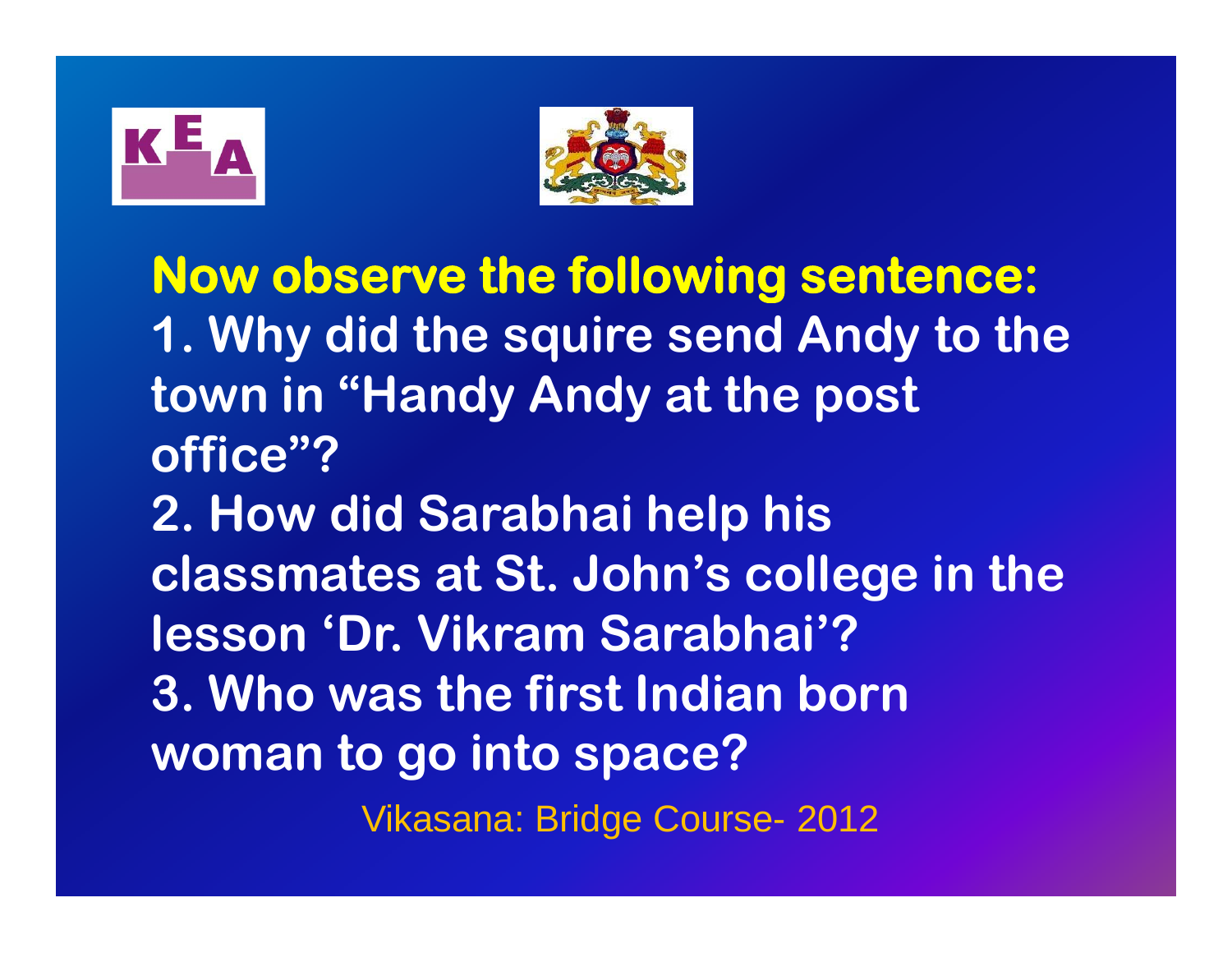![](_page_10_Picture_0.jpeg)

![](_page_10_Picture_1.jpeg)

**4. Where were the bats found in large**  numbers in "The Rightful Inheritors of **the Earth"?5 Wh did . When At l ze f l d t d i feel deepest despair in "Fool's Paradise"?6. Which was the college that finally admitted David Hartman?7. Whose name did the Sarpanch call out in 'The value of man' to state his case?**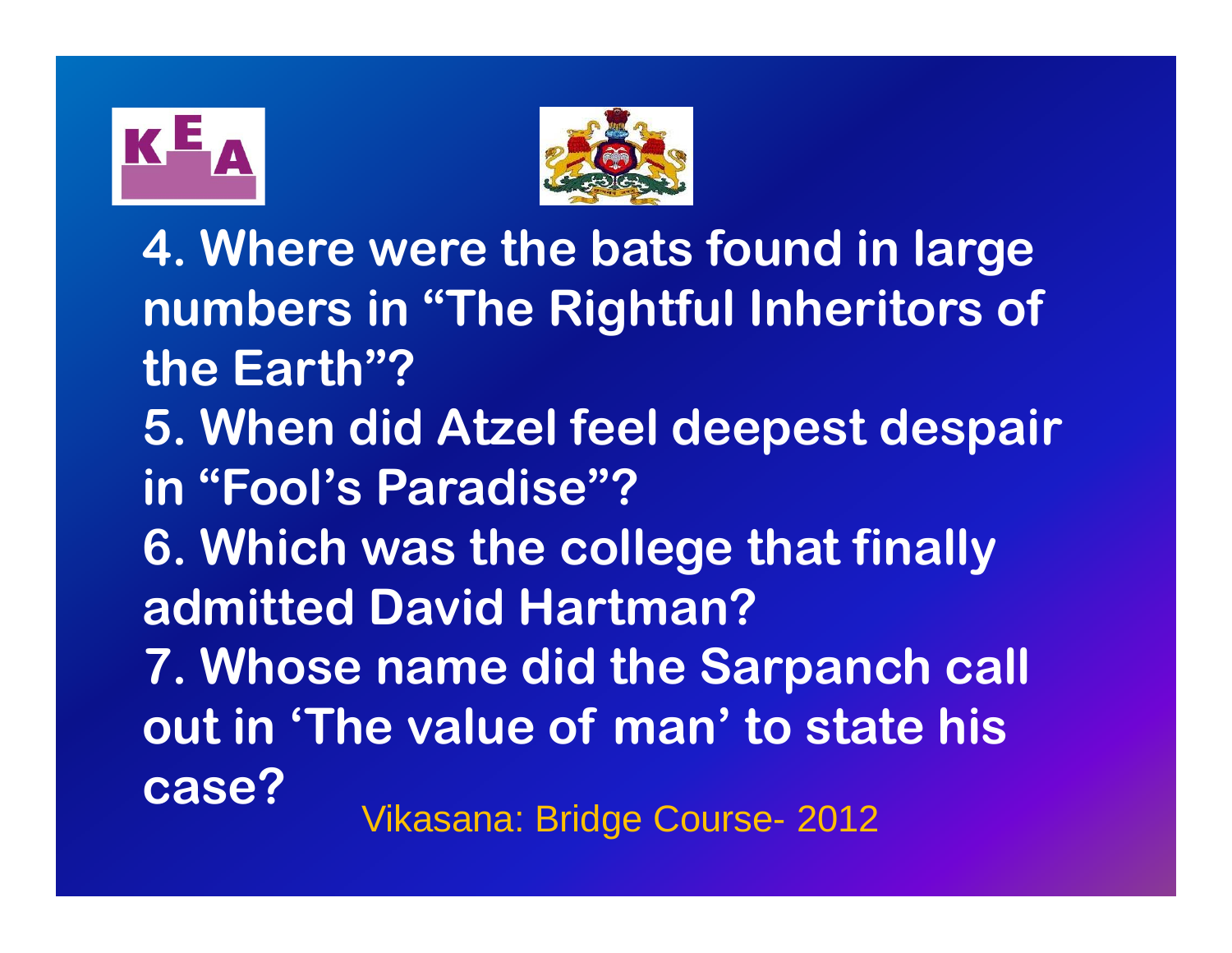![](_page_11_Figure_0.jpeg)

![](_page_11_Picture_1.jpeg)

**In the above set of sentences, the sentence structure isQn. word + verb + subject + object These are wh - type / informative i t ti t n terrogative sen tences.**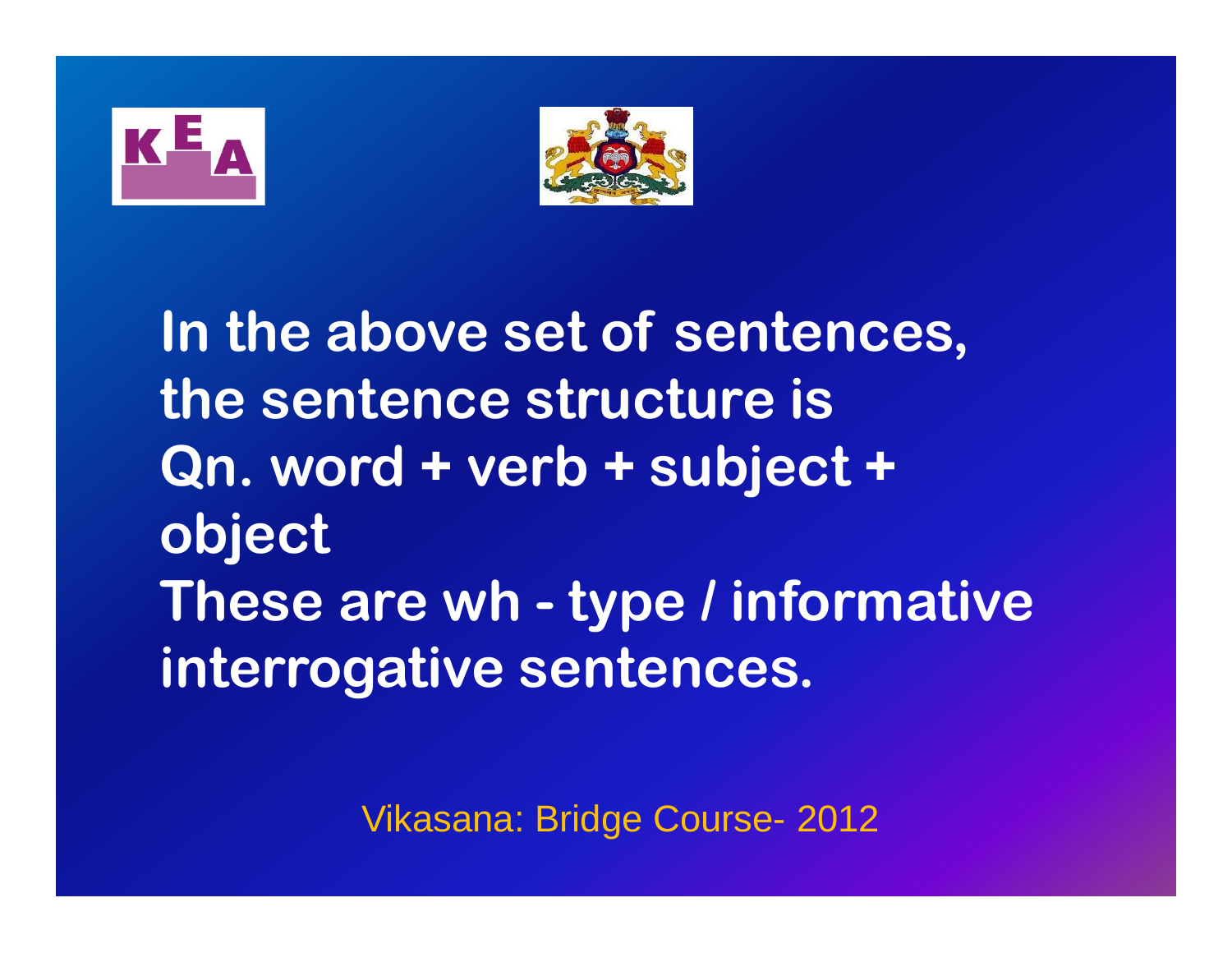![](_page_12_Picture_0.jpeg)

![](_page_12_Picture_1.jpeg)

**Look at these examples also: 1. Have you seen the Mahabharath serial?2. Didn't I often tell you to ask what you're to do? 3. Can't you see the state he's in? 4. Do refrigerators emit radiation? 5. Does Nokia battery last for more time?**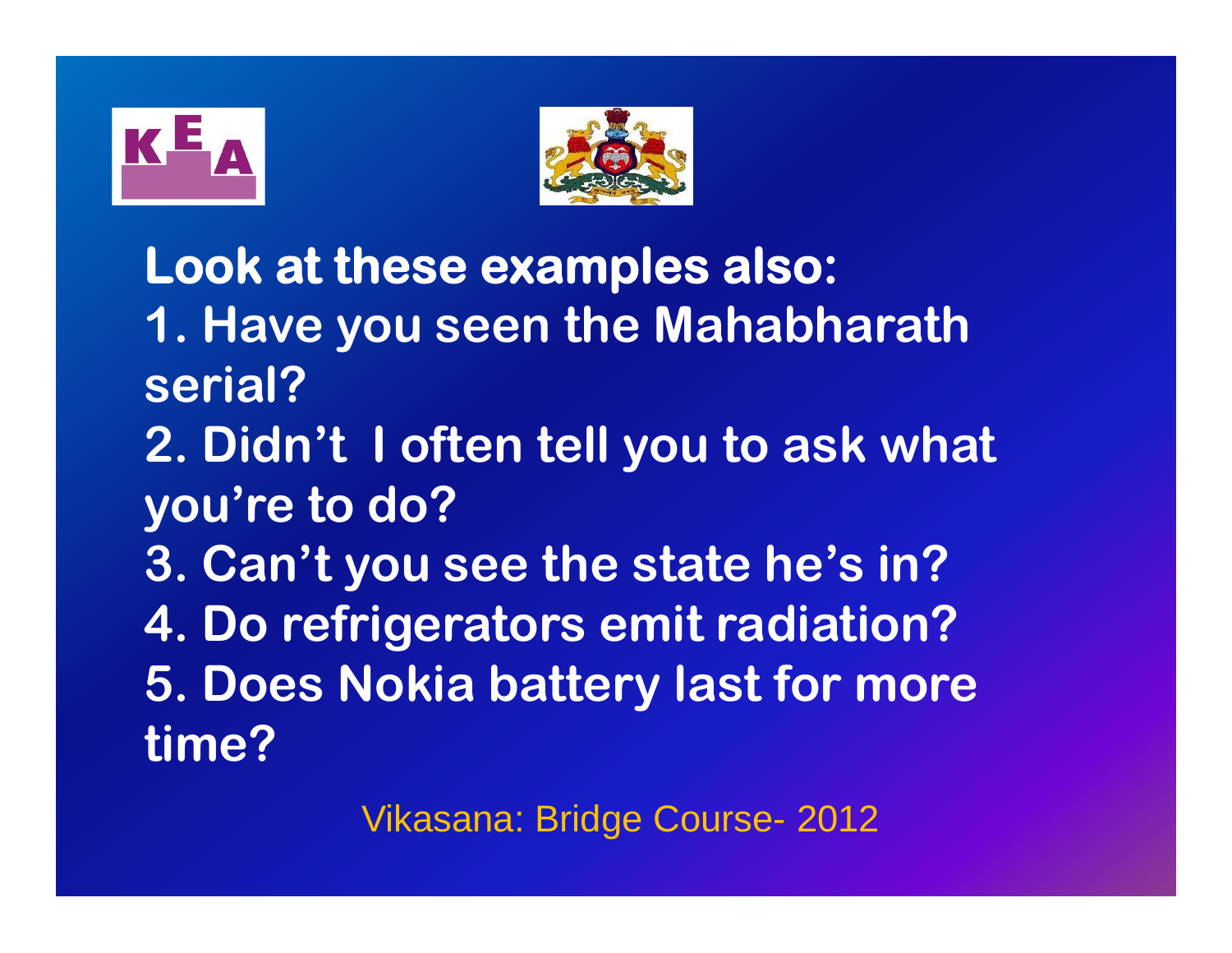![](_page_13_Figure_0.jpeg)

![](_page_13_Picture_1.jpeg)

**Direct Questions** 

- **1. Wh ere d li ? do you live?**
- **2. Wh y d t h th t l i i ? do you watch the television?**
- **3. Wh ta d lik t? do you like most?**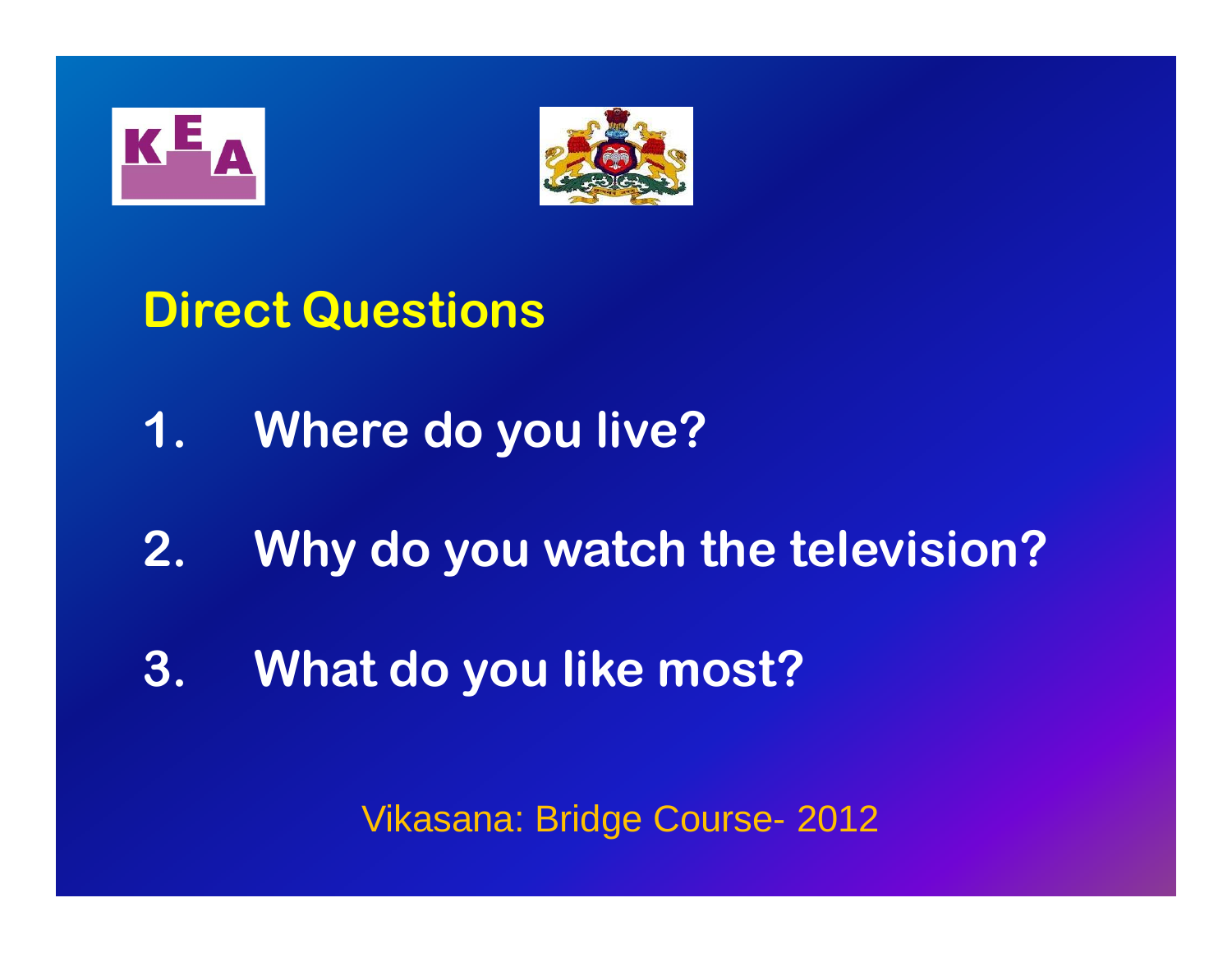![](_page_14_Picture_0.jpeg)

![](_page_14_Picture_1.jpeg)

## **Polite forms:**

- **1. May I know where you live?**
- **2. Could I know why you watch the television?**
- **3. Would you tell me what you like most?**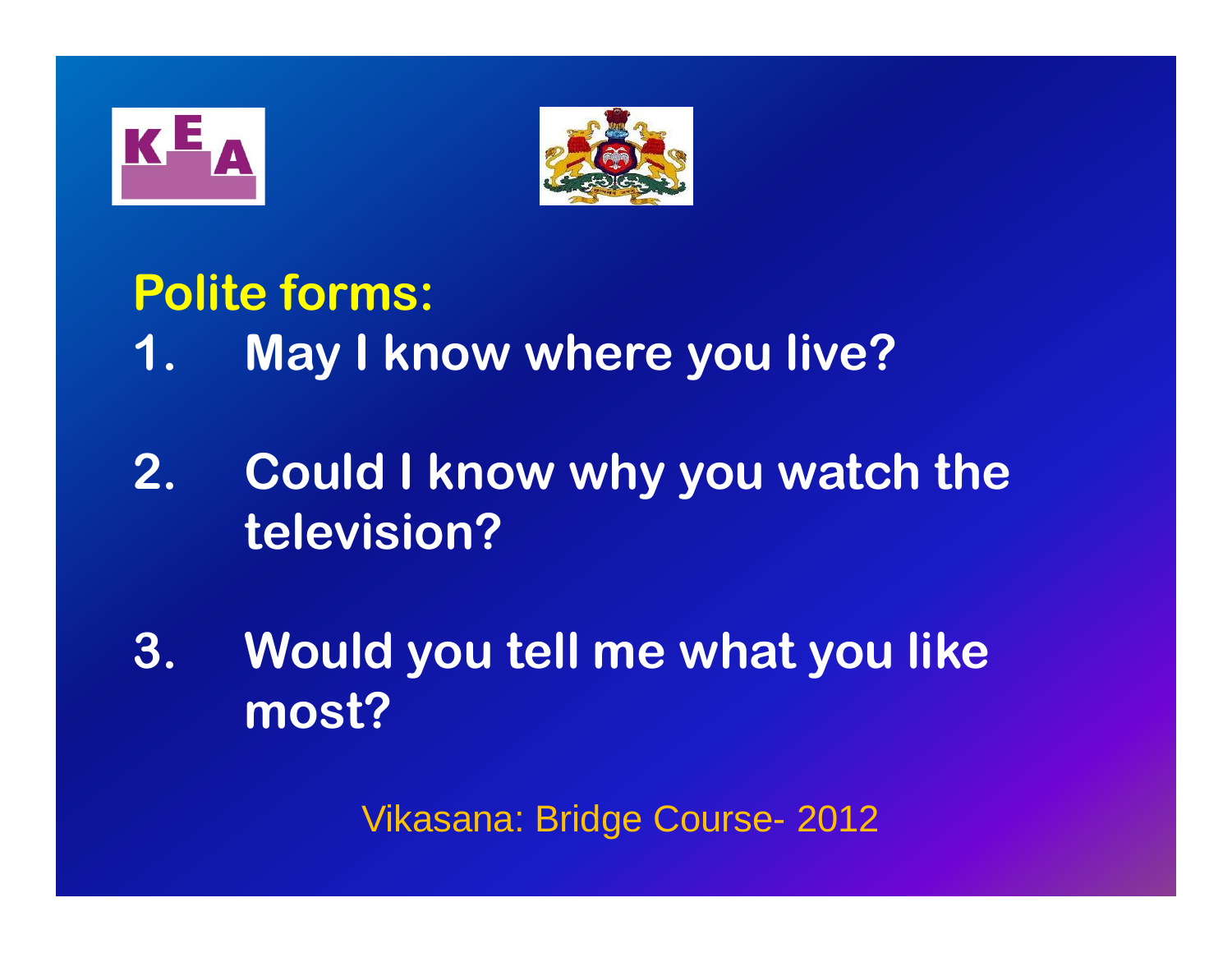![](_page_15_Figure_0.jpeg)

![](_page_15_Picture_1.jpeg)

In this set of sentences, the **sentence structure isAuxiliary + subject + main verb + object These are examples for yes or no type interrogative sentences .**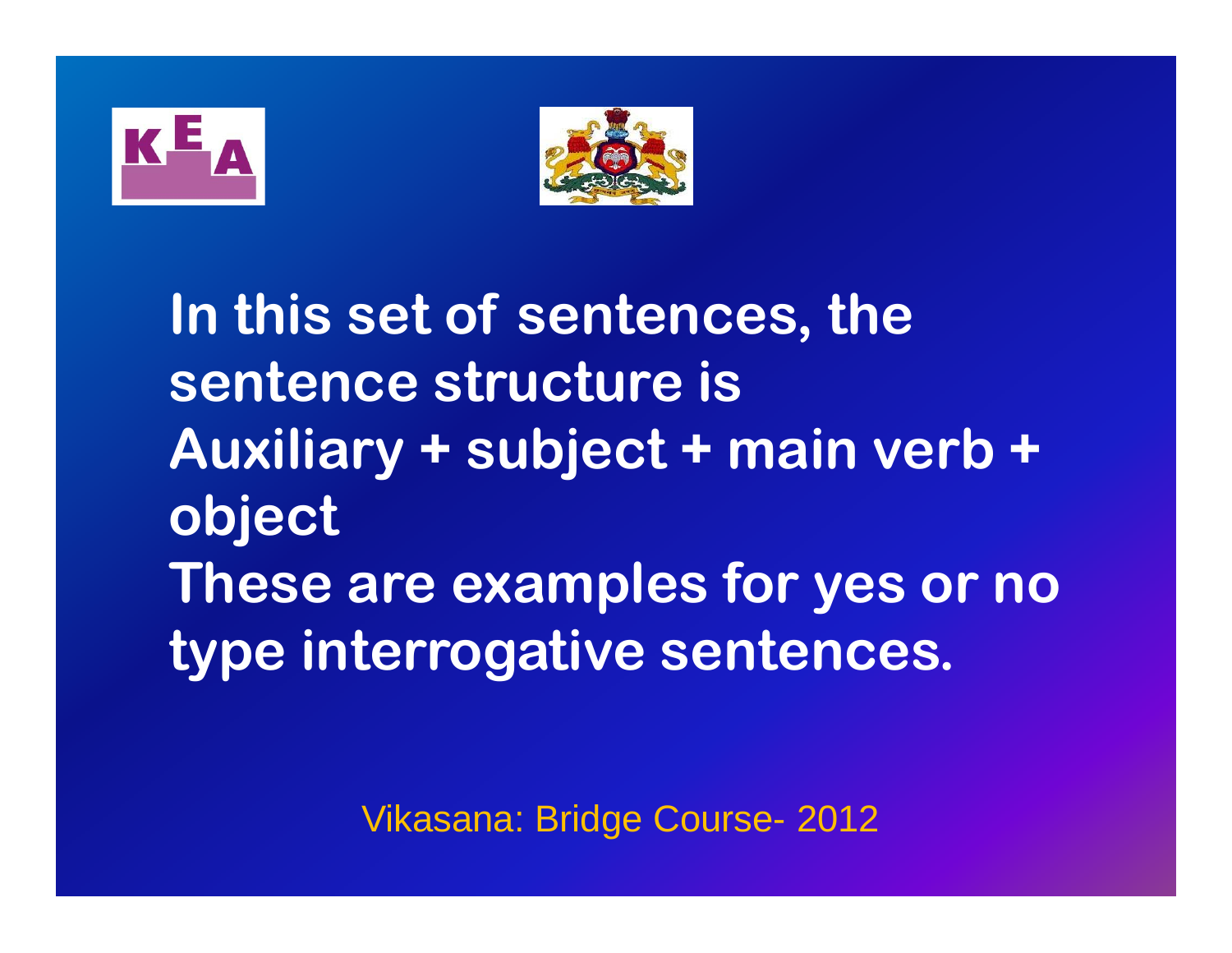![](_page_16_Figure_0.jpeg)

![](_page_16_Picture_1.jpeg)

**The examples given below are quite different from the one we have seen earlier. 1. Go to the post office, and ask for a letter (order) letter. 2. Don't worry (assurance) 3 Can you call me after an hour . please? (Appeal)**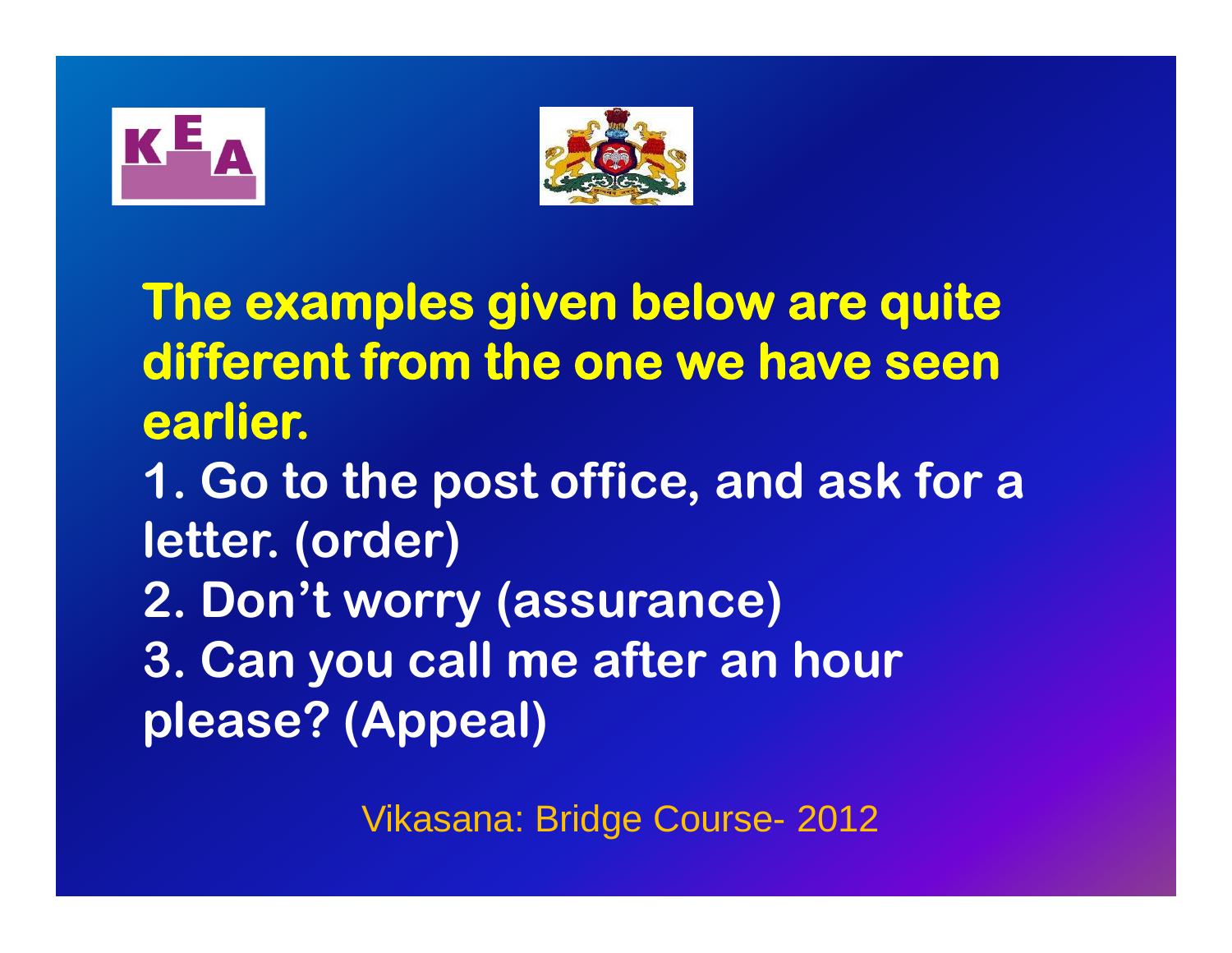![](_page_17_Picture_0.jpeg)

![](_page_17_Picture_1.jpeg)

**4. May I help you? (Ready to oblige) 5. Kindly call him by his name. (Request)**

**These are examples for imperative sentence. The imperative sentence typically begins with the base form of a verb.**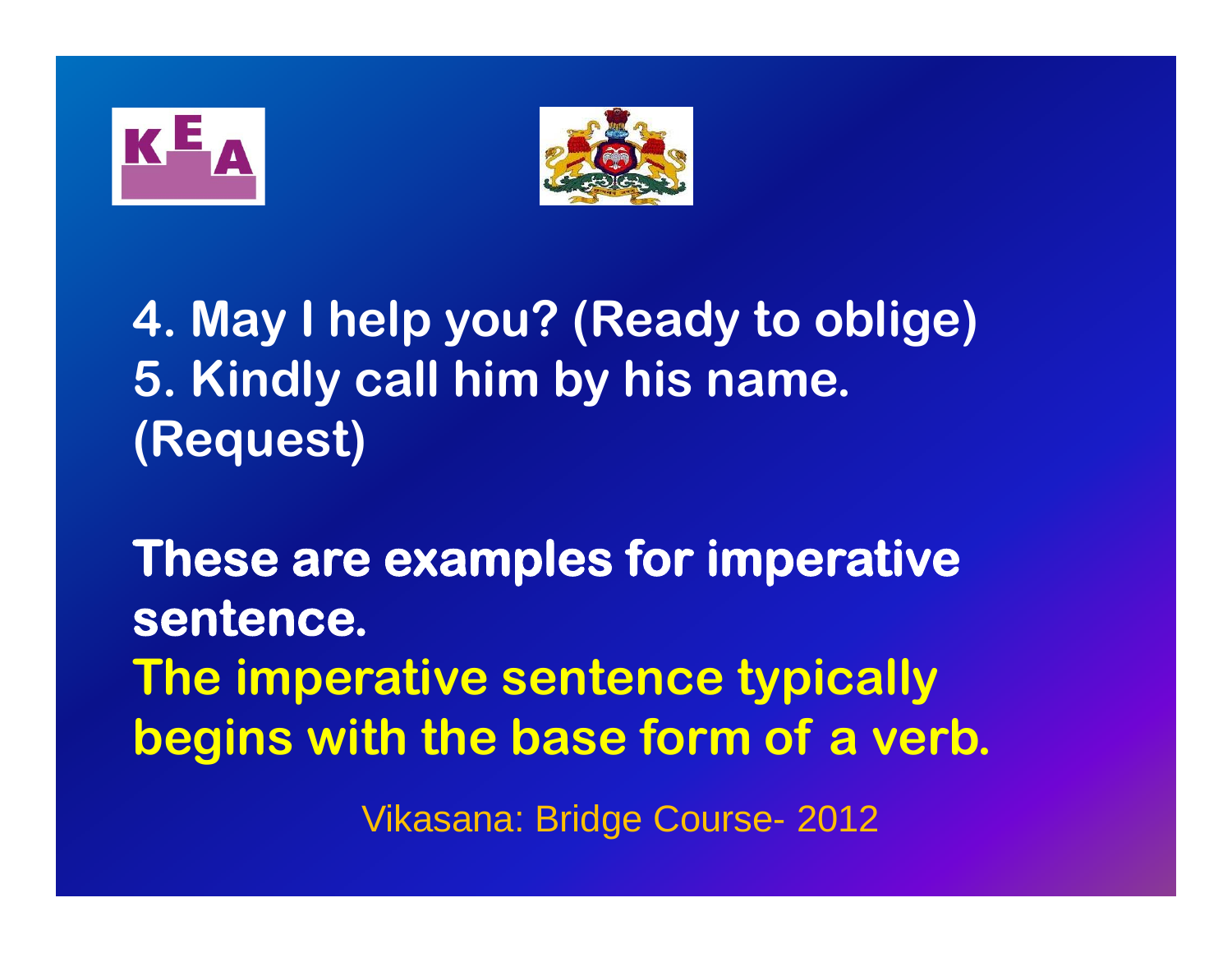![](_page_18_Figure_0.jpeg)

![](_page_18_Picture_1.jpeg)

**Now observe some examples for , exclamatory sentence. 1 Hurrah! we have won?. 2. Hold your tongue! Don't be impudent Mahabir. 3. I'm so glad! He's so mad! We're having such a lark!**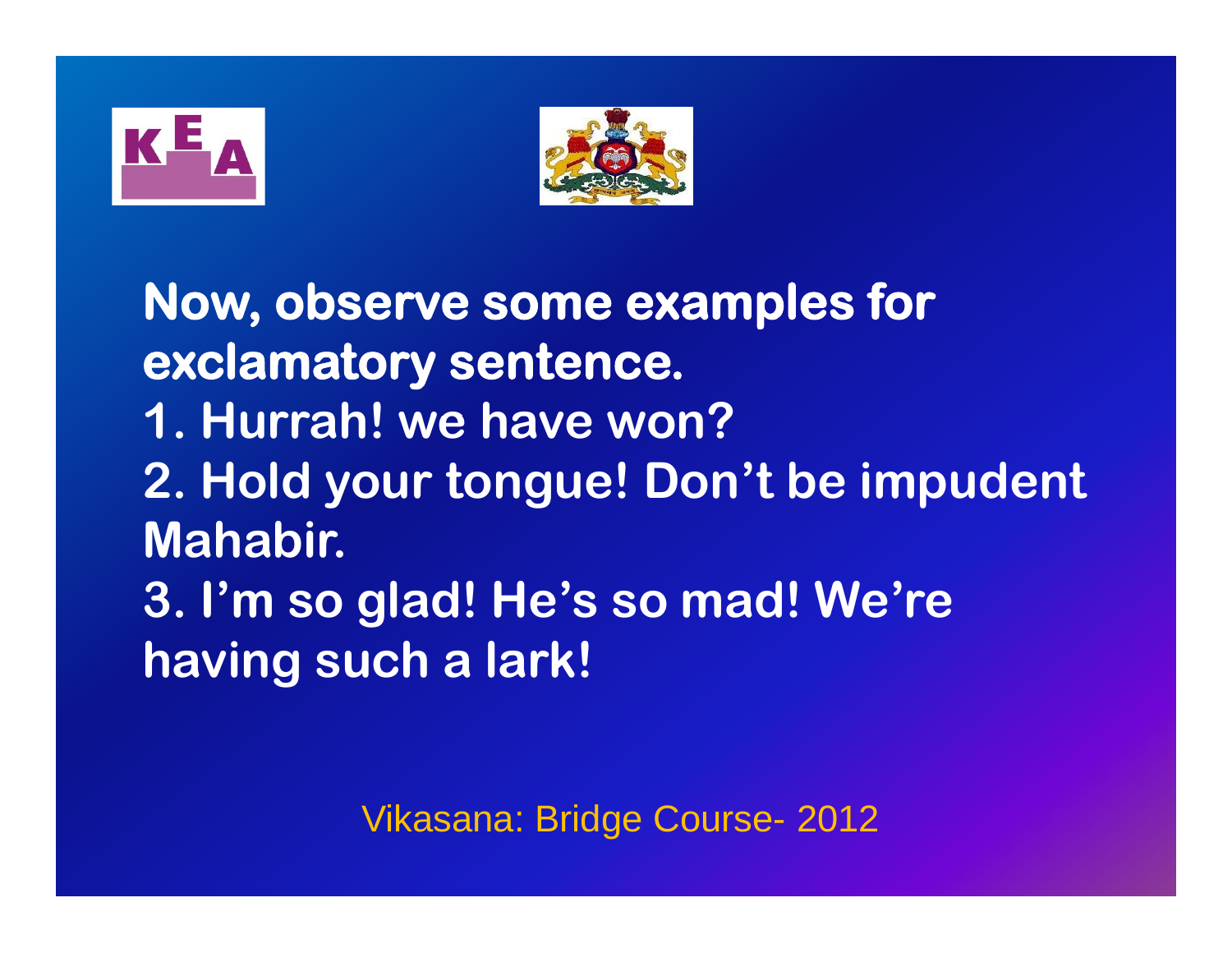![](_page_19_Picture_0.jpeg)

![](_page_19_Picture_1.jpeg)

**4. What a wonder! 5. How ridiculous it is! 6. How beautiful the sky is! 7 What an interesting play . Shakuntala is!**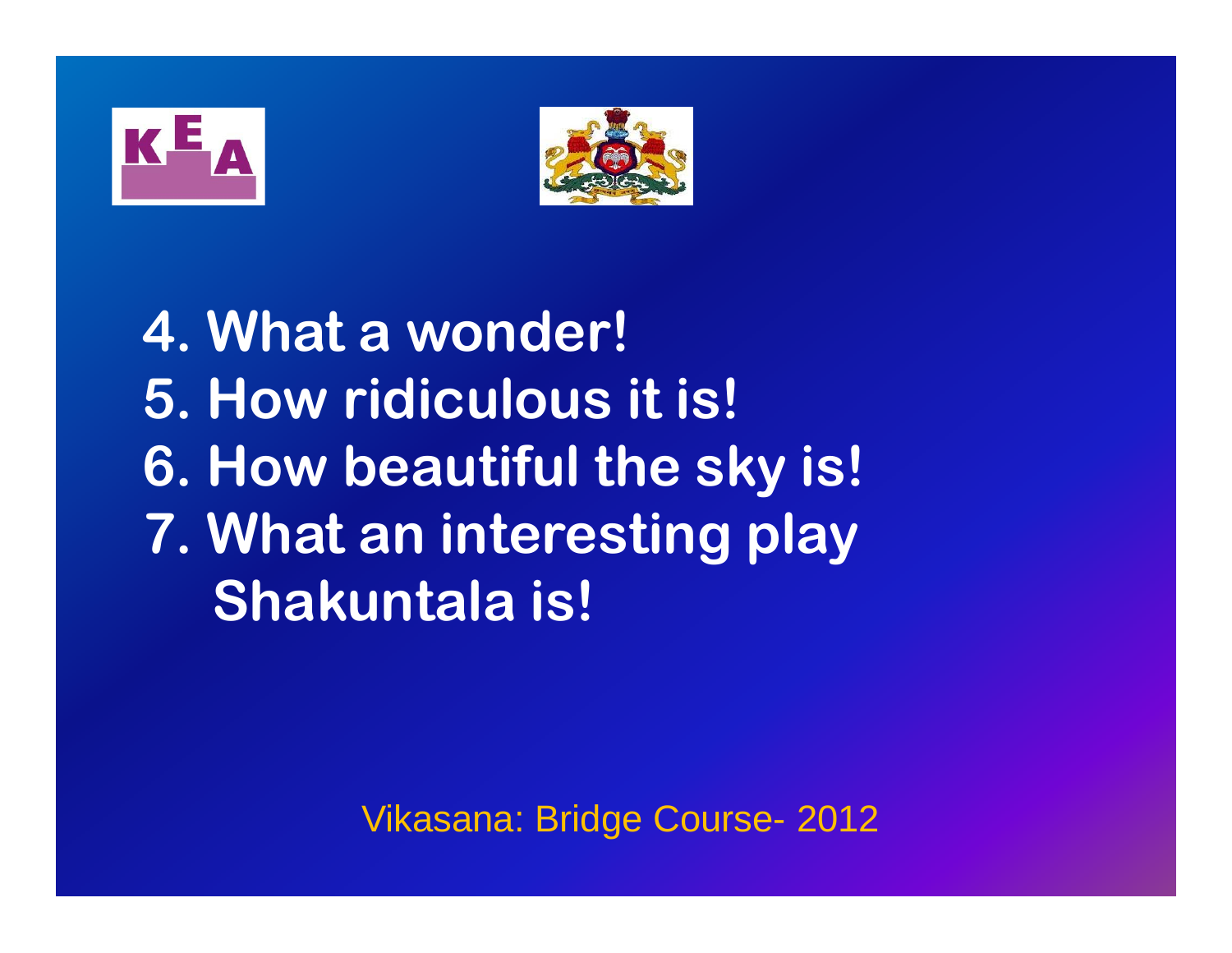![](_page_20_Figure_0.jpeg)

![](_page_20_Picture_1.jpeg)

**8. How interesting was his speech! 9. What powerful concentration of mind Narendranath had! 10. How clever of her!**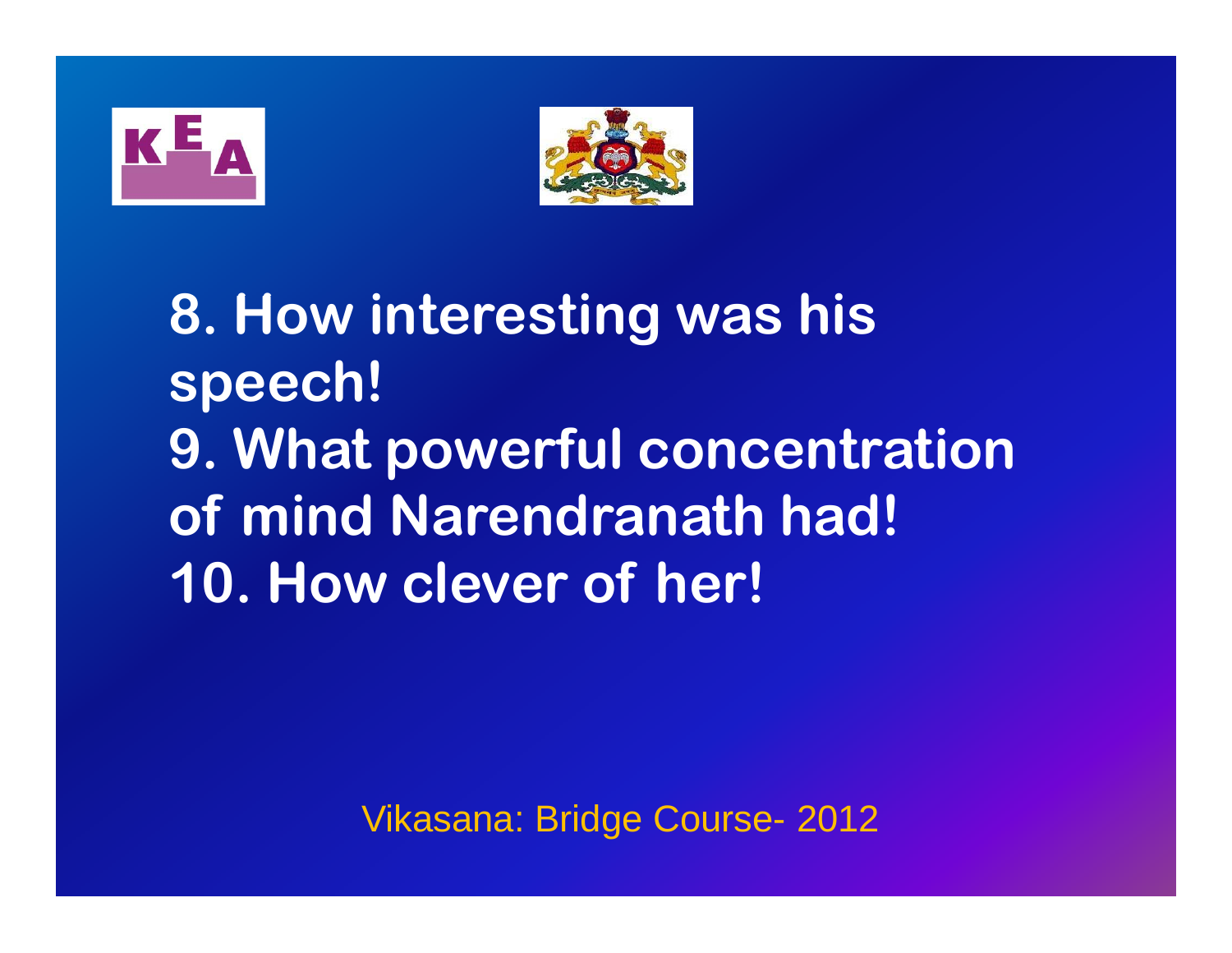![](_page_21_Figure_0.jpeg)

![](_page_21_Picture_1.jpeg)

**The word order in an exclamatory sentence:** 

**I How + adjective . II. How + adjective/ adverb + subj t ec**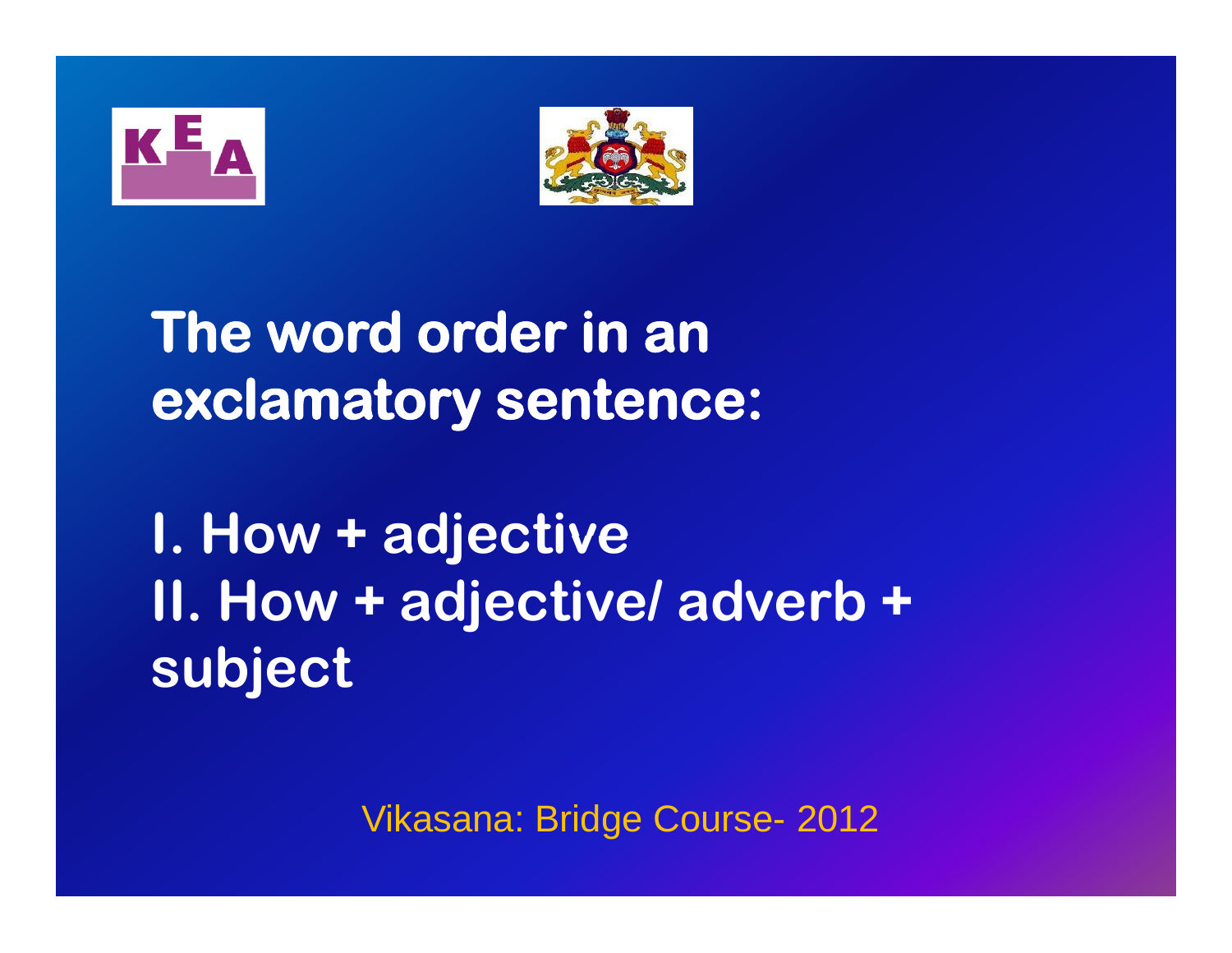![](_page_22_Figure_0.jpeg)

![](_page_22_Picture_1.jpeg)

**III Wh t / dj ti i l . at a /an + adjective + singular countable nounlV. What + adjective + uncountable plural noun. P t ti E l t k(!) t Punc tuation: Exclama tory mark(!) at the end. lmpact / Effect makes the listener react immediately.**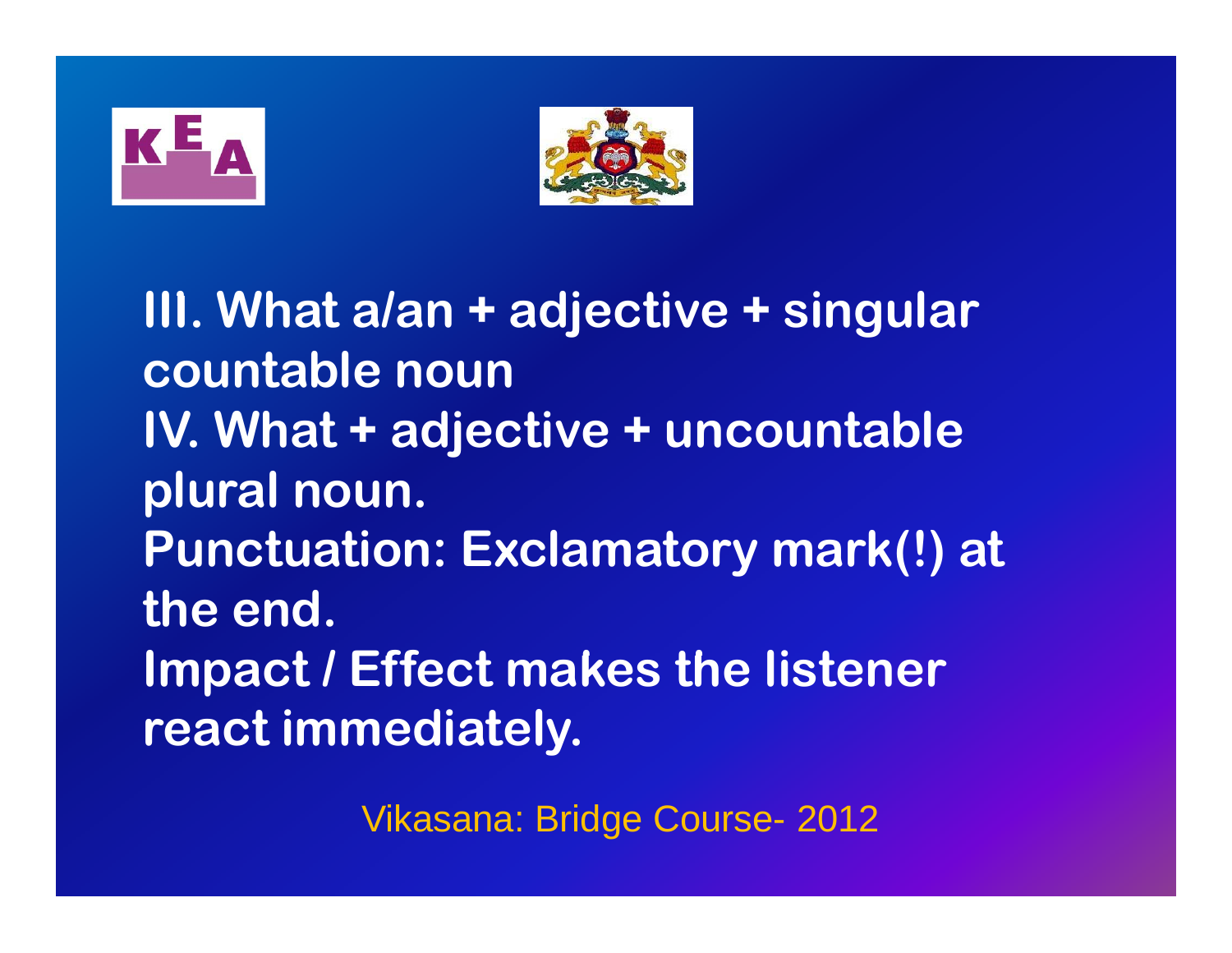![](_page_23_Figure_0.jpeg)

![](_page_23_Picture_1.jpeg)

**Assertive sentence : Normal word – order. i.e., sub + verb + object / adjunct. Punctuation: Full sto p at the end. Impact/ Effect : Speaker gives information which may not compel the listener to react.**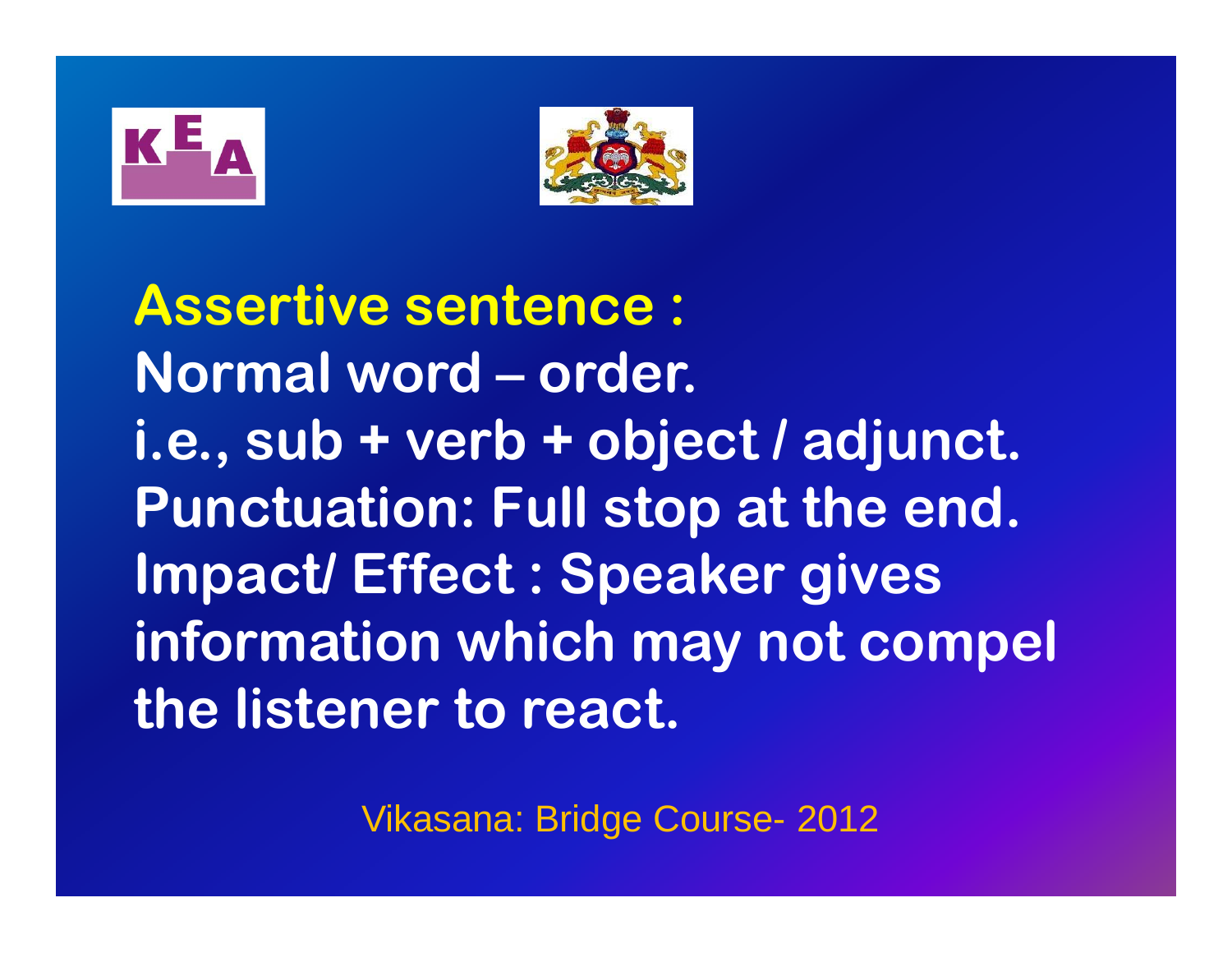![](_page_24_Picture_0.jpeg)

![](_page_24_Picture_1.jpeg)

# **To sum up:**

**The sentence is a group of words expressing a complete sense or thought or feeling.**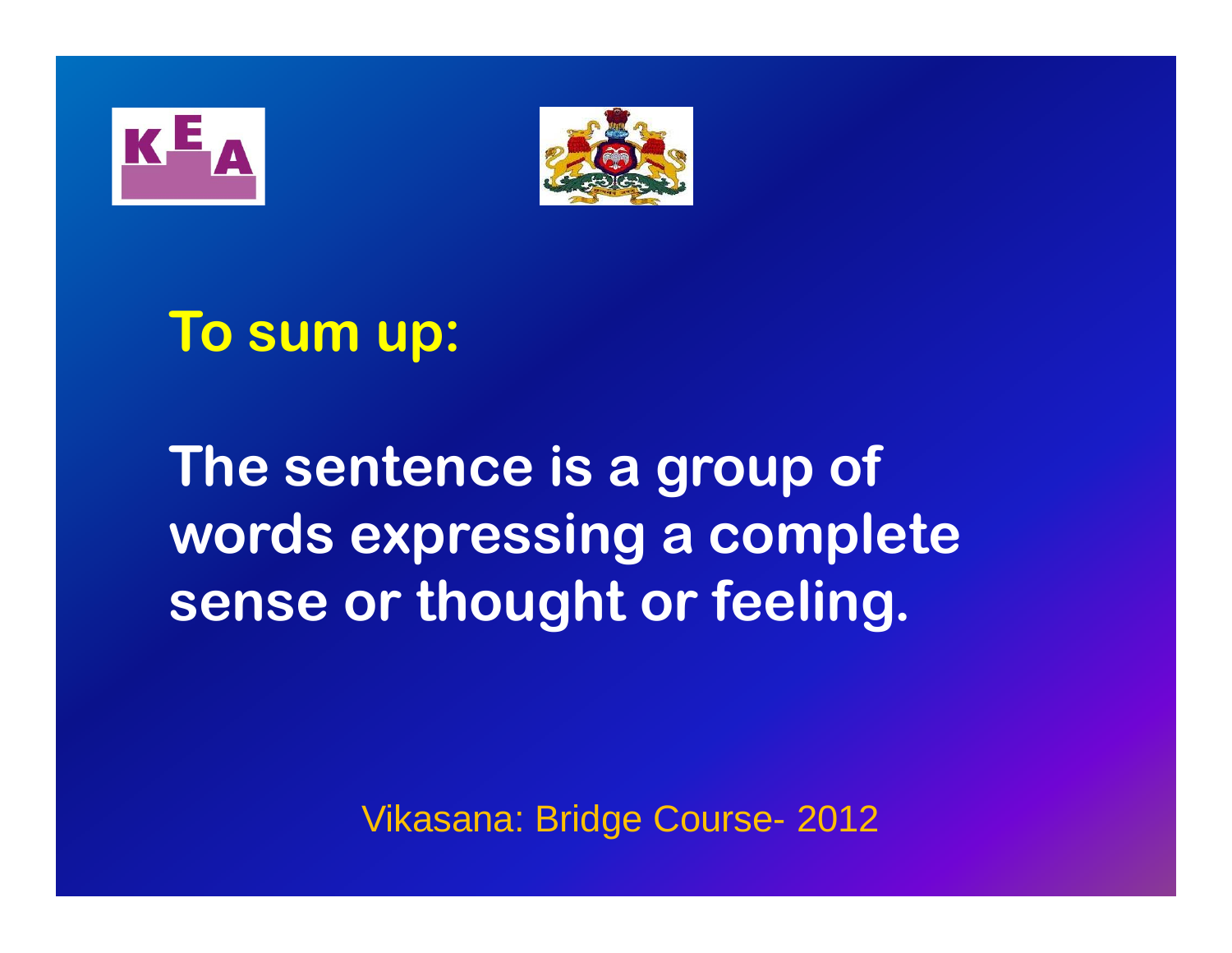![](_page_25_Picture_0.jpeg)

![](_page_25_Picture_1.jpeg)

**Every sentence has two essential parts: The subject of a sentence is the part about which something is being said. Examples: The teacher teaches. The flower bloomed. The boys on the Kabadi team were all good students.** Vikasana: Bridge Course- 2012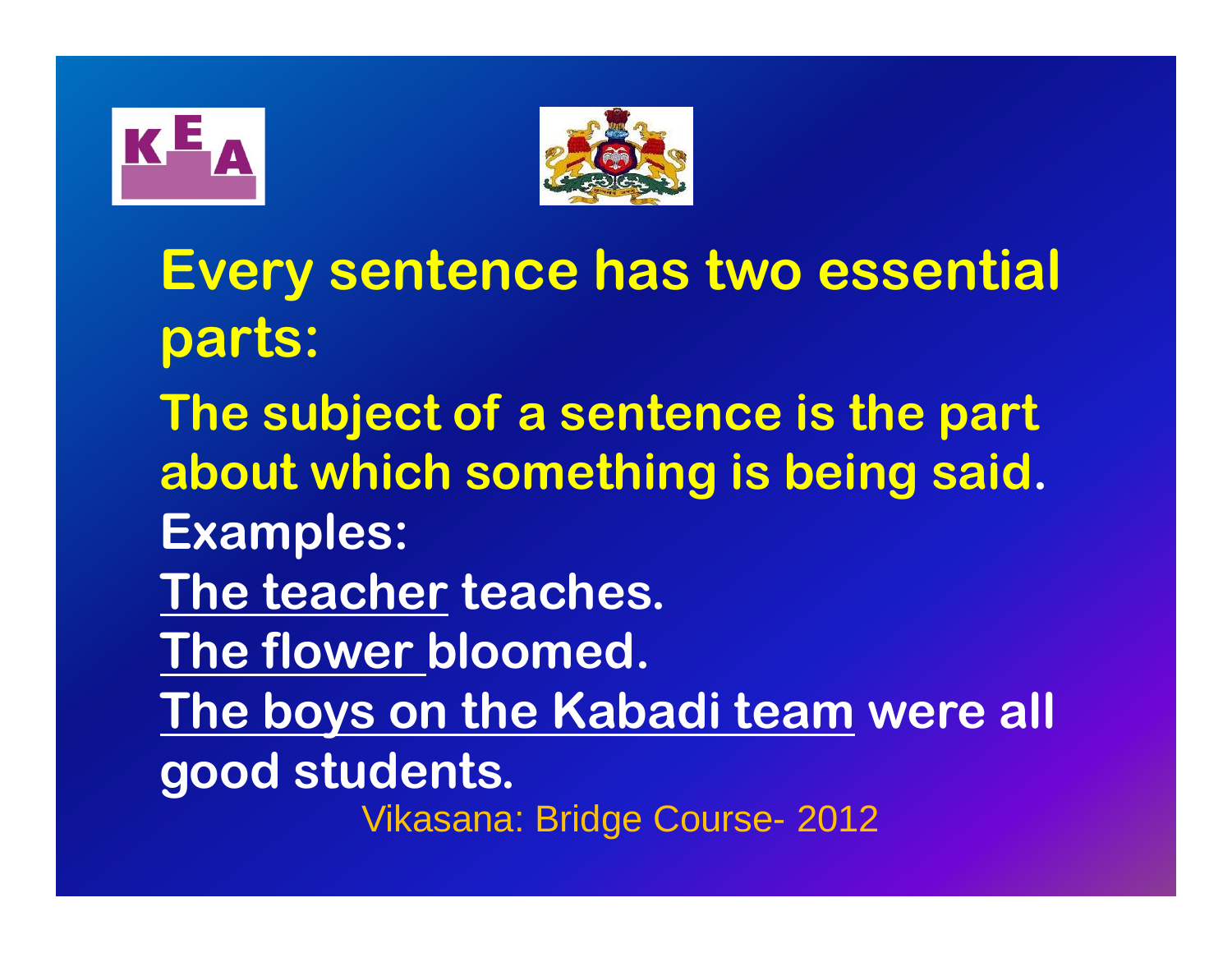![](_page_26_Figure_0.jpeg)

![](_page_26_Picture_1.jpeg)

**The Predicate of a sentence is the part which says something about the subject. Examples: The girl told everyone about the freedom march. The boy cried . Praveen Godkindi plays the flute well.**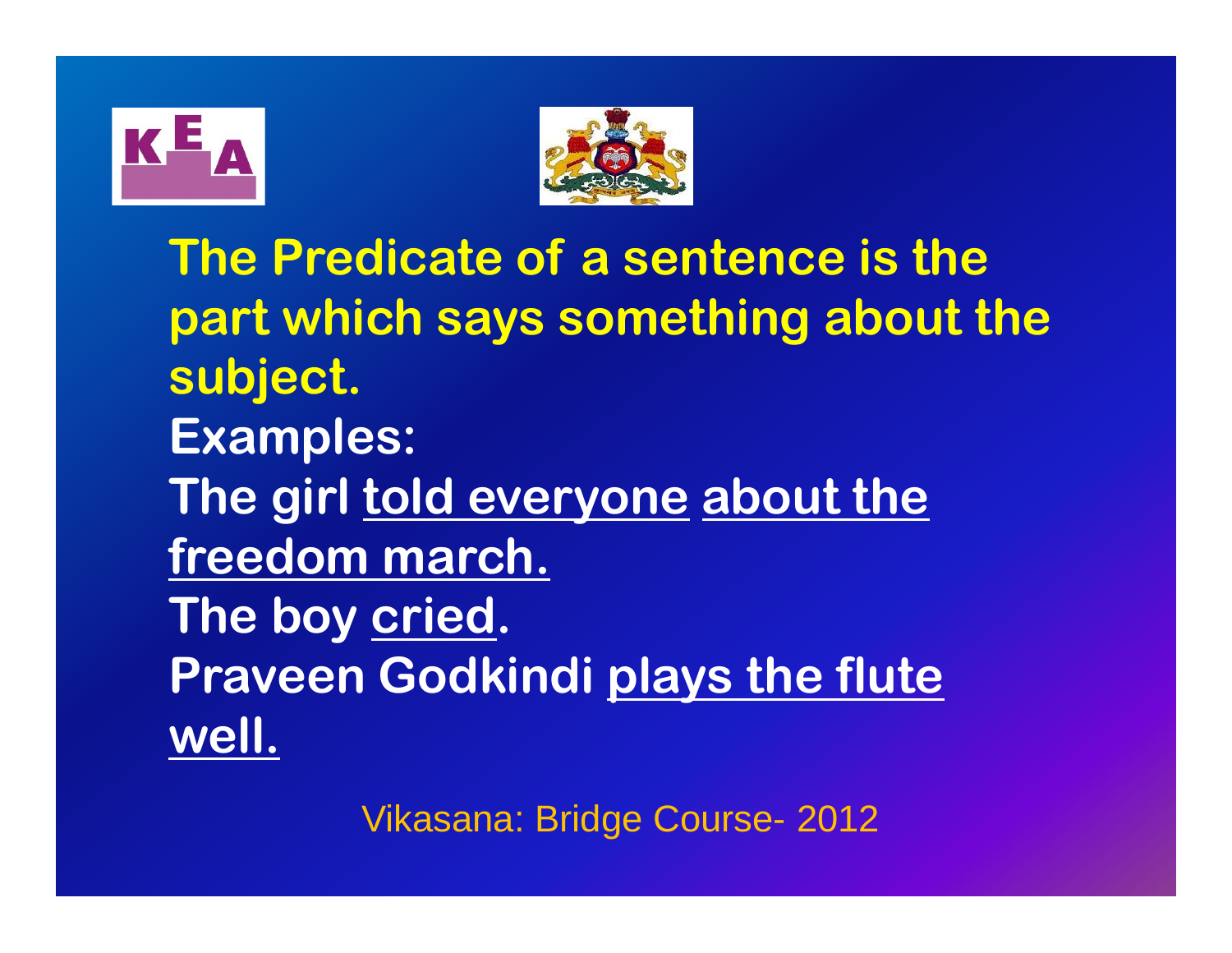![](_page_27_Picture_0.jpeg)

![](_page_27_Picture_1.jpeg)

The simple subject is the main word in **the complete subject. Th t li e ten new police l ft l left early Simple Subject : Police Th l t bj t i th i d e comple e subject s e main word and all its modifiers. C l t bj t Th t li Comple e subject : Th e ten new police.**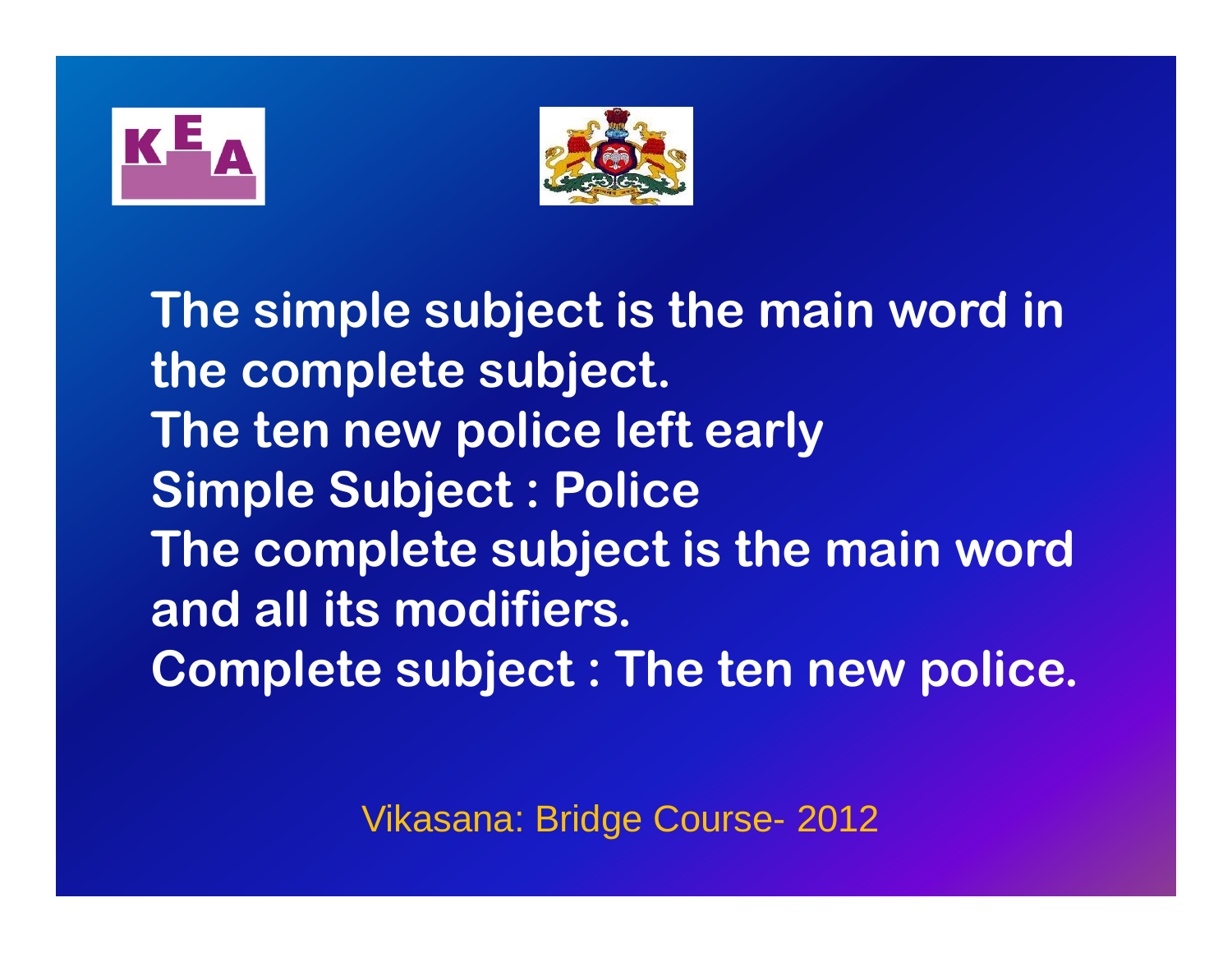![](_page_28_Picture_1.jpeg)

**The simple predicate or verb, is the main word or group of words in the complete predicate. Dravid s' brother took us bowling yesterday. Simple Predicate : took. The complete predicate is the verb and all its modifiers.Complete Predicate : took us bowling yesterday.**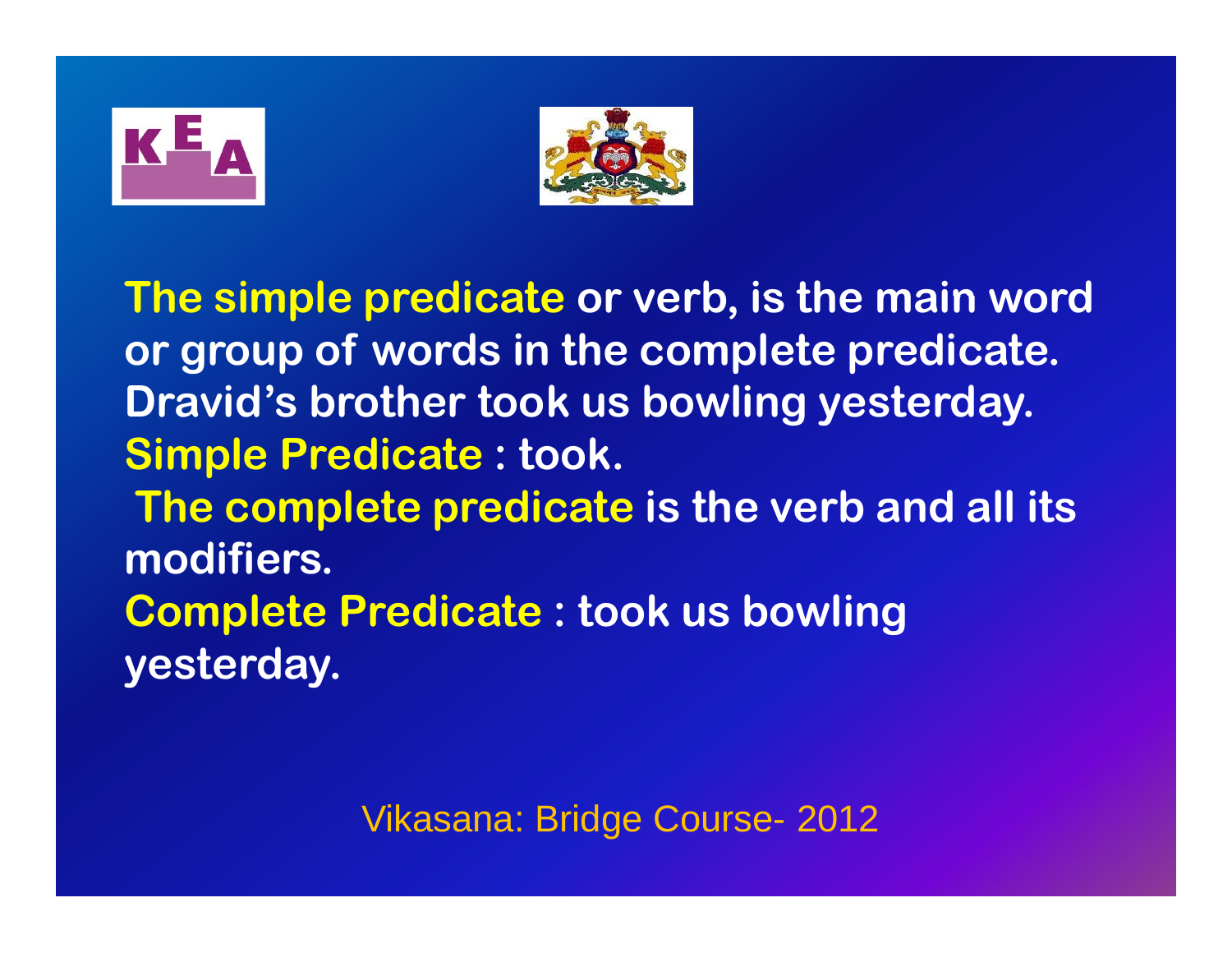![](_page_29_Picture_1.jpeg)

**The kinds of sentences areAssertive sentence making statements or giving information. Interrogative sentence asking questions / making queries. Imperative sentence making requests or comments or order. Exclamatory sentence which makes exclamations or sudden surprise.**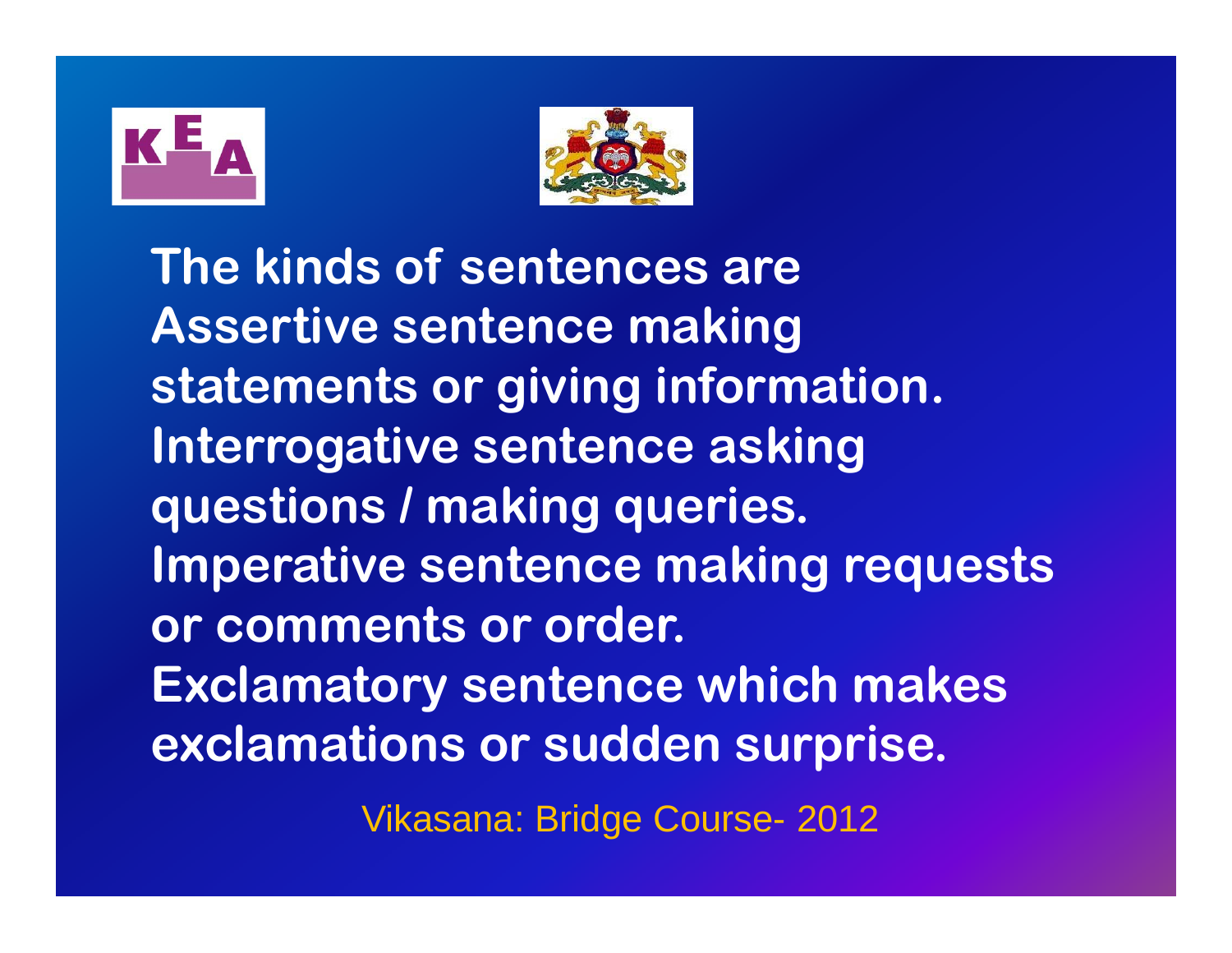![](_page_30_Figure_0.jpeg)

![](_page_30_Picture_1.jpeg)

#### **Nineteenth Century verse on the rules of punctuation:**

**Sentences start with a Capital letter, S t k t b tt o as o ma e your sen tences etter. Use a full stop (.) to mark the end. lt closes every sentence penned.**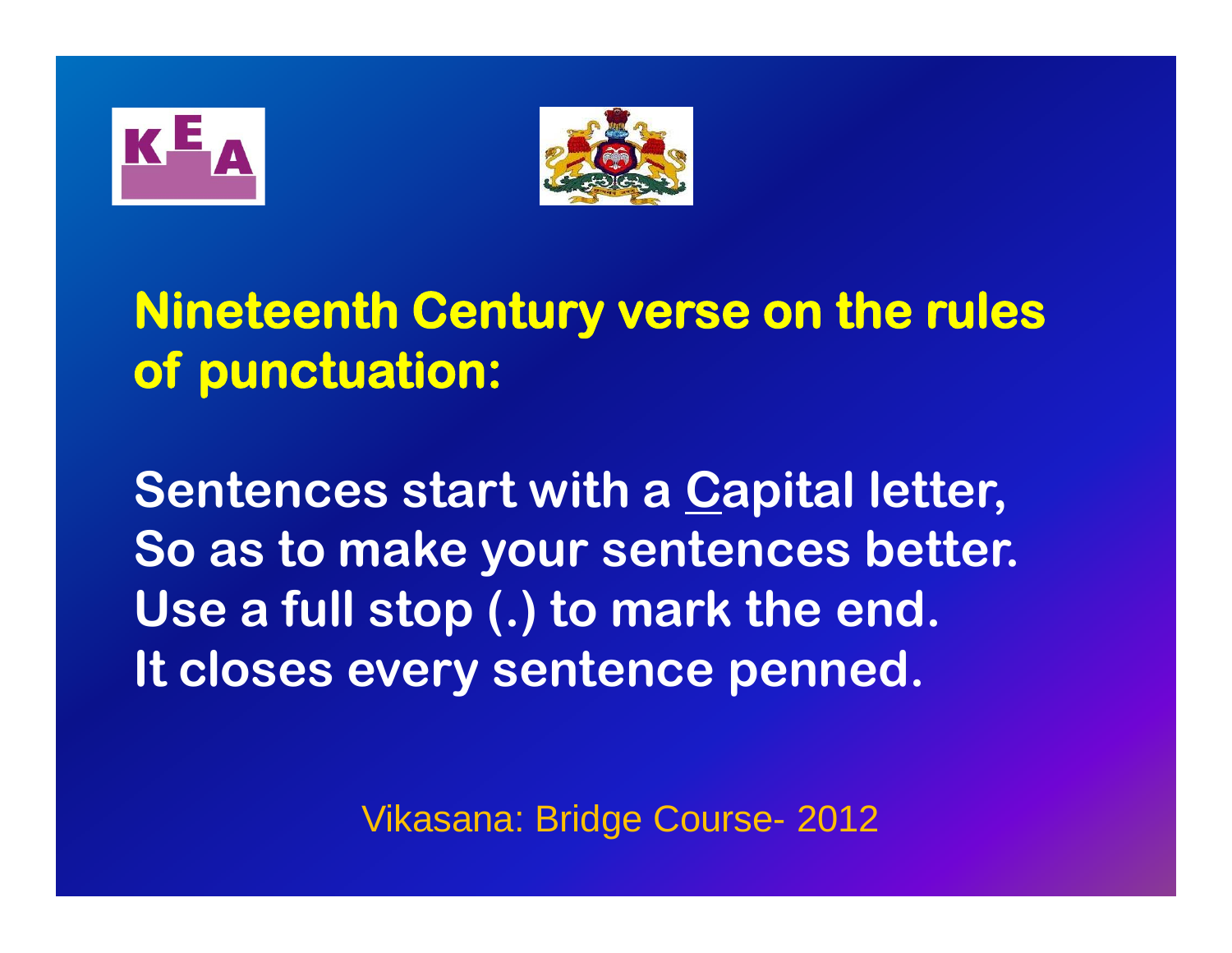![](_page_31_Picture_0.jpeg)

![](_page_31_Picture_1.jpeg)

**The Comma (,) p is for short pauses and breaks, And also for lists the writer makes. Dashes (---) like these (---) are for thoughts by the way. They give extra information {so do brackets ( ), y y}, ), we may say}, These two dots are Colon (:) Colons p p ause to compare.**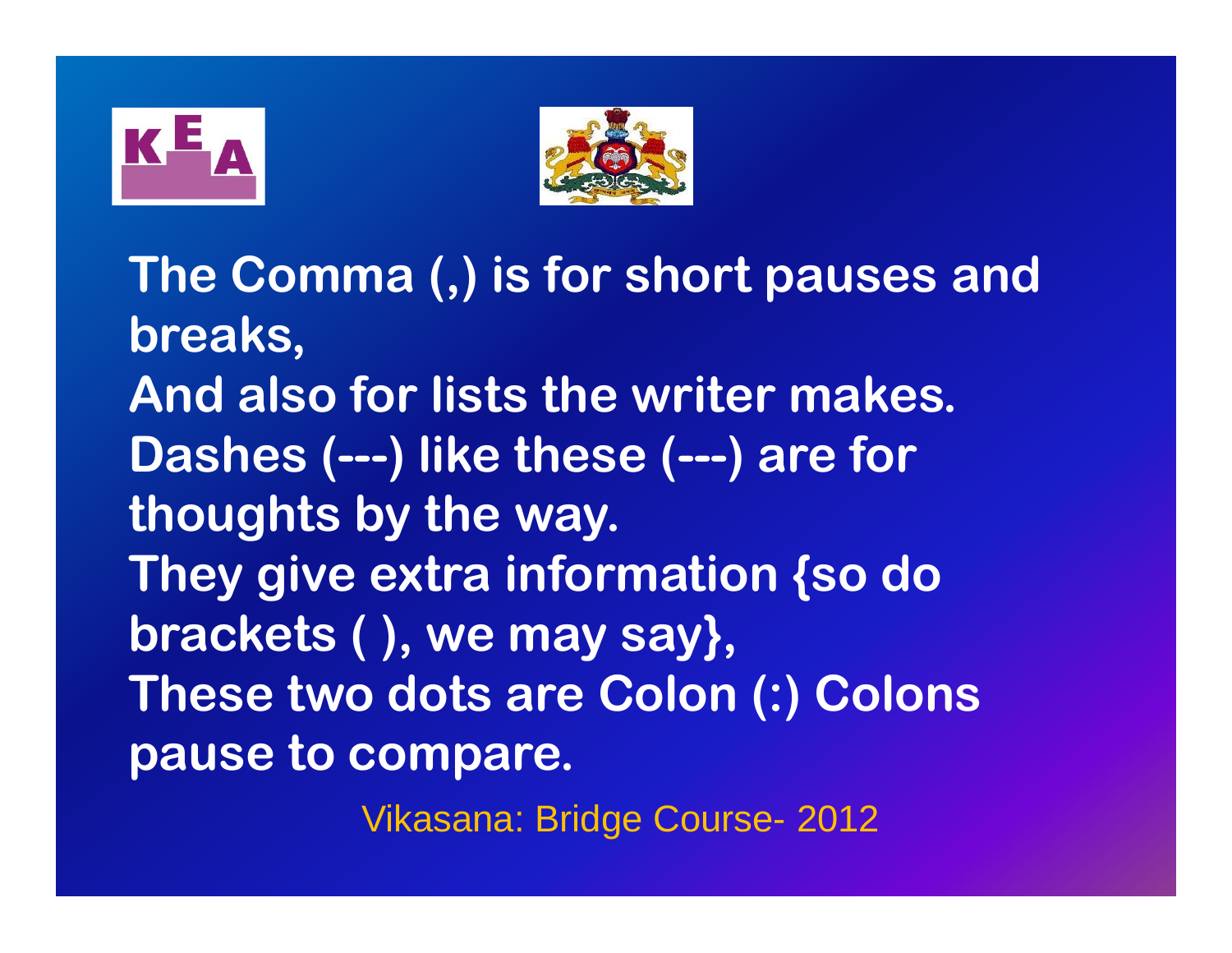![](_page_32_Picture_0.jpeg)

![](_page_32_Picture_1.jpeg)

**They also do this: list, explain and prepare. The Semicolon (;) makes a bread; it's followed by a clause. It does the work of words that link; it's also a short pause. An apostrophe (') shows the owner of anyone's things, And it's also useful for shortenings.** Vikasana: Bridge Course- 2012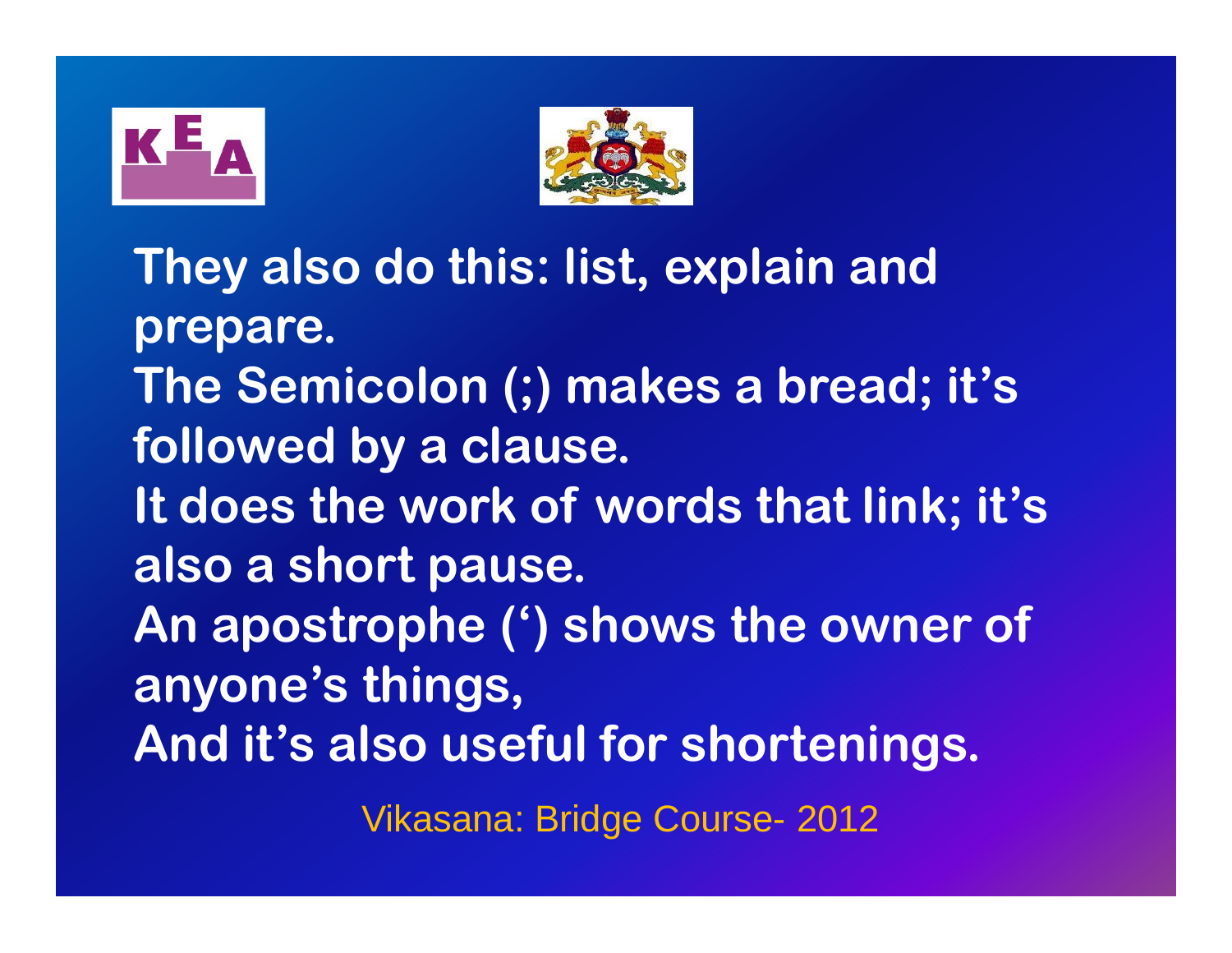![](_page_33_Picture_0.jpeg)

![](_page_33_Picture_1.jpeg)

**I'm so glad! He's so mad! We're having such a lark! To show strong feelings use an exclamation mark! A question mark follows What? When? Where? Why? And How?**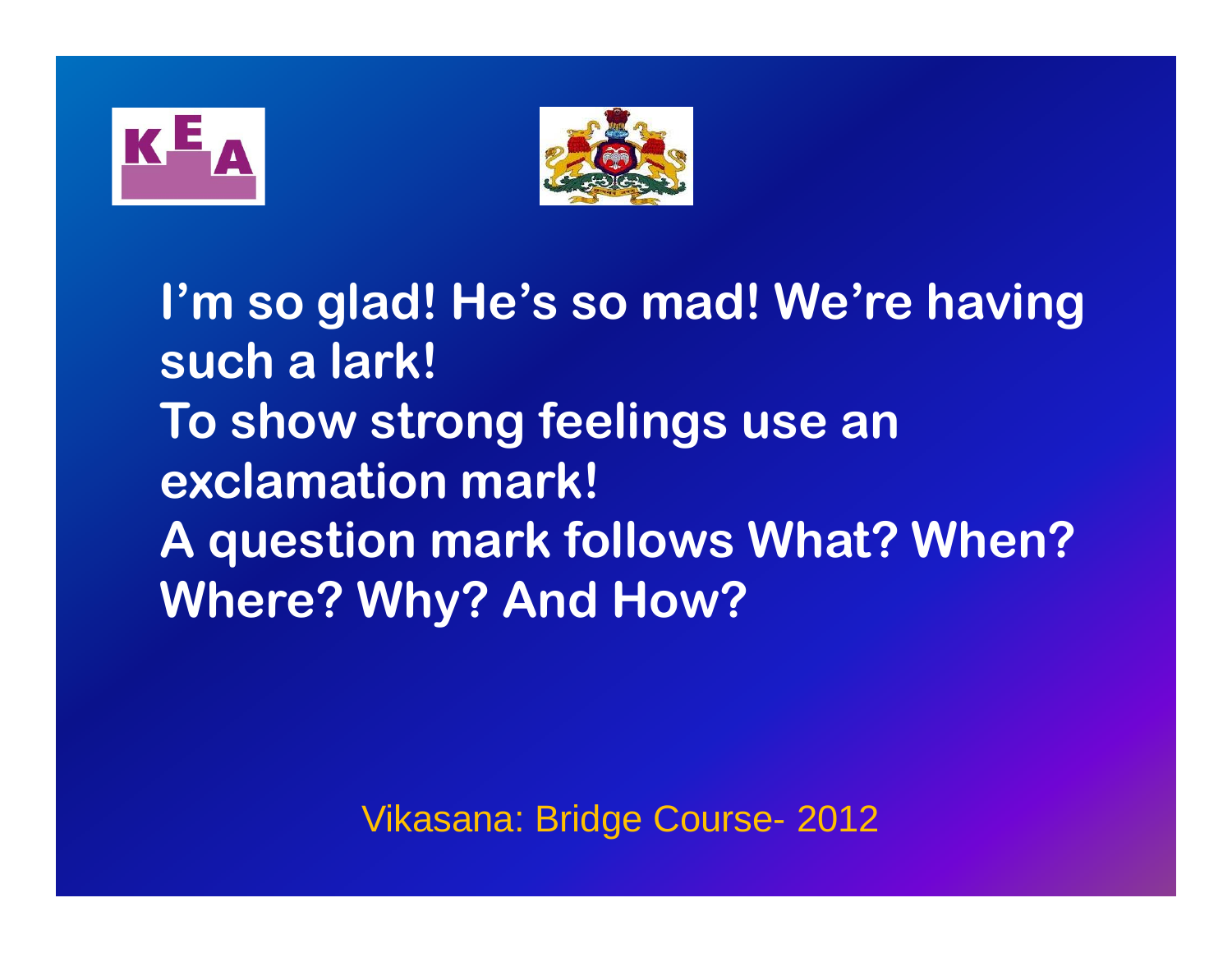![](_page_34_Picture_0.jpeg)

![](_page_34_Picture_1.jpeg)

**Do You? Can I? Shall we? Give us your answer now! 'Quotation marks' [" "] or inverted commas [] , ' ' ] enclose what is said Which is why they're sometimes called 'S peech marks' instead.**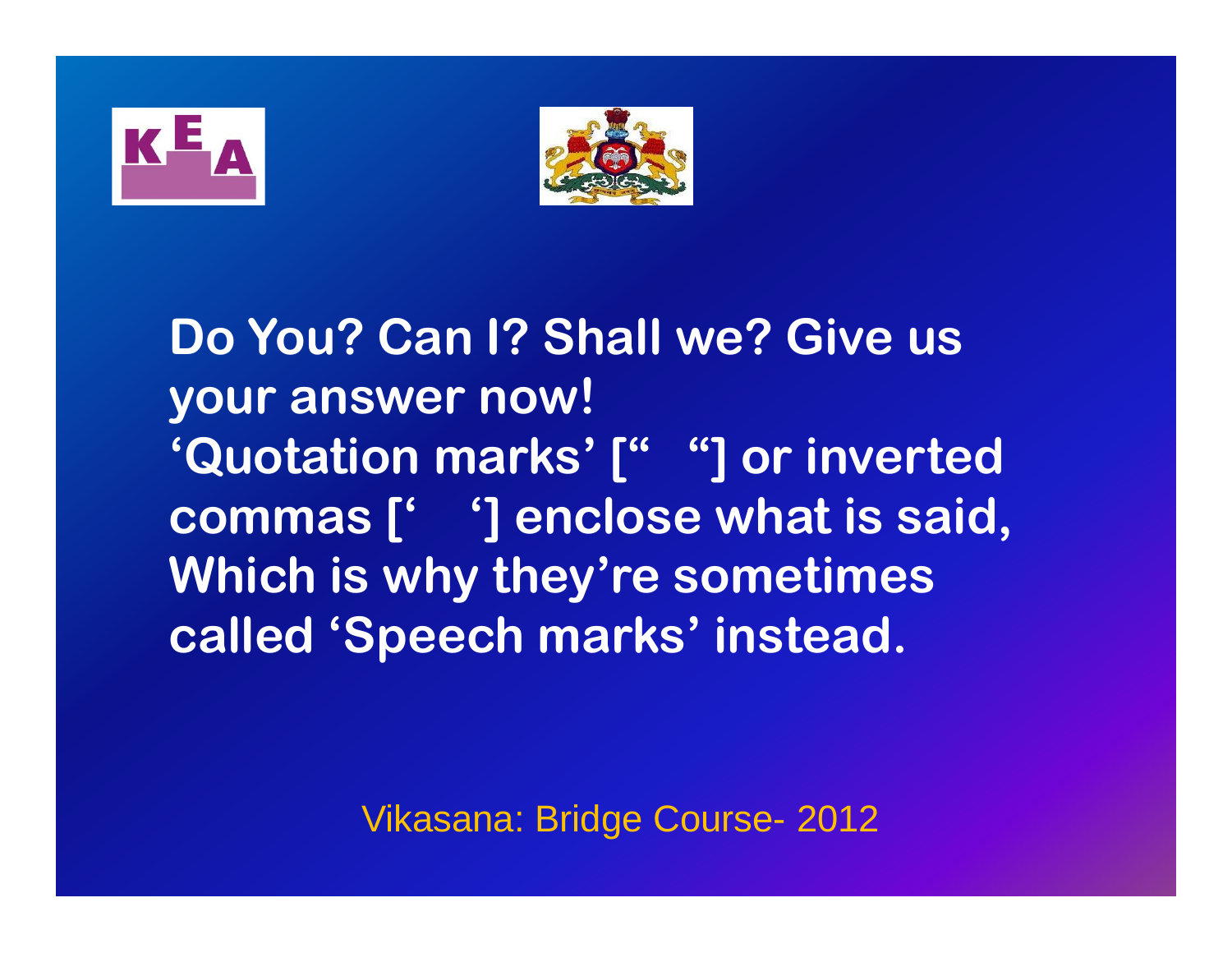![](_page_35_Figure_0.jpeg)

![](_page_35_Picture_1.jpeg)

## **Examine the following sentences :-**

**I'm glad to hear it. My father writes poetry. The level of pollution in steadily rising in big cities.**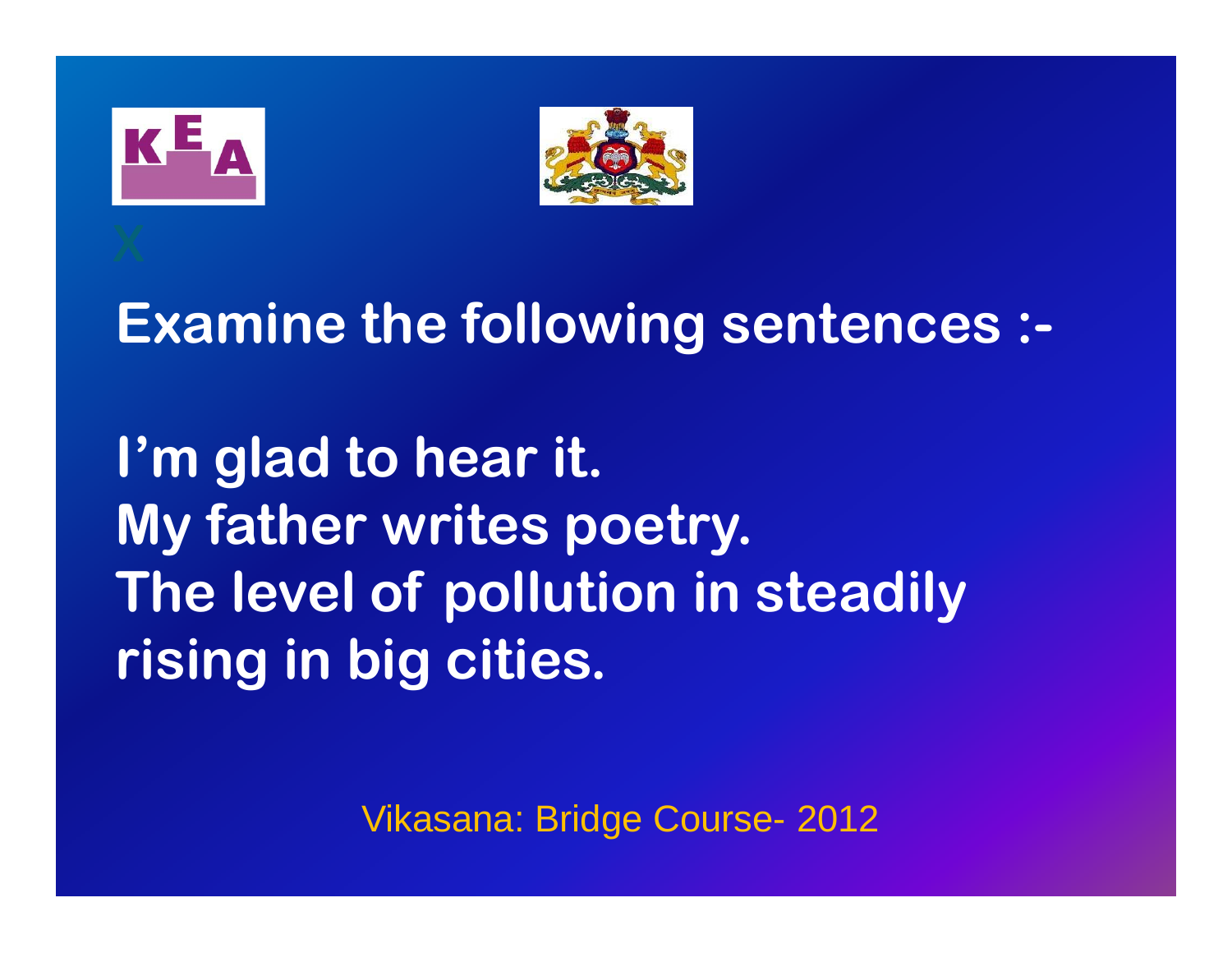



**These sentences have only one subject and one predicate. So these are examples for simple sentence. There is only one finite verb.**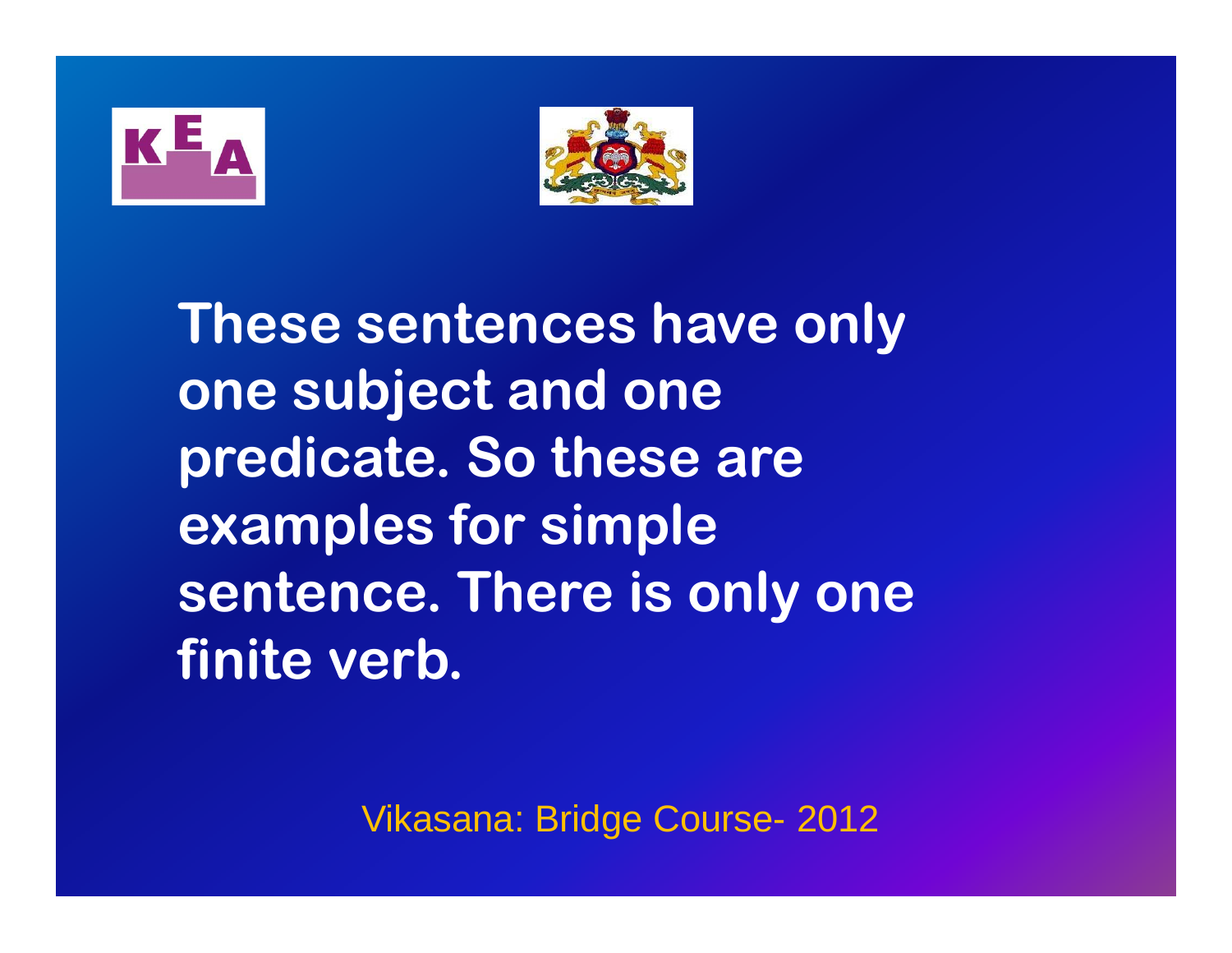



**Testing for Sentence Completeness: Sample sentence: Original : Friends taking turns at the rock climb, helping and joking with each other (sentence fragment)**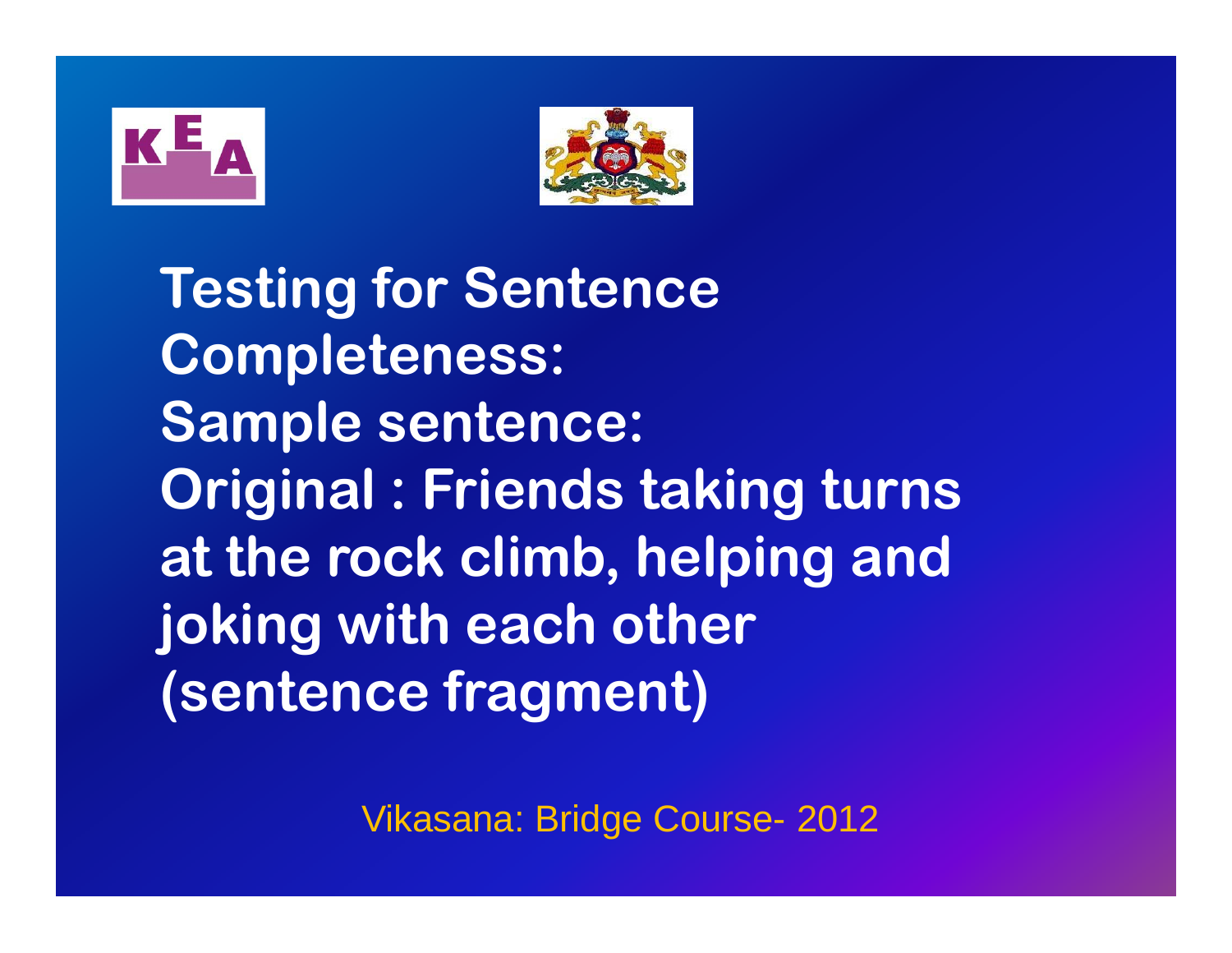



**Problem: No verb. Here 'taking' is a present participle and cannot function as a main verb in a sentence. Revised : Friends took turns at the rock climb, helping and joking with each other.**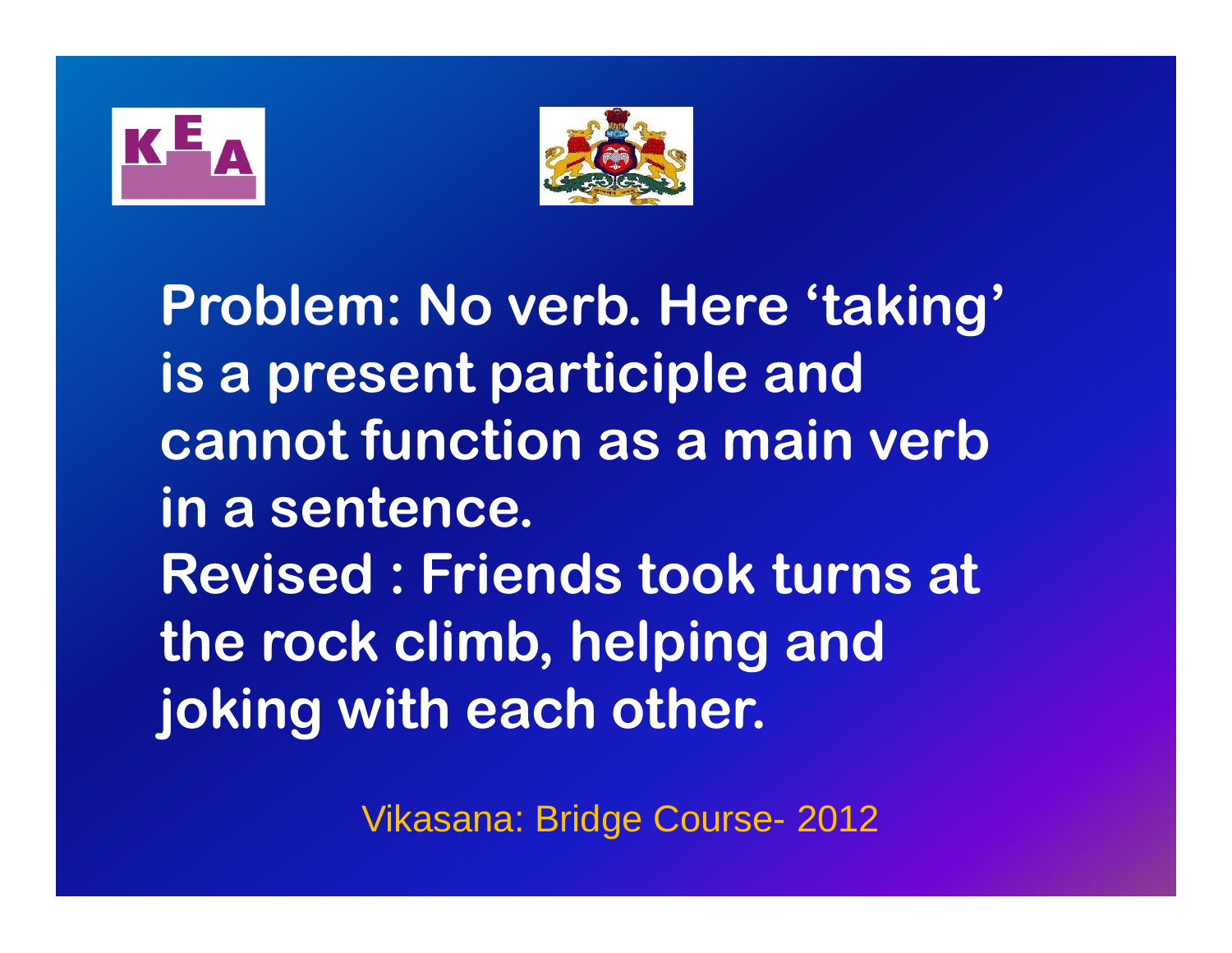



**The moon was bright and we could see our way. The explanation was good and we could follow the lesson. Each sentence is made of two parts (two main or principal clauses) independent of the other and is called a compound sentence.**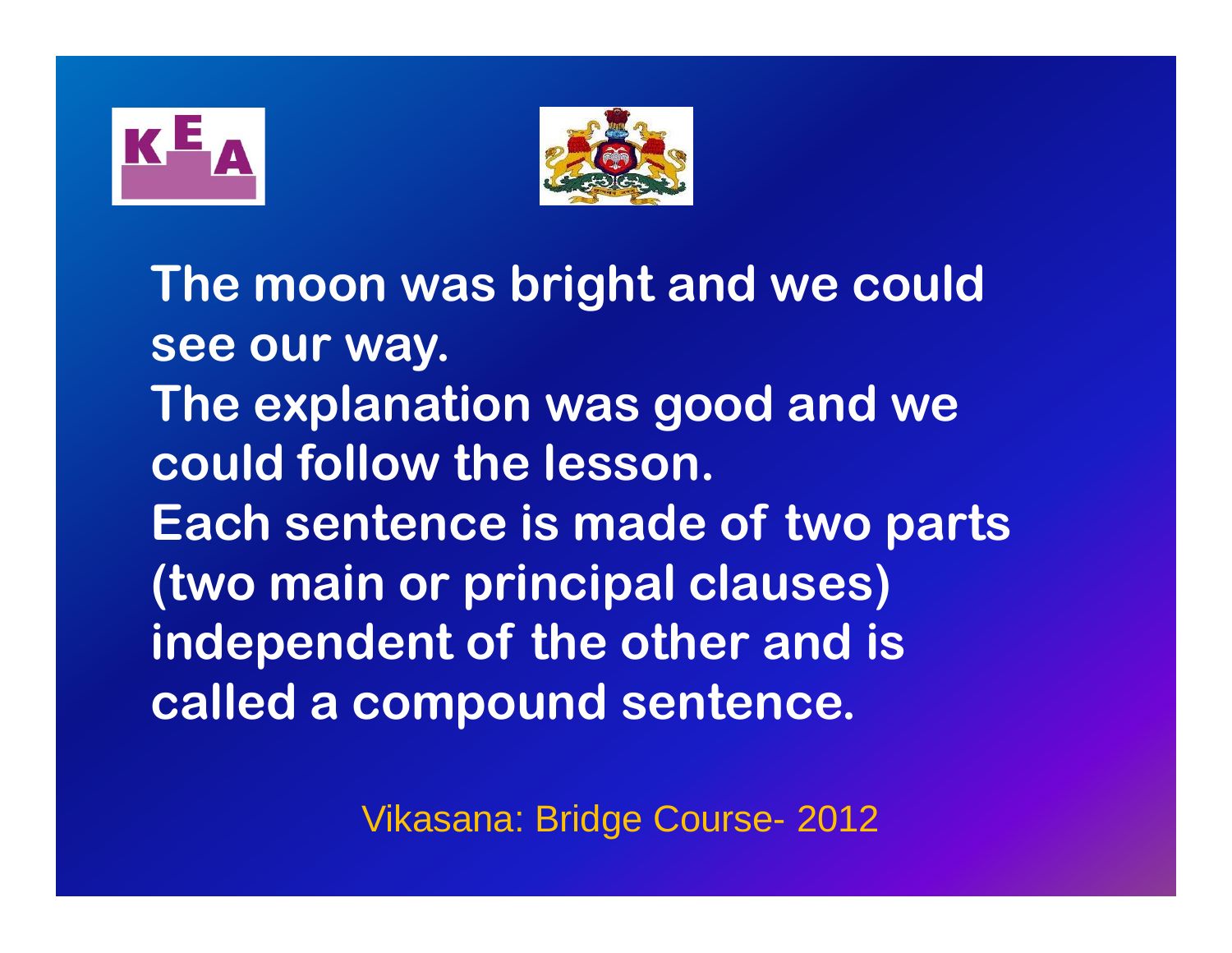



**The sentence with Principal and Dependent clauses is a Complex sentence.**

 $\blacksquare$  **Example : As the students came late to the college, the lecturer said he would not allow them into the class.**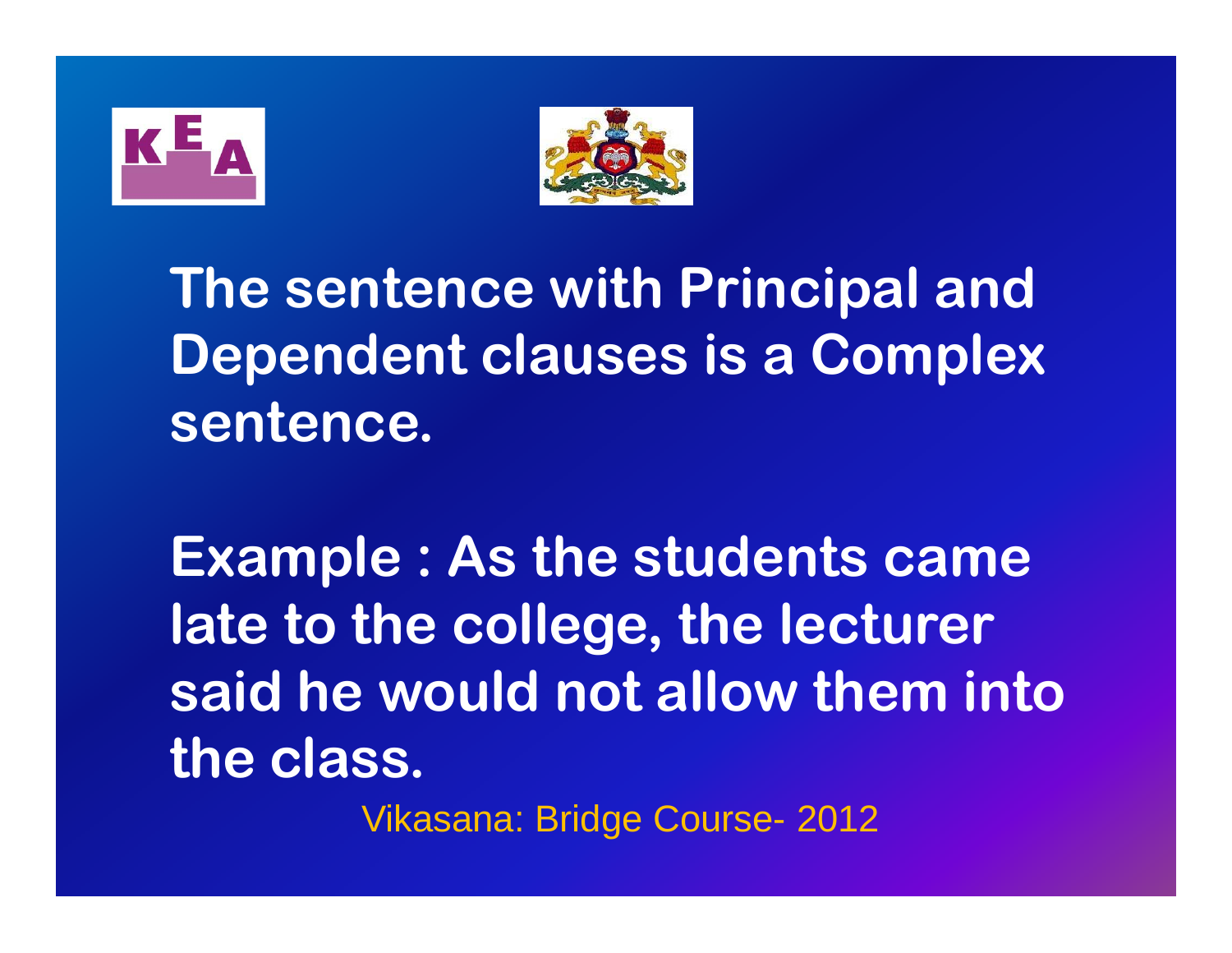



**The lecturer said (Main clause ) As the students came late to the college (Subordinate Adverb Clause ) He would not allow them into the class. (Subordinate noun clause )**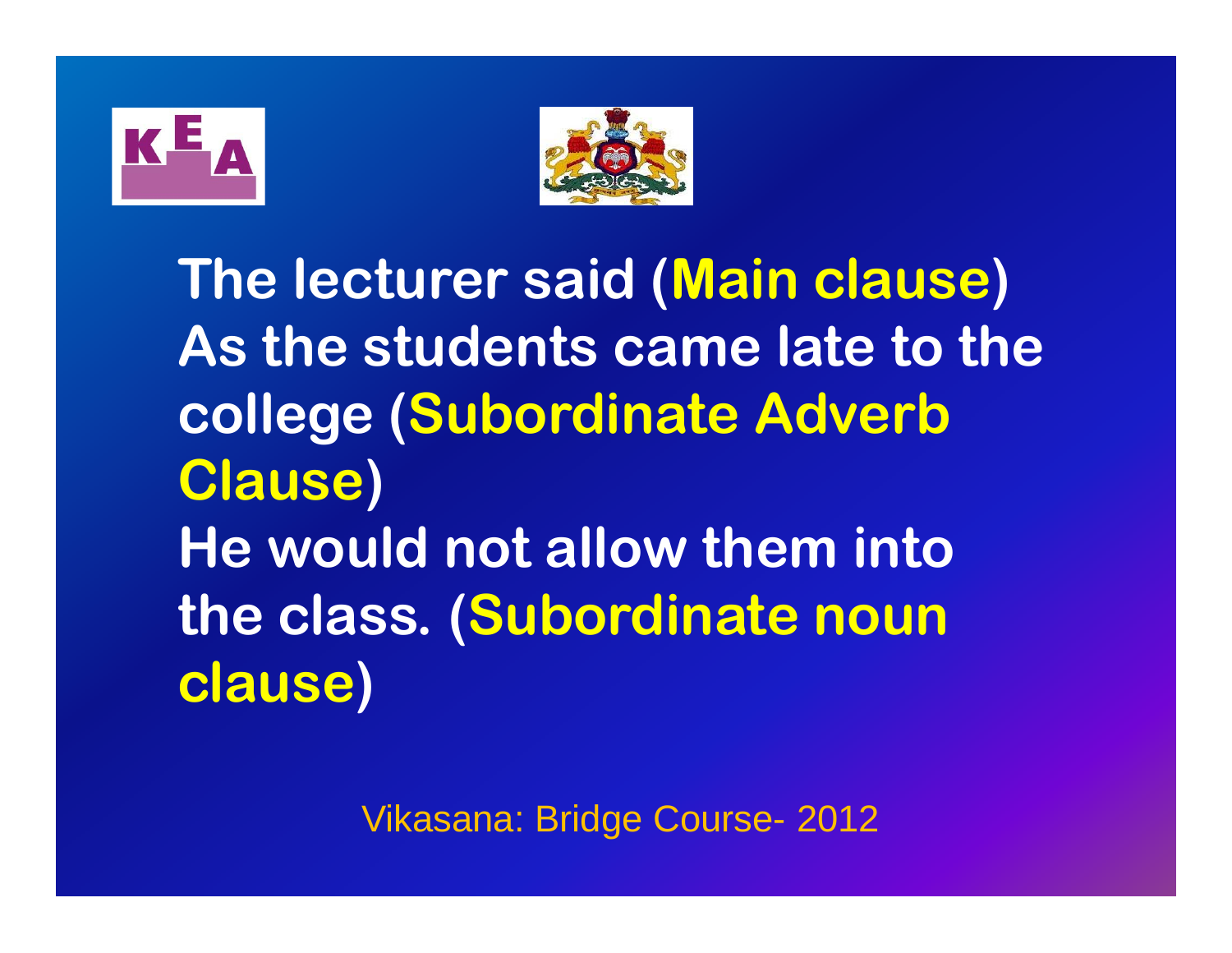



# SUBJECT - VERB AGREEMENT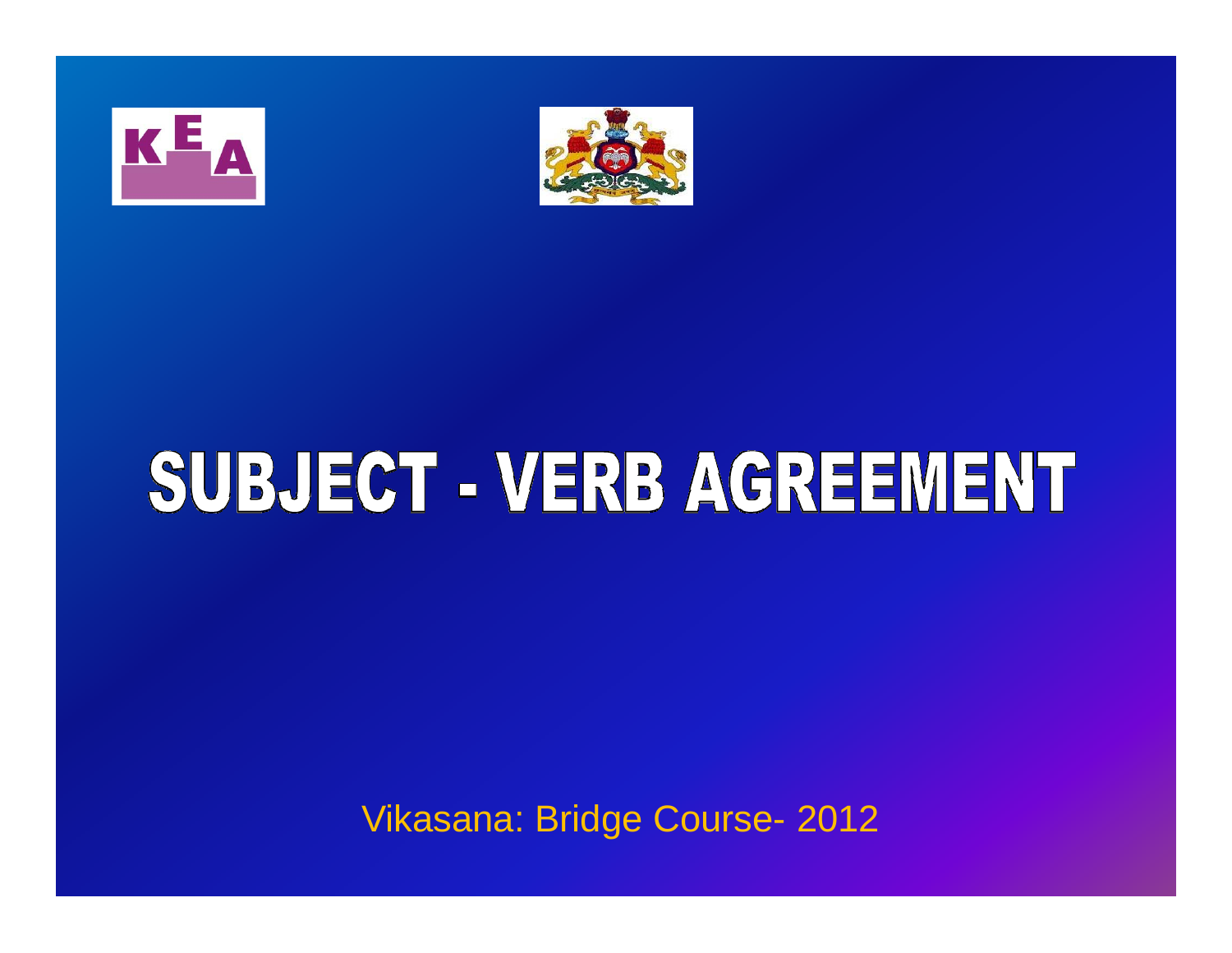



**A singular subject demands <sup>a</sup> singular** . **verb; a plural subject demands a plural verb. That is the simple principle behind subject-verb agreement.**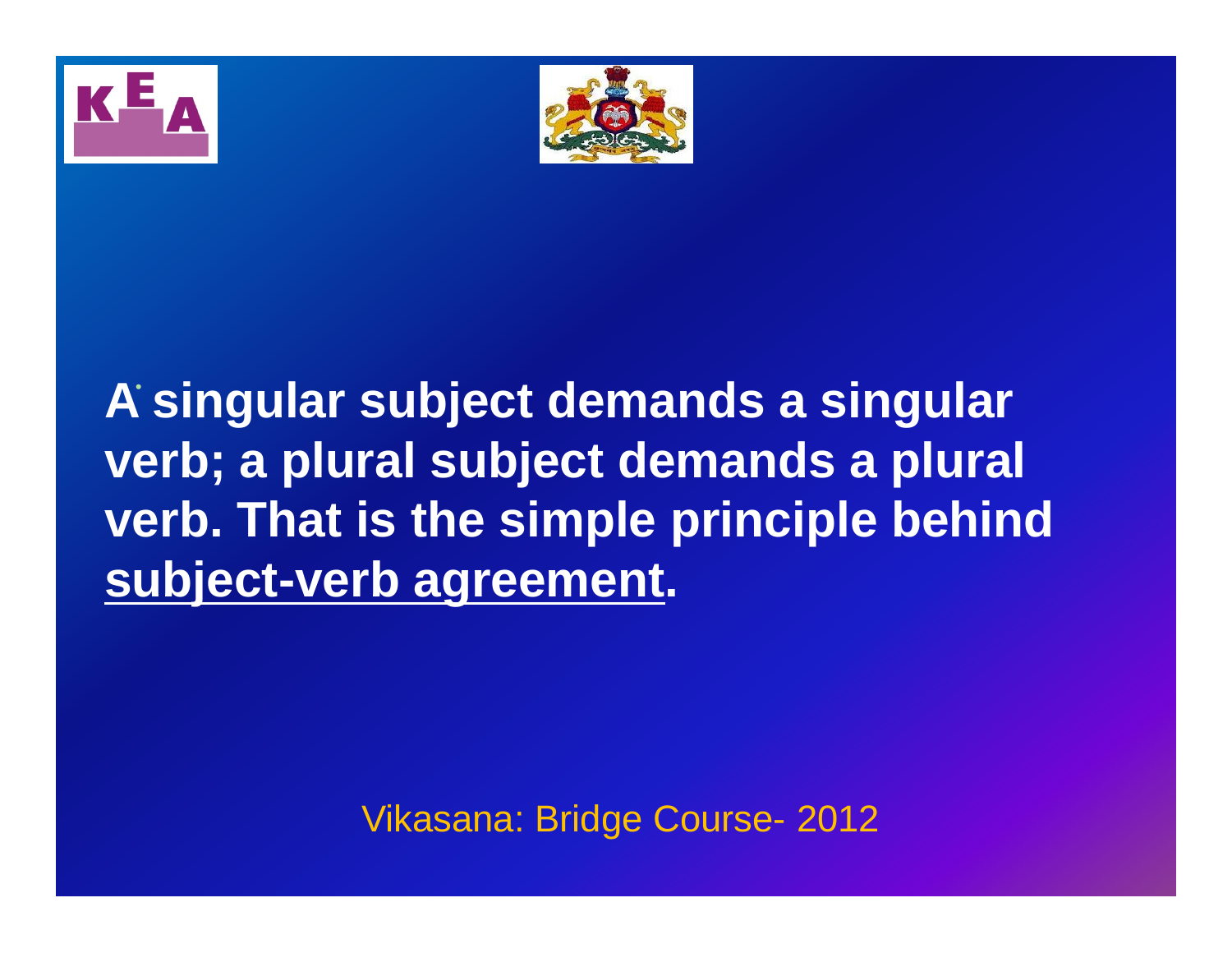



#### **EXAMPLE:**

**The window is open.(Singular subject: The window & the singular verb: is open).The windows are open.(Plural subject :The windows & plural verb: are open).Sham rides <sup>a</sup> scooter.(Singular subject :Sham & singular verb :rides).They have books. (Plural subject :They & <sup>p</sup>lural verb: have).**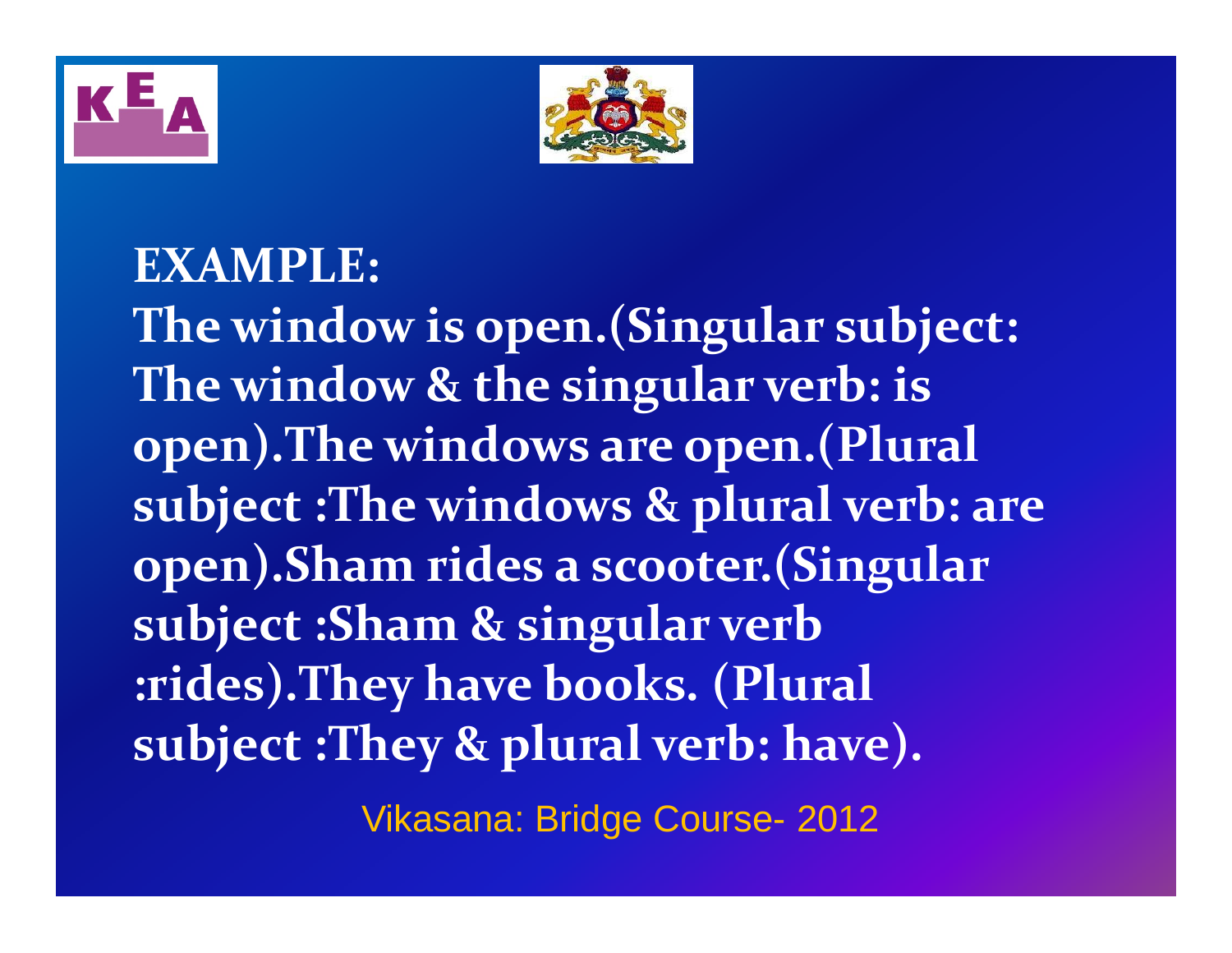



**NOTE: Exception for I & You. E l xamp e: I have books. You have books.(I represents singular ;you represents either singular or plural.**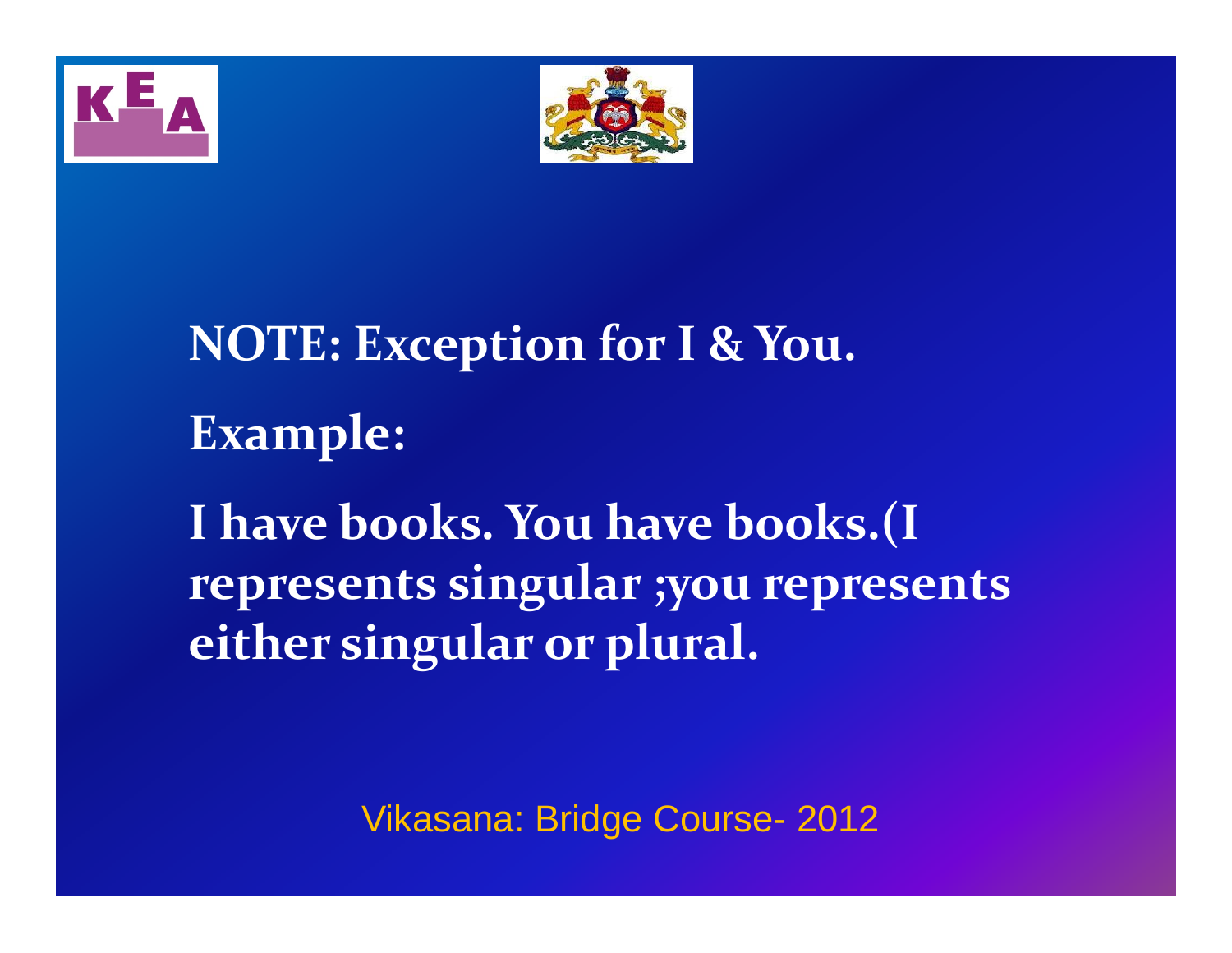



Indefinite pronouns such as <u>everyone</u> and <u>everybody and someone</u> feel plural to some writers, but they are always singular — and take <sup>a</sup> singular verb.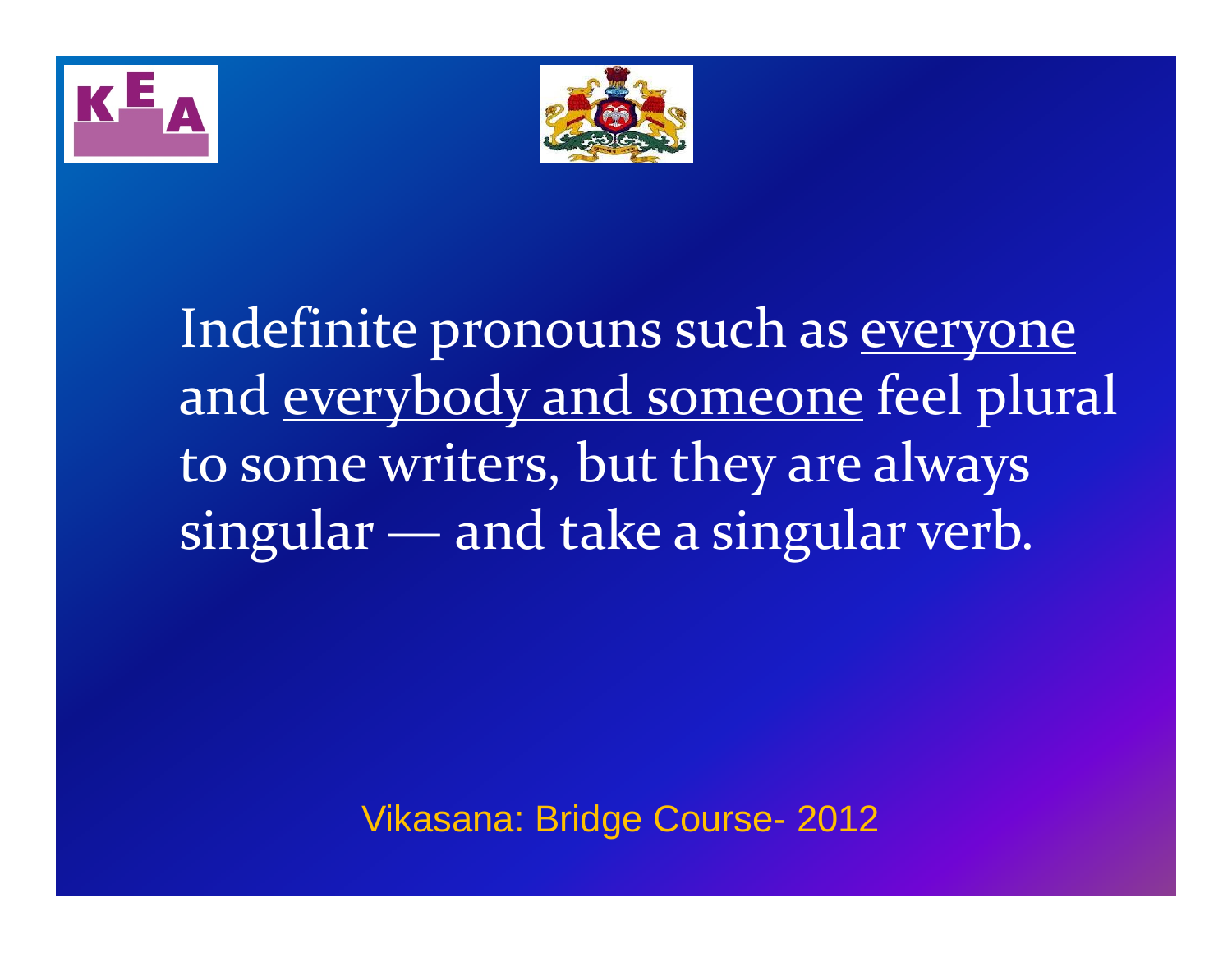



**Every boy and girl in the college is wearing <sup>a</sup> uniform. Everyone in the class is talking loudly. Everybody obeys the verdict of the court. Someone has to bell the cat.**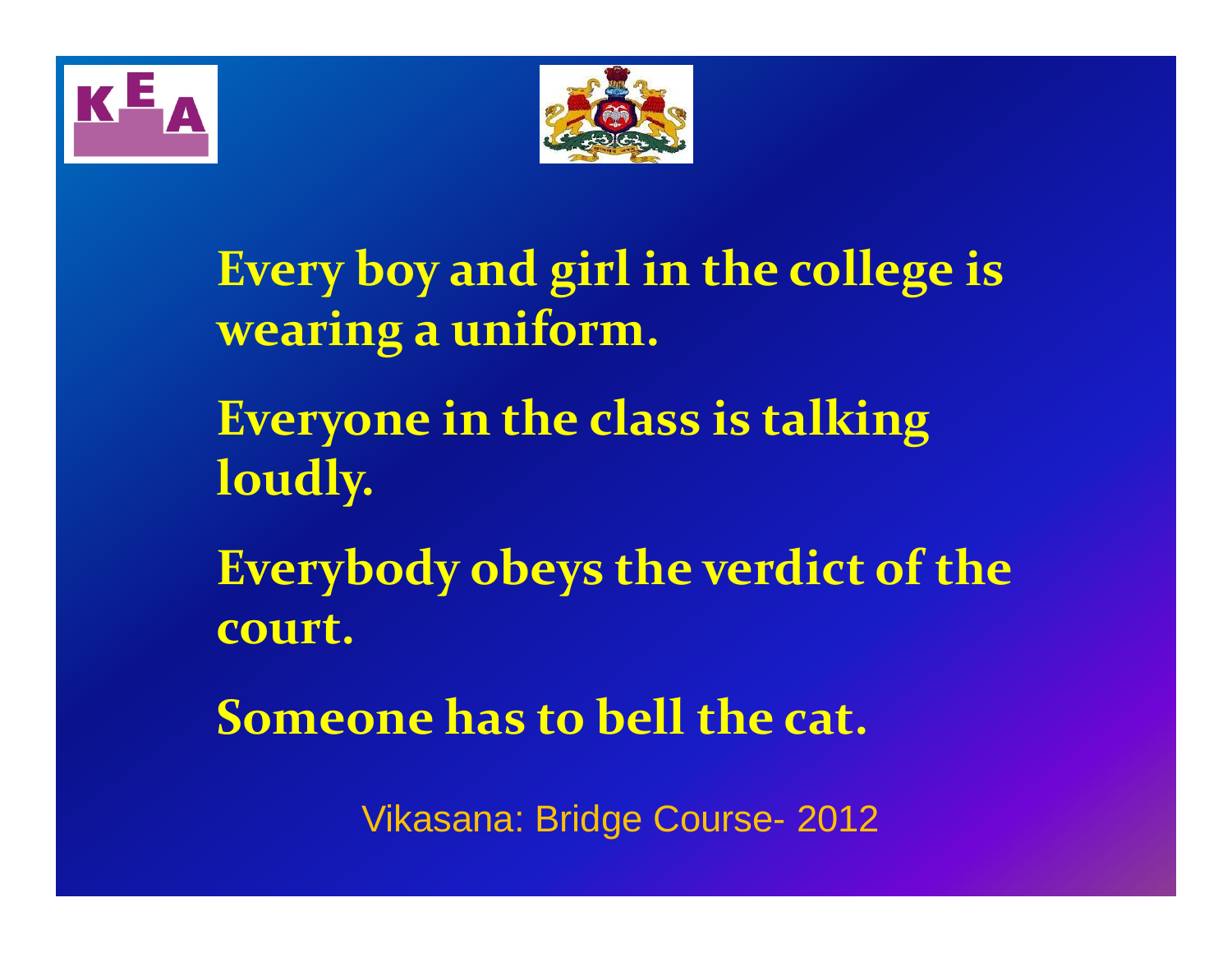



#### **Don t' be confused by phrases that come between the subject pronoun and its ve br — p ases hr <sup>t</sup> at h may co ta <sup>n</sup> in pua l <sup>r</sup> l words**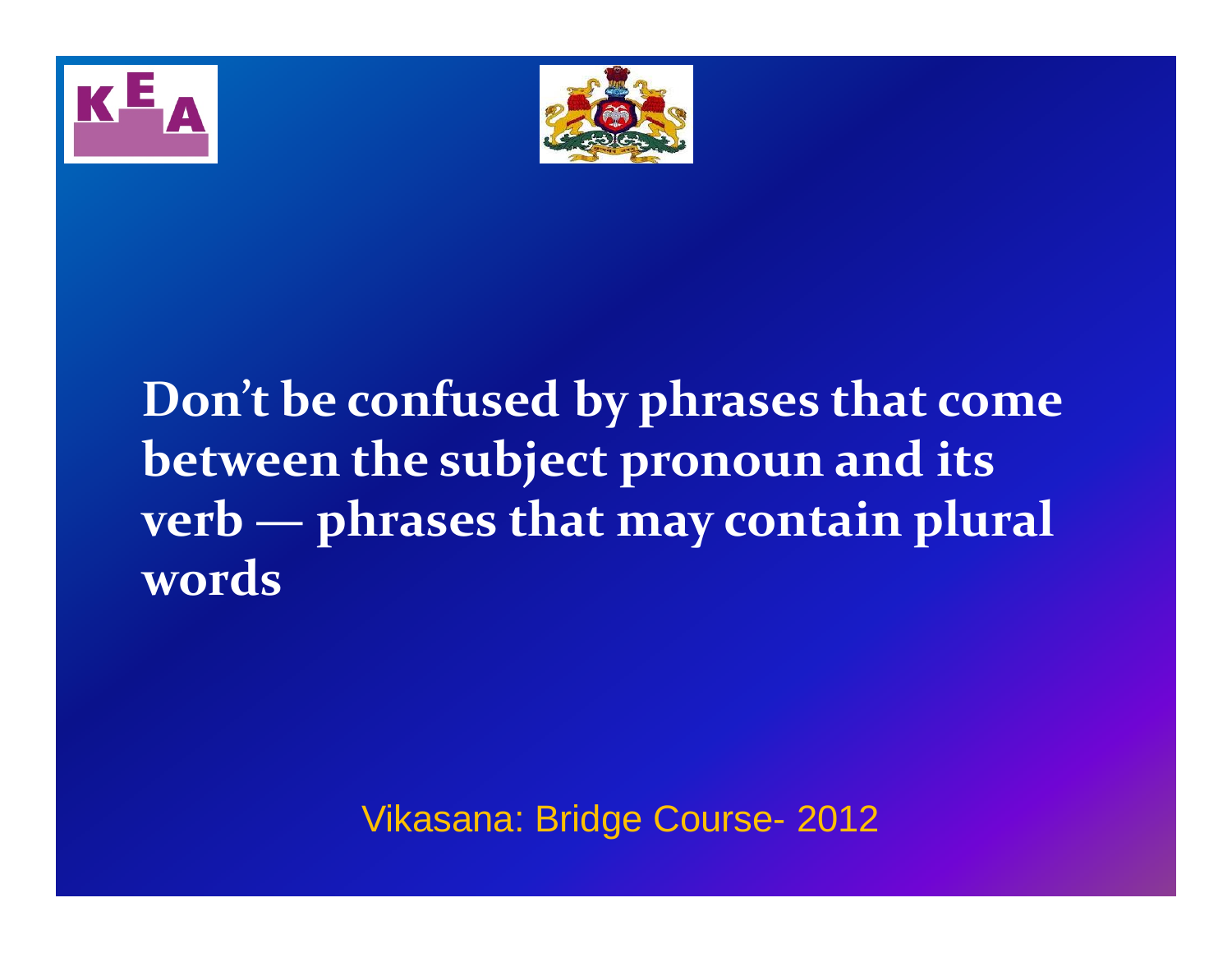



**Each of the college lecturers is res p pg g onsible for im provin g the colle ge result.**

**Each q estion and ans er is based on uestion wer the text.**

**Each coconut costs Rs.12/=**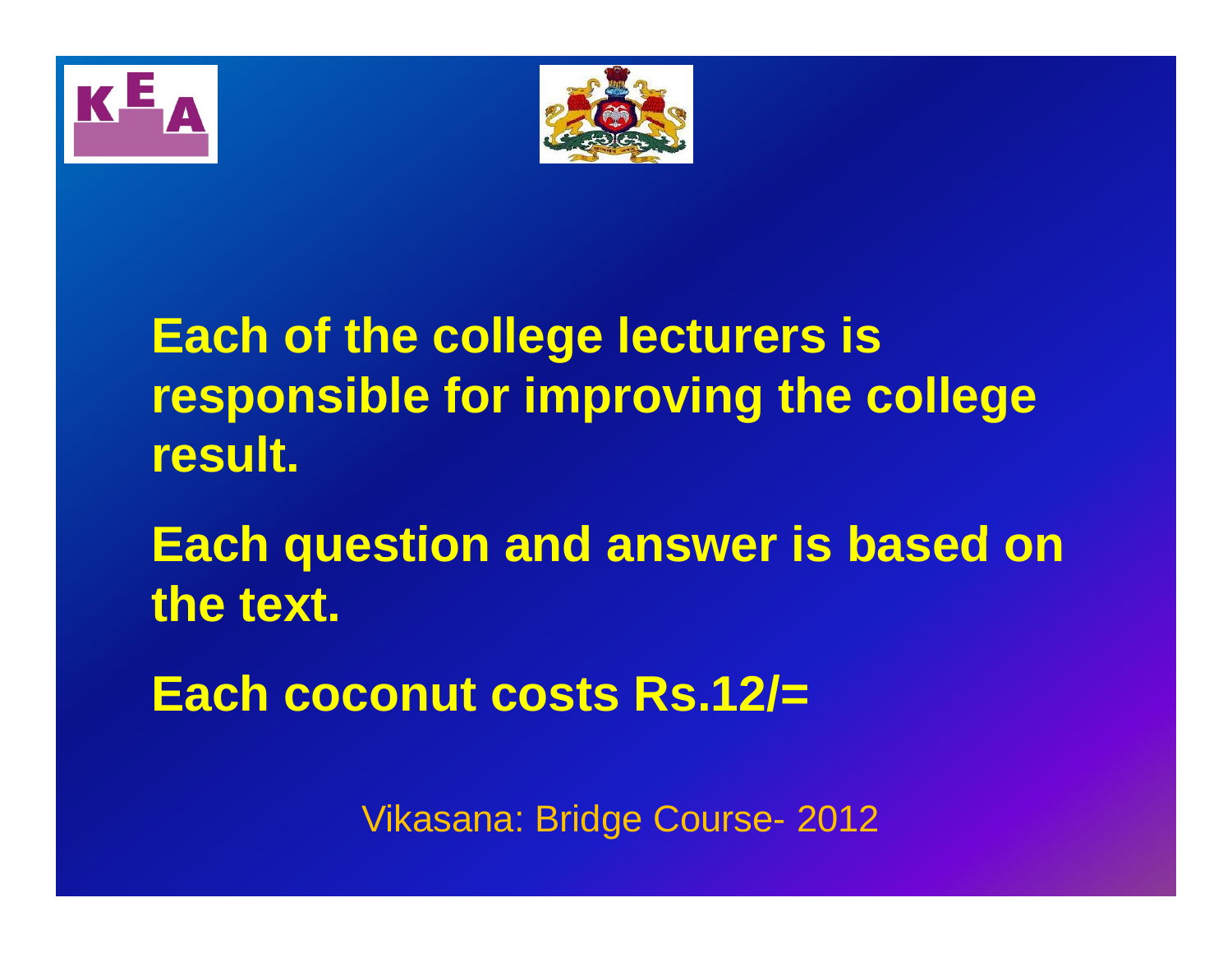



**The verb that accompanies pronouns such as** *all* **and** *some* **will be determined by whether the pronoun is referring to something that is COUNTABLE or not.**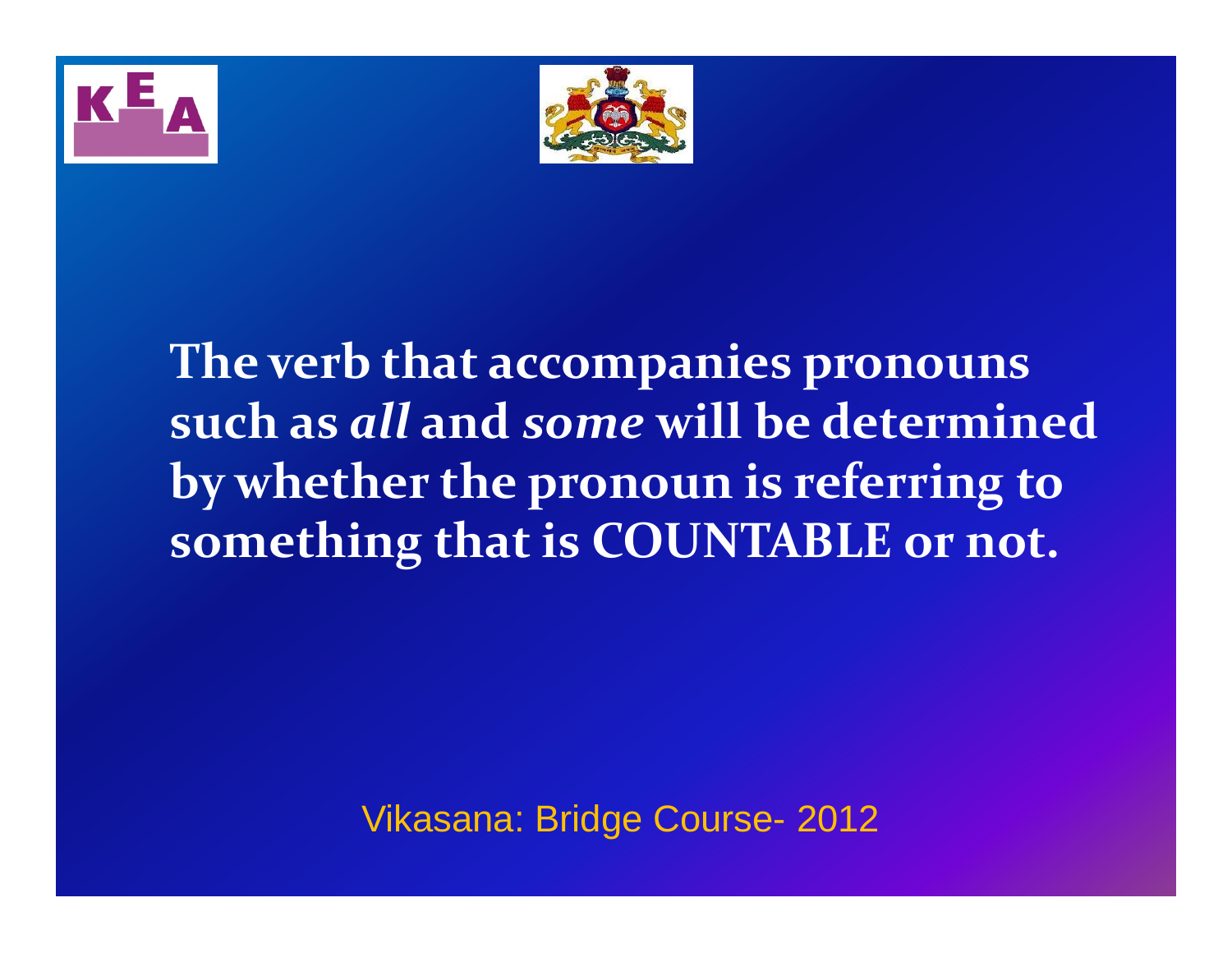



#### **Some of the members in the playground have voted already.**

#### **Some of the sand was slushed by the rain.**

Members" is countable, but we cannot count "the sand"; it is one lump, one quantity.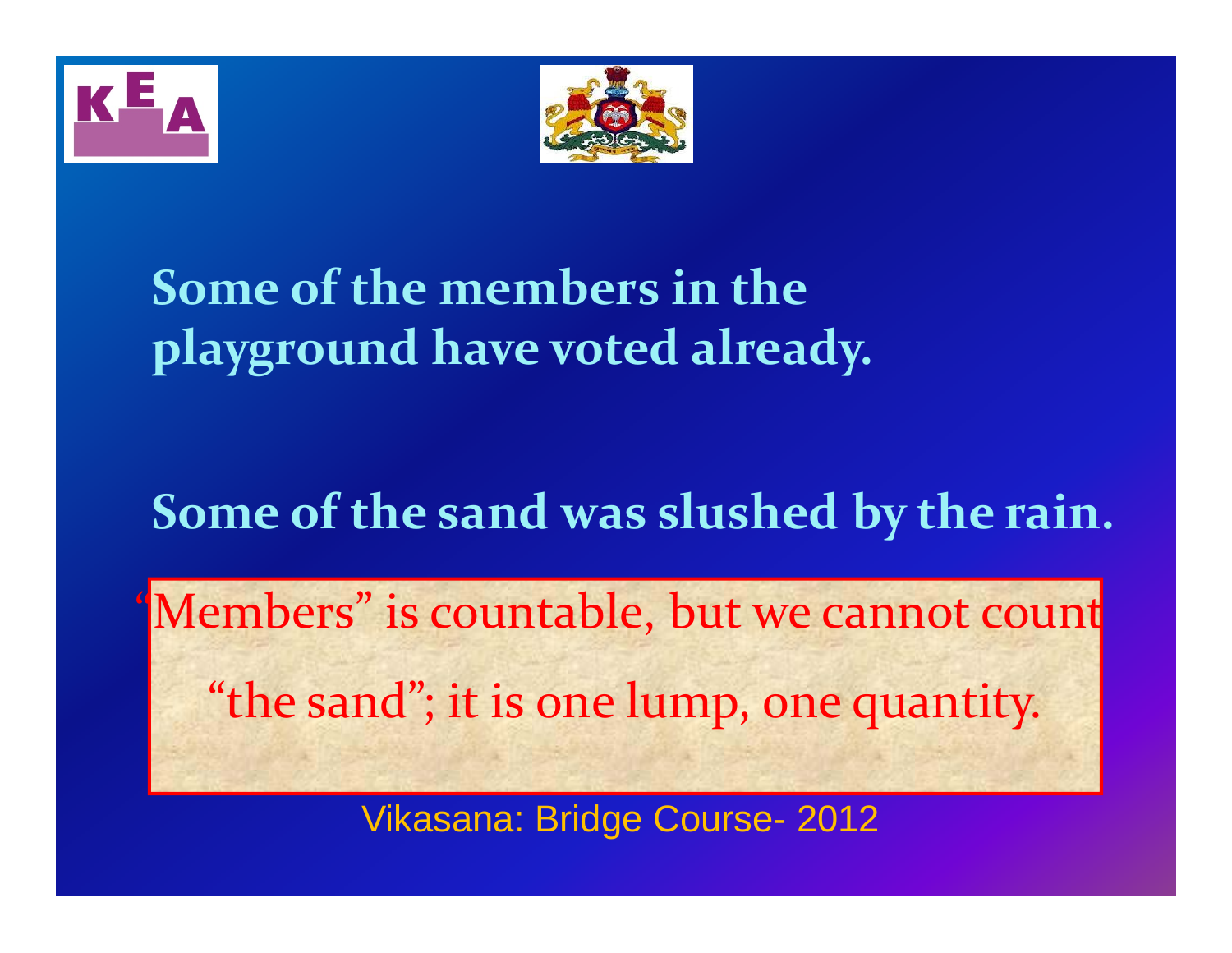



*None* **is usually regarded as singular singular, but it can be used as <sup>a</sup> plural pronoun.**

**None of the family members has informed where he or she will go.**

#### **OR**

**None of the family members have informed where they will go.** Vikasana: Bridge Course- 2012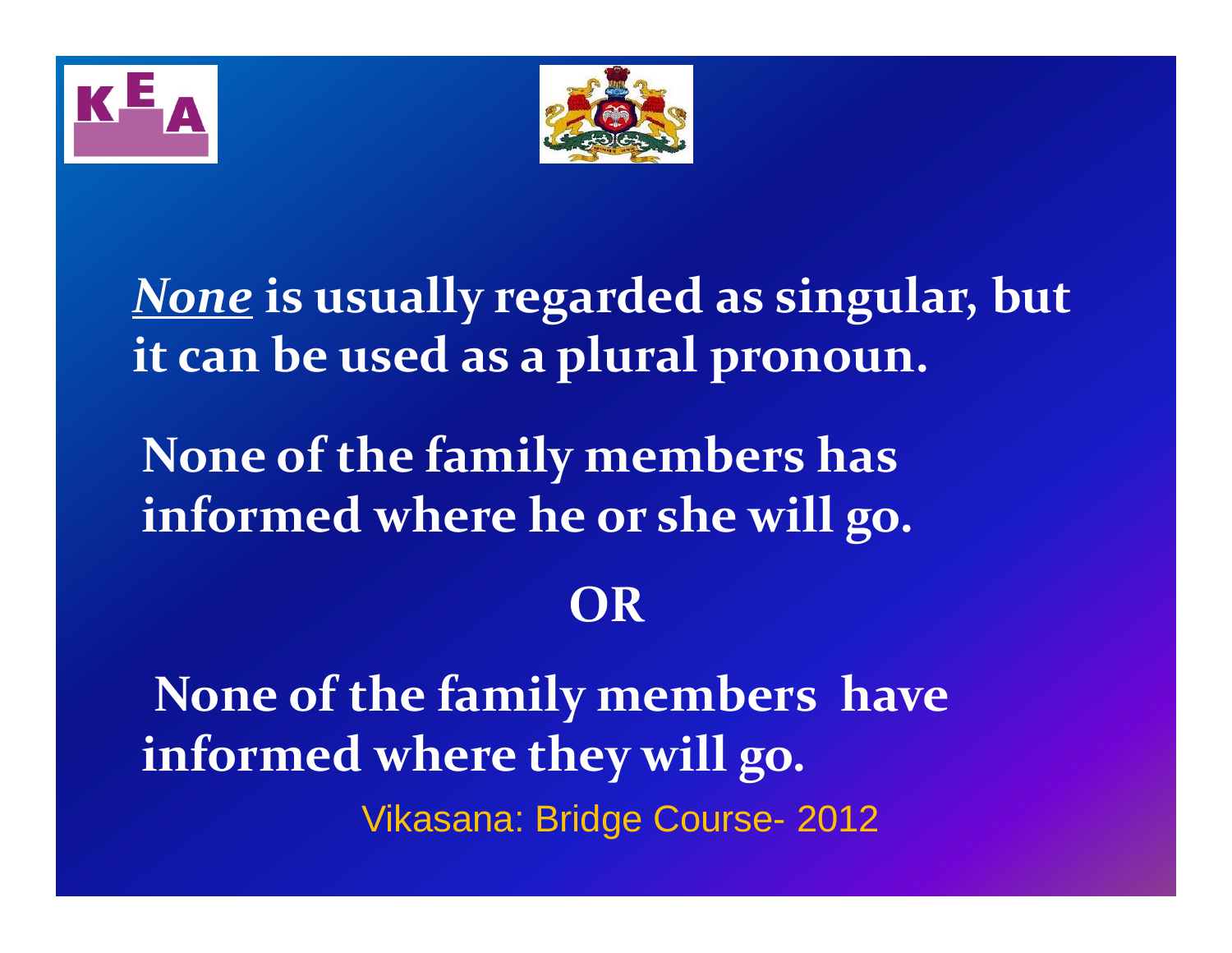



## **With fractional expressions (fractions or decimal equivalents), the verb will be determined by what is being measured: is is it COUNTABLE or not.**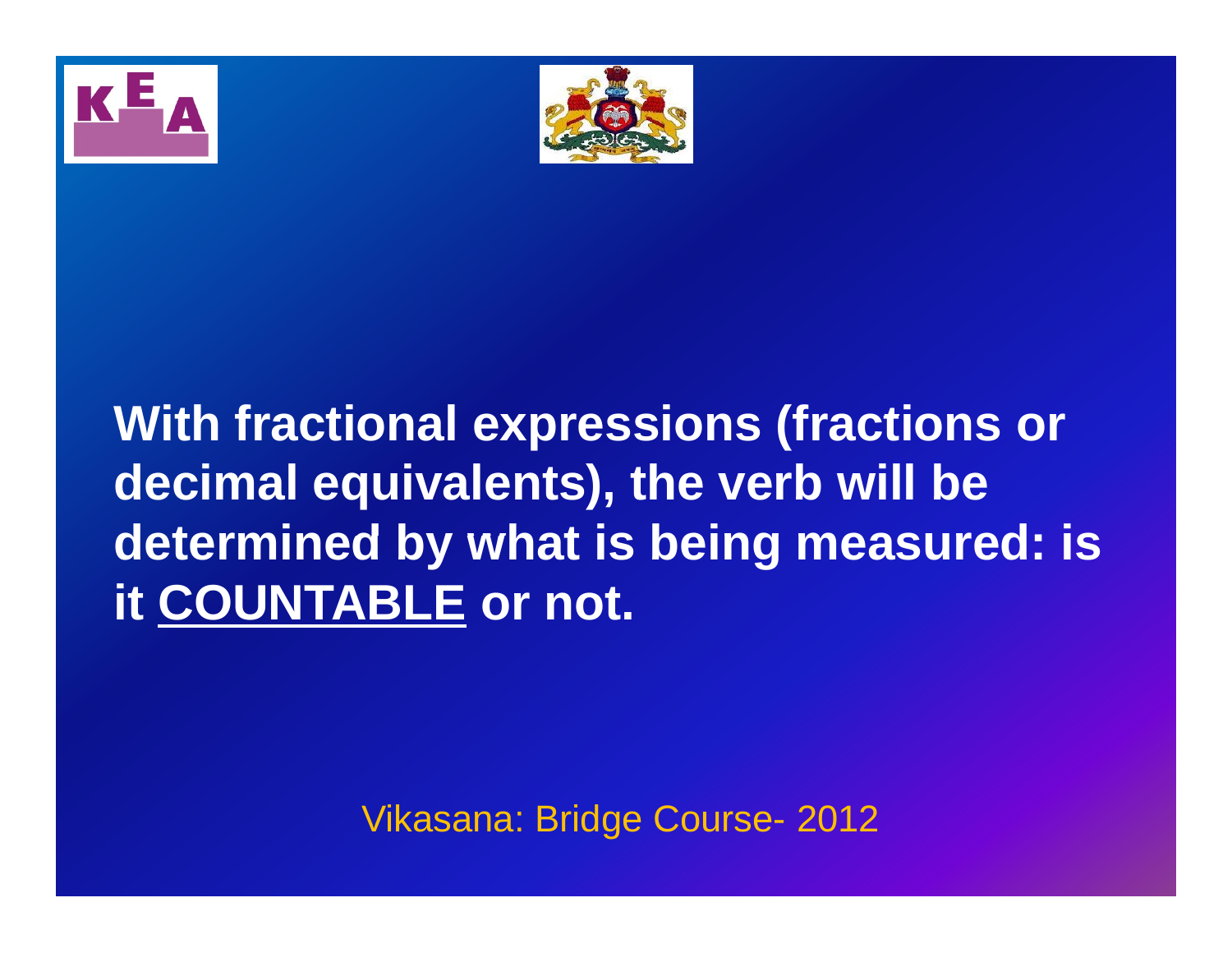



#### **One‐third of the milk in the Can is spoilt**

## One‐half of the students were convinced that there **would** be no final exams this year.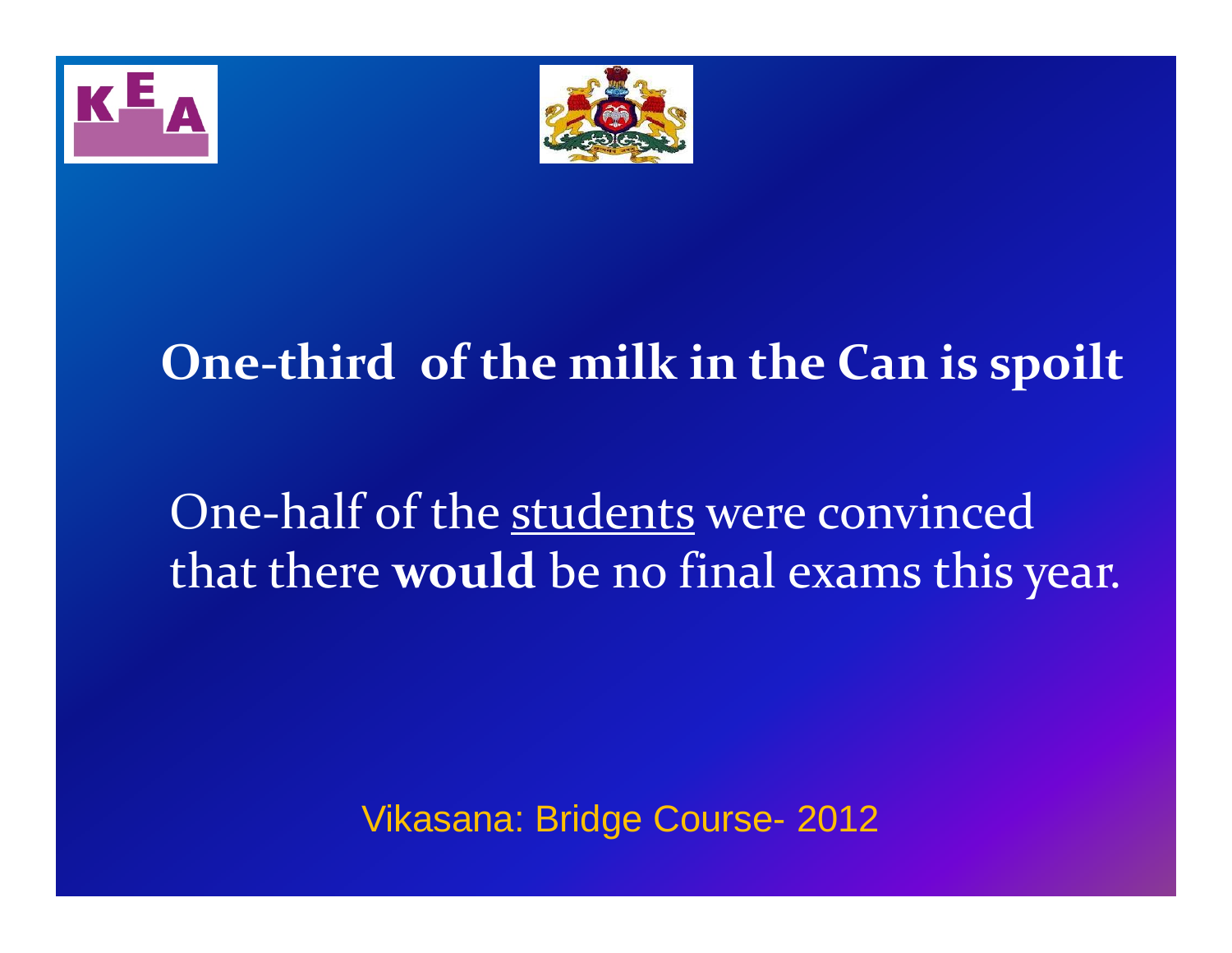



**Of all the returns we have counted so far, fifty percent are in favour of the referendum.**

**A majority of executive body is in favour of asking the GM to continue for another term.**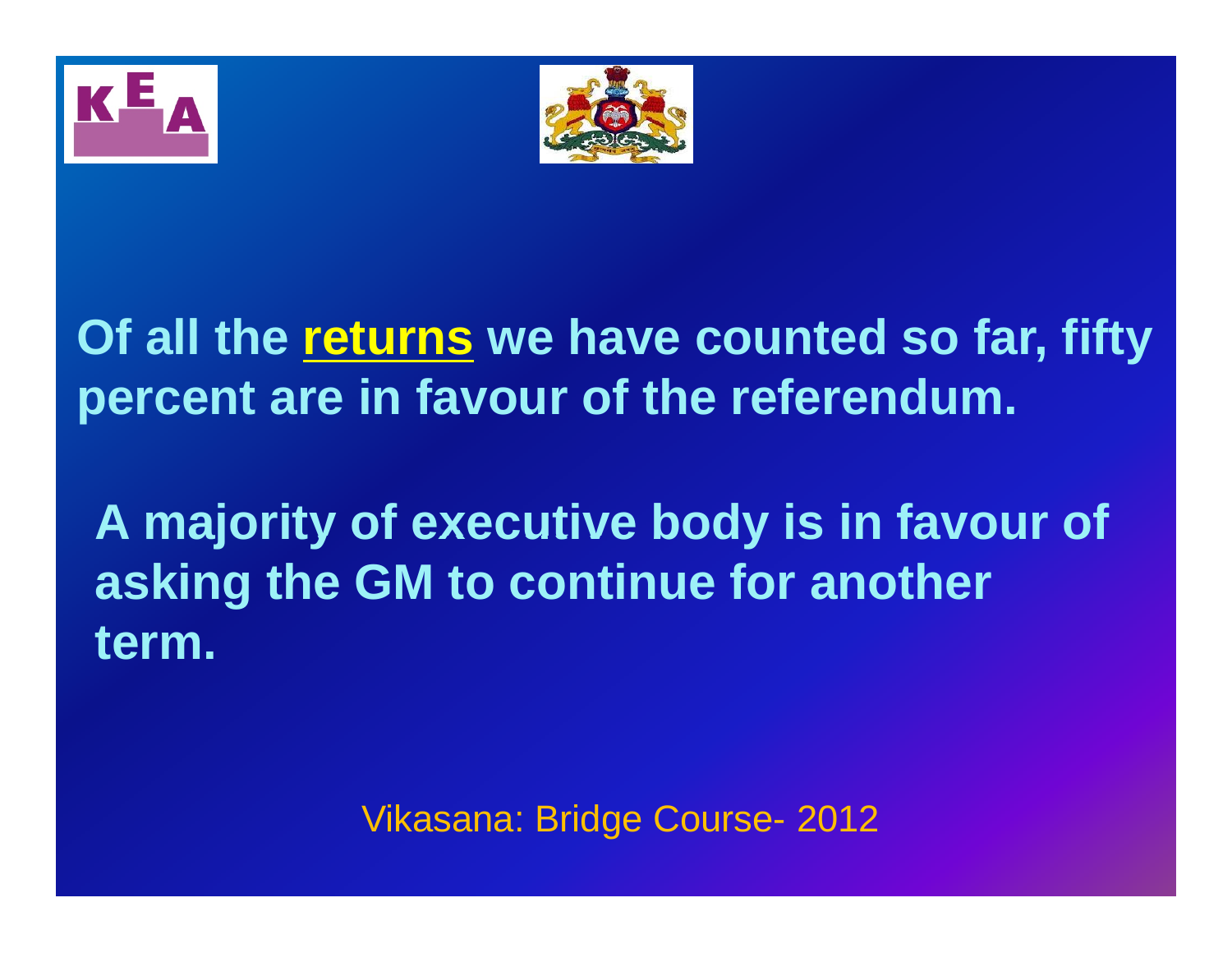



**Phrases such as** *together with, along with***, and** *as well as* **seem to join subjects, but they subjects, do not work the same as** *and***: they are not conjunctions.**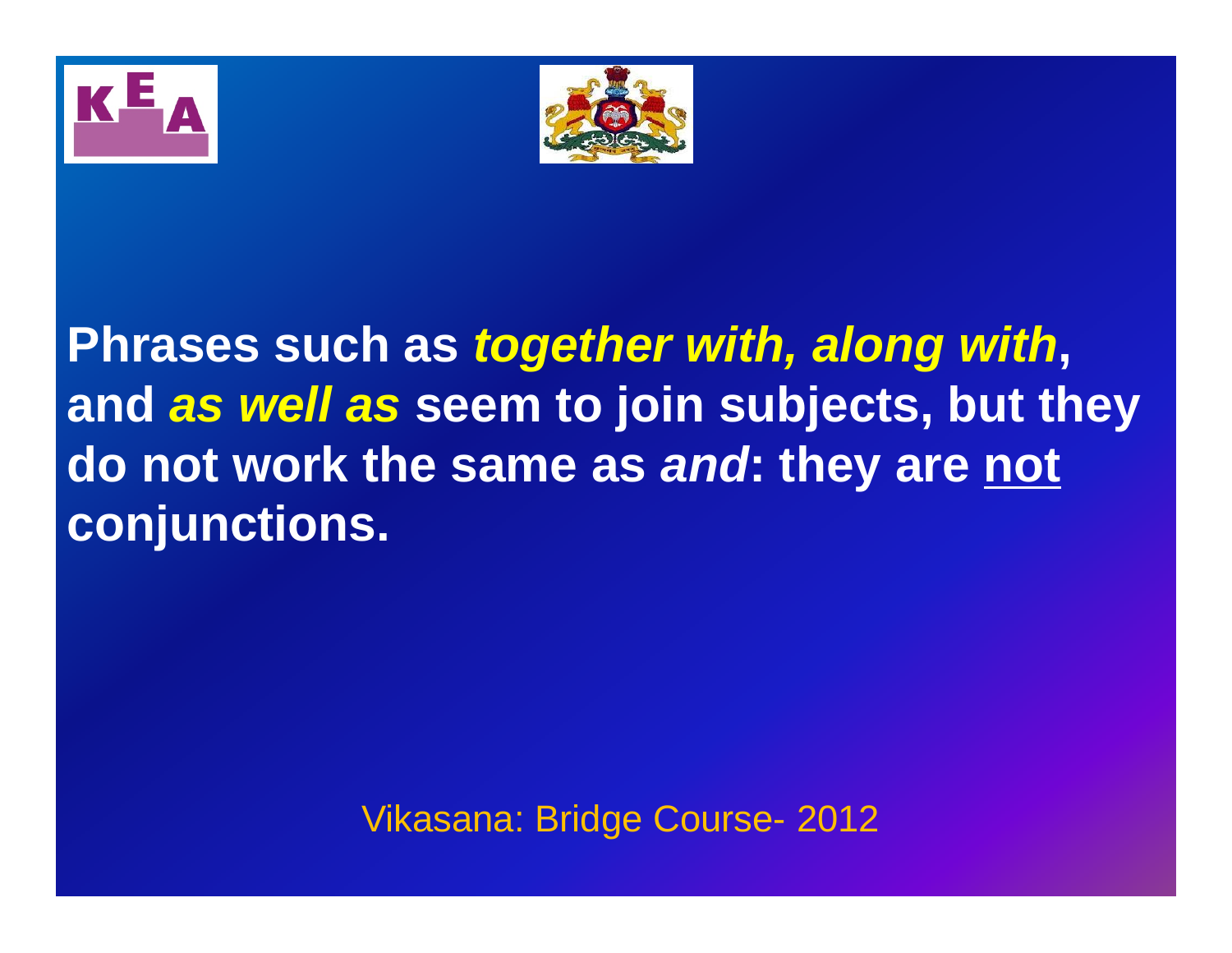

**.**



## **My daughter, together with her friend, goes to market.**

#### **Physics, as well as, Chemistry is easy for me.**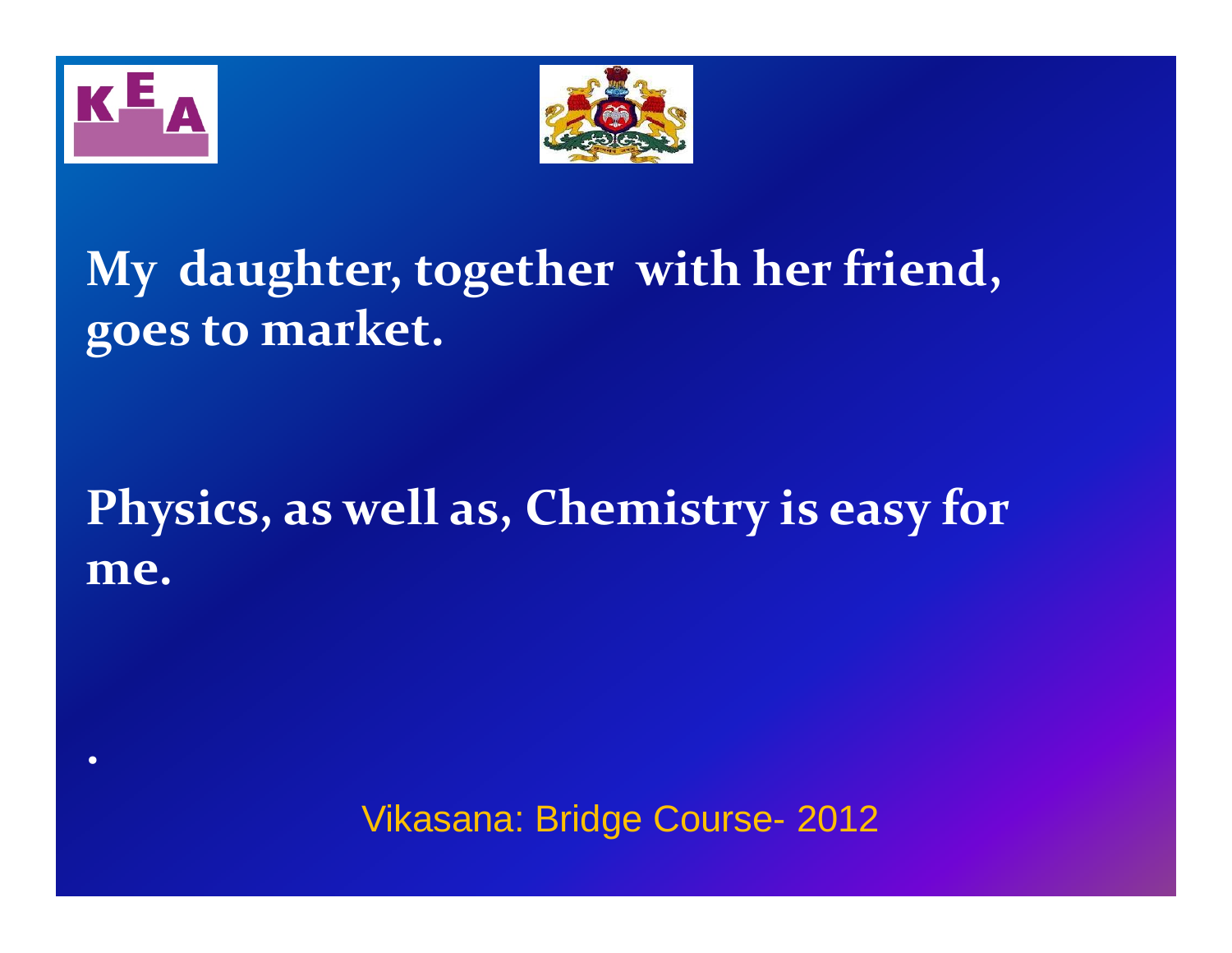



#### **Some of the crops in the field, as well as, some farm equipments, was ruined**

## **The marks with distinction in PUC ,together with higher marks in CET is going to fetch good ranking.**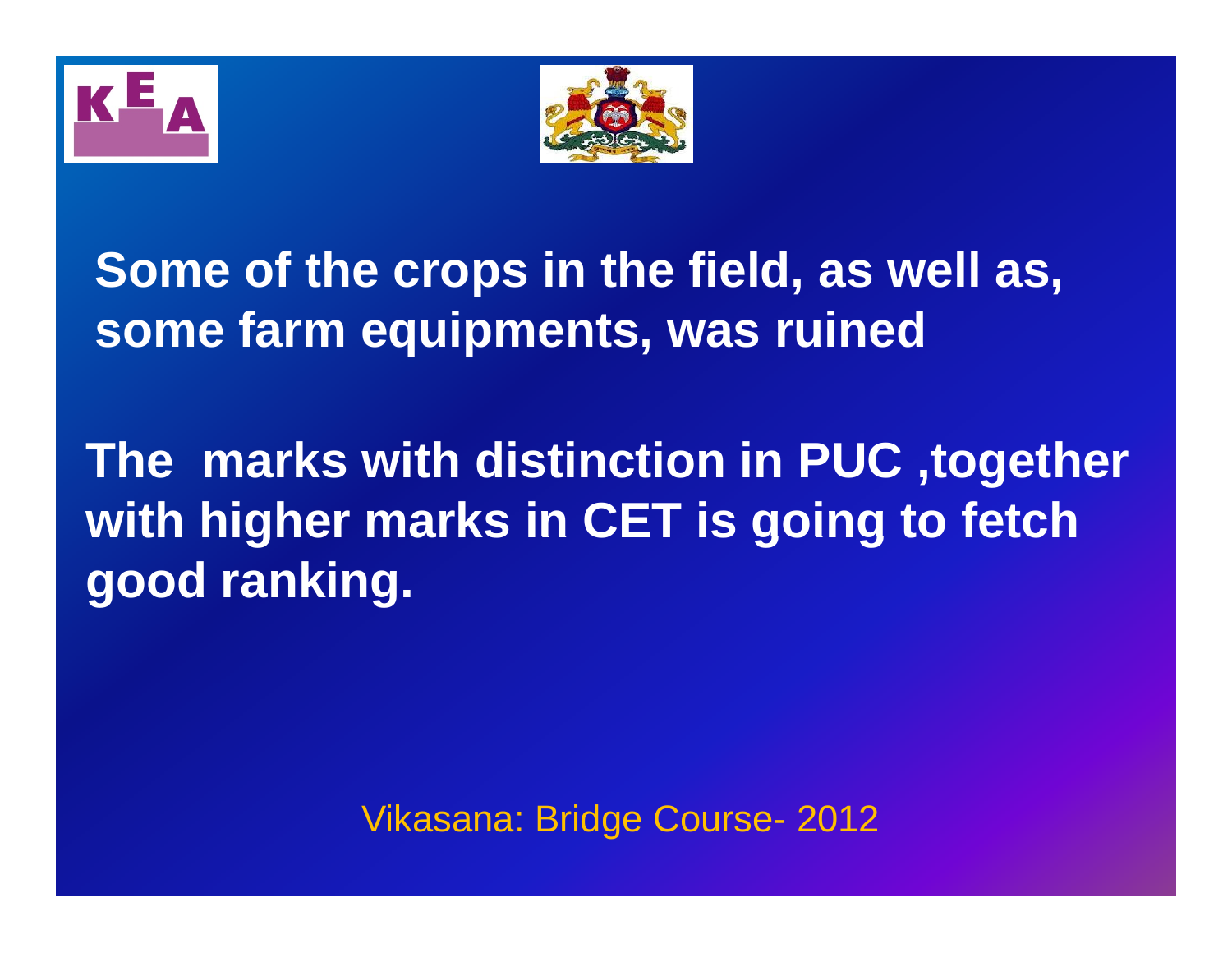



**In formal writing, when** *either* **and** *neither* **appear as a subject alone (without their sidekicks** *or* **and** *nor***), they are singular.** 

**This is true even though the subject seems to be two things .**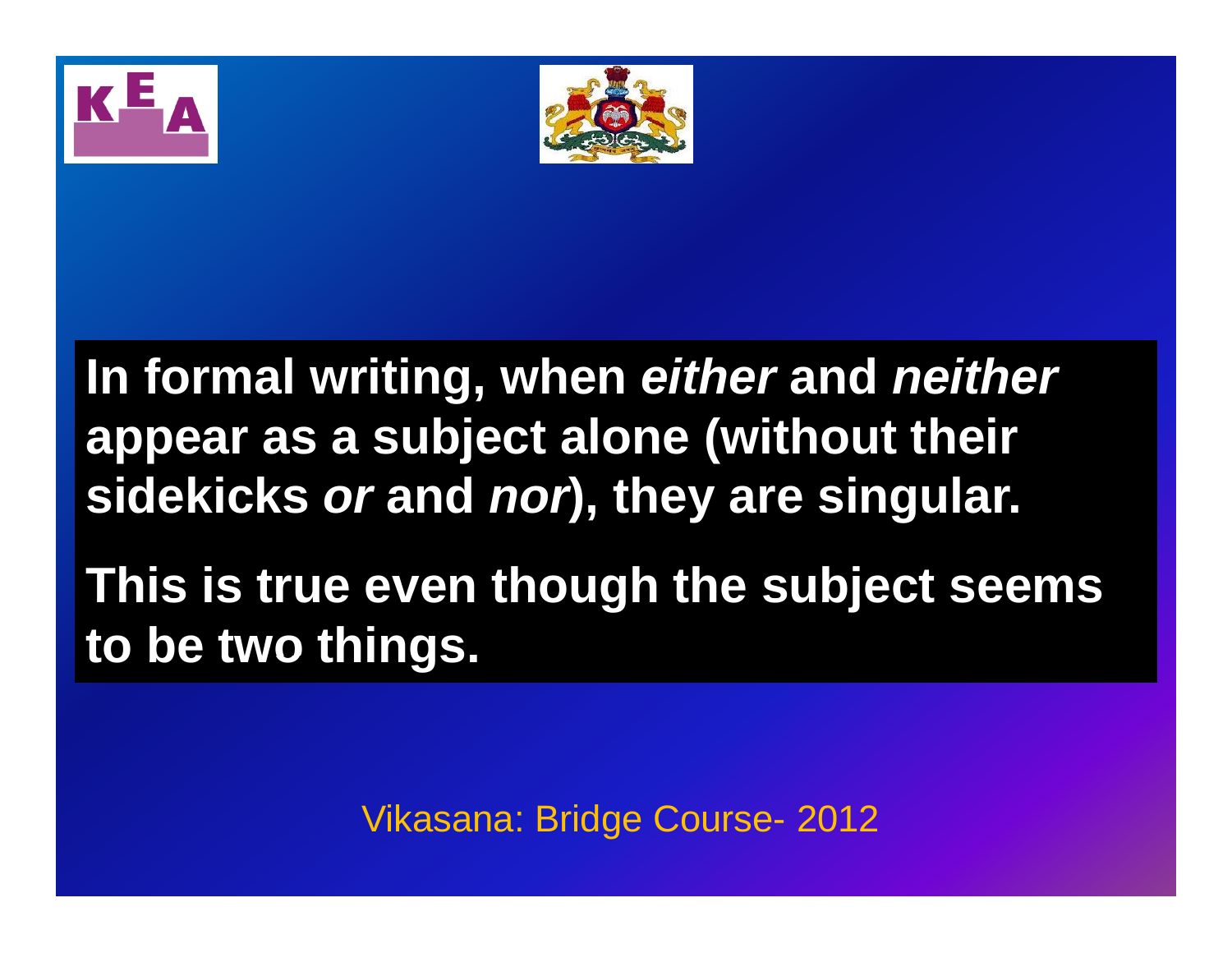



#### **Neither of these examples is good good.**

#### **The department will lend me the office vehicle or compensate me for travel expenses. Either is fine is with me.**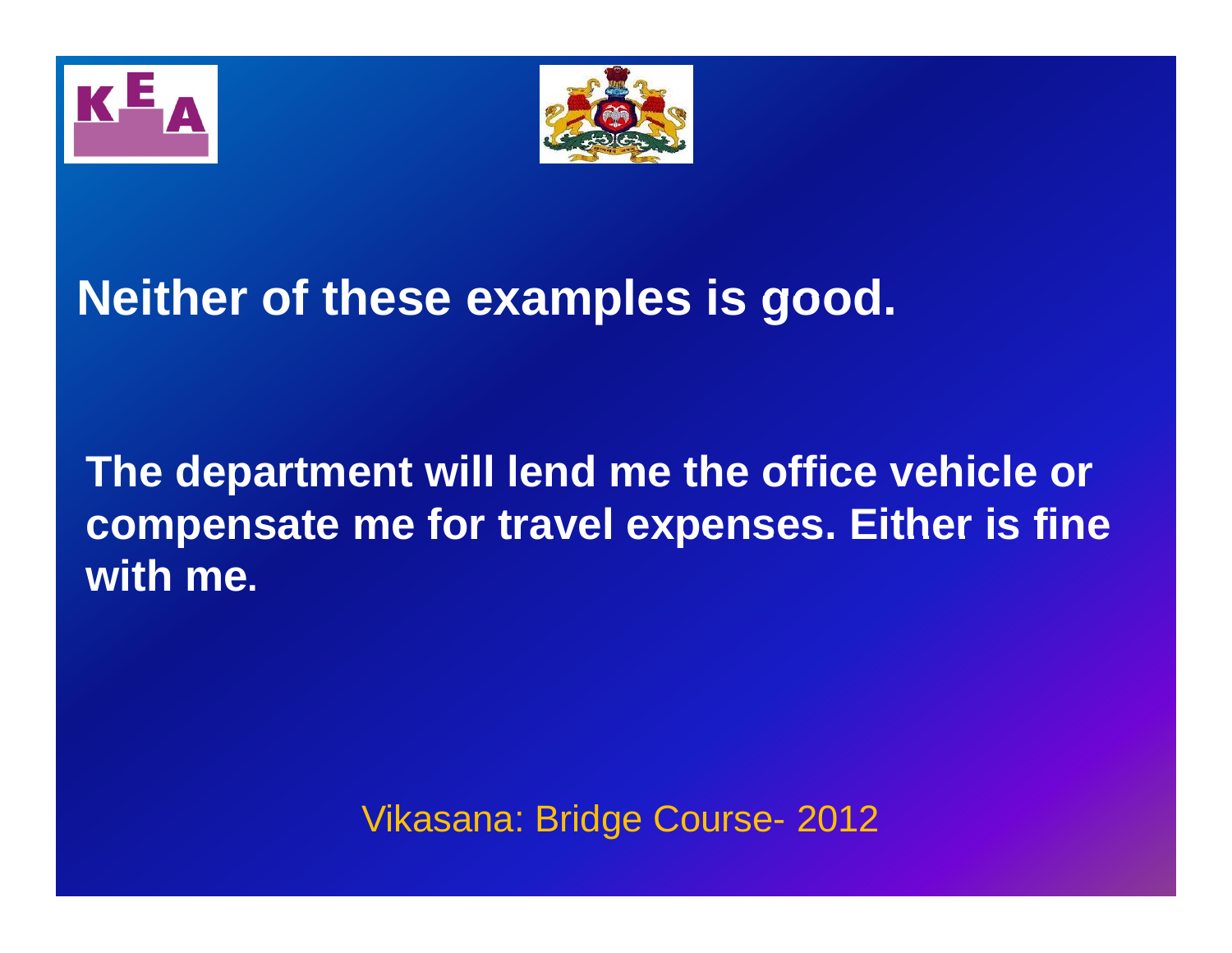



## **When** *either* **...or;***neither...nor or not* **act as correlative conjunctions,**

**the subject that is closer to the verb closer determines the number (singular or plural form) of the verb verb.**

**If one of the subjects is plural,then the plural subject is usually written last and the verb agrees with it.**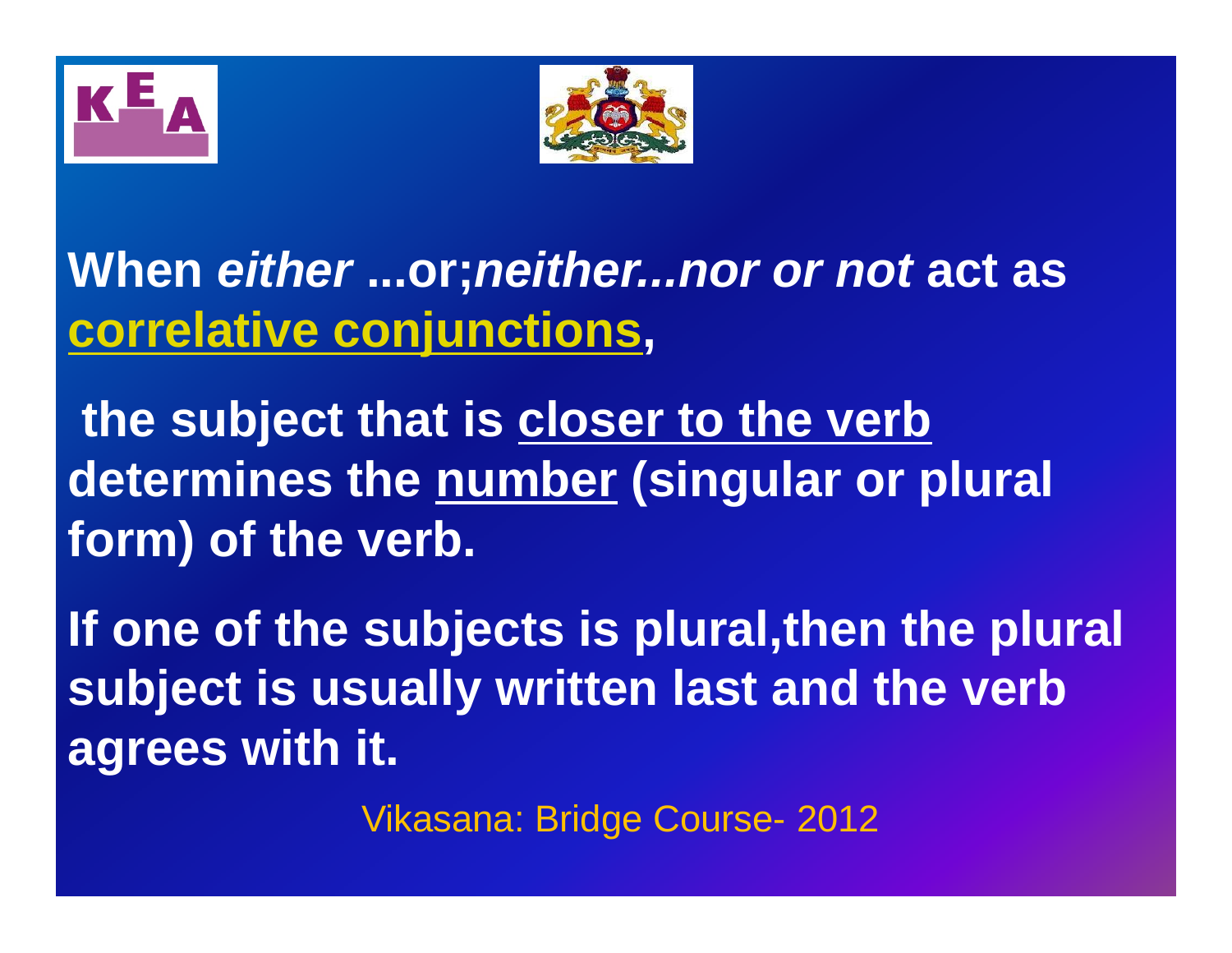



**Either the Principal or the lecturers have to be responsible for the annual celebration.**

**Either my brother or my sister has taken my book.**

**Has either the Principal or his staff been in touch with you you?**

**Not a tree nor a blade of grass is left after**  the drought. Vikasana: Bridge Course- 2012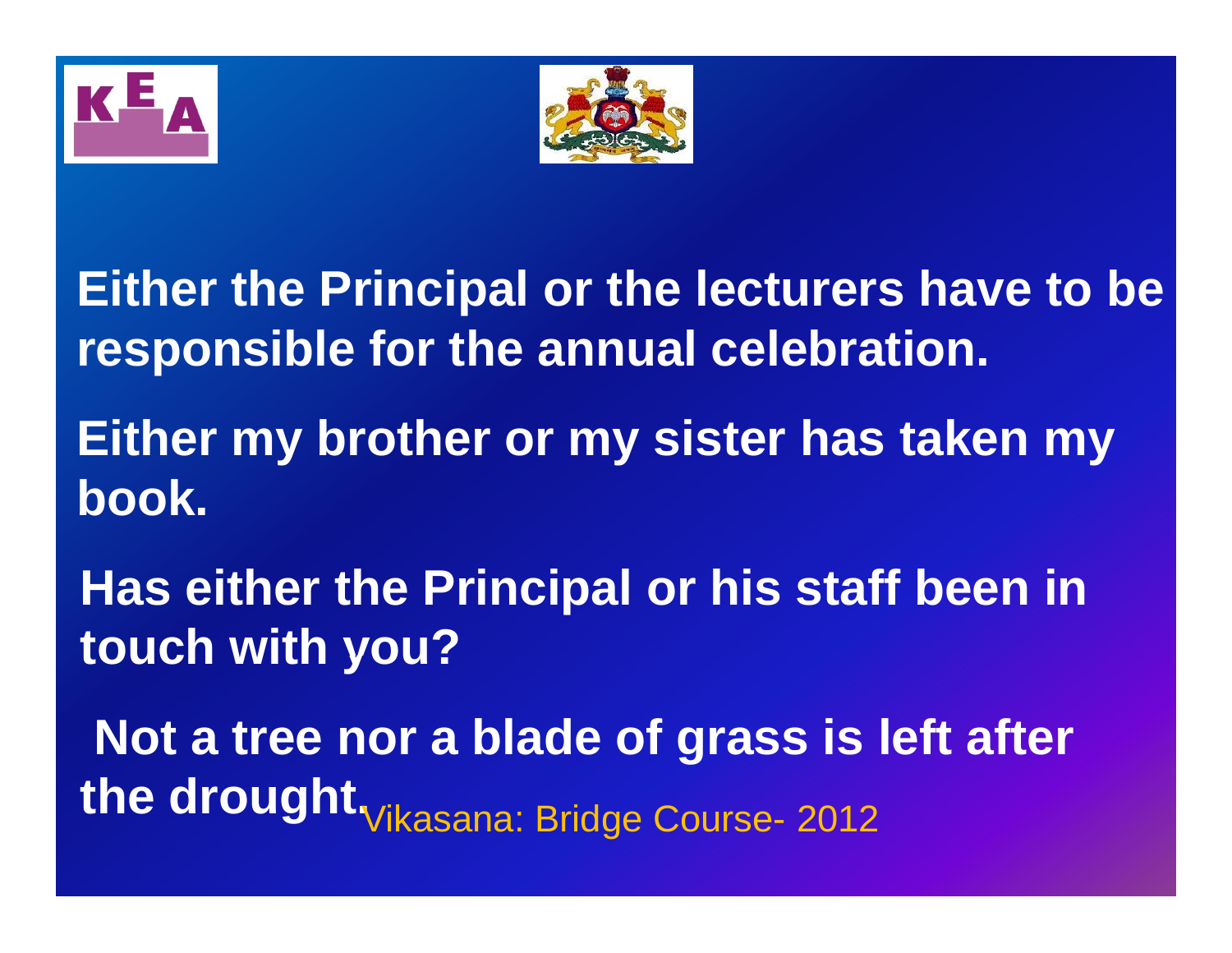



**When an expletive construction (***there is, there are, here is***, etc.) begins a sentence, the subject (which determines the number of the verb) comes after the verb.That is the verb agrees wi h h f ll i bj ith the following subject.**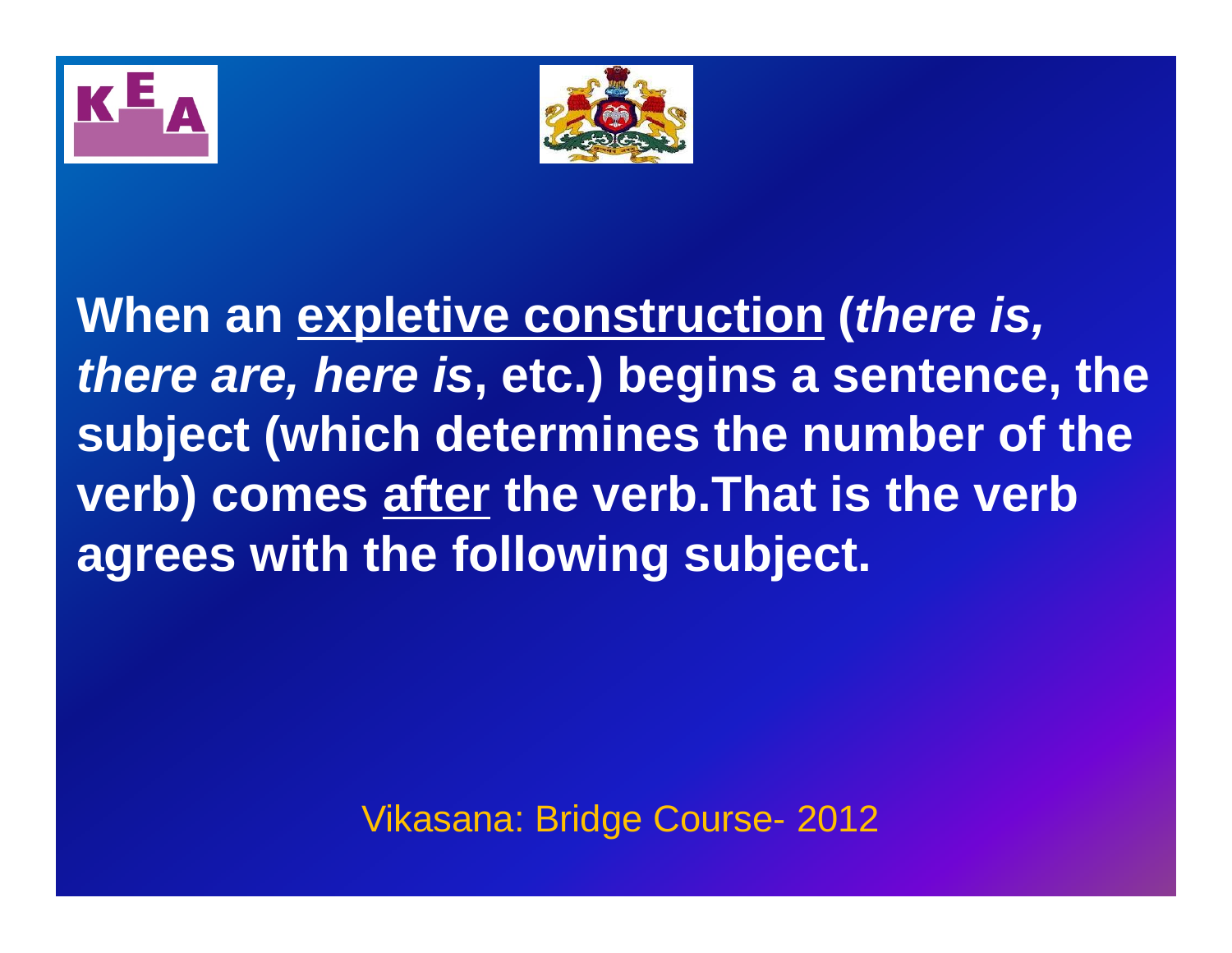



#### **There are many classrooms in that college college.**

**We were looking down the street when street —all of a sudden — here come Shamand his two sisters.**

**If the official team takes this attitude, there is very little latitude for negotiation.**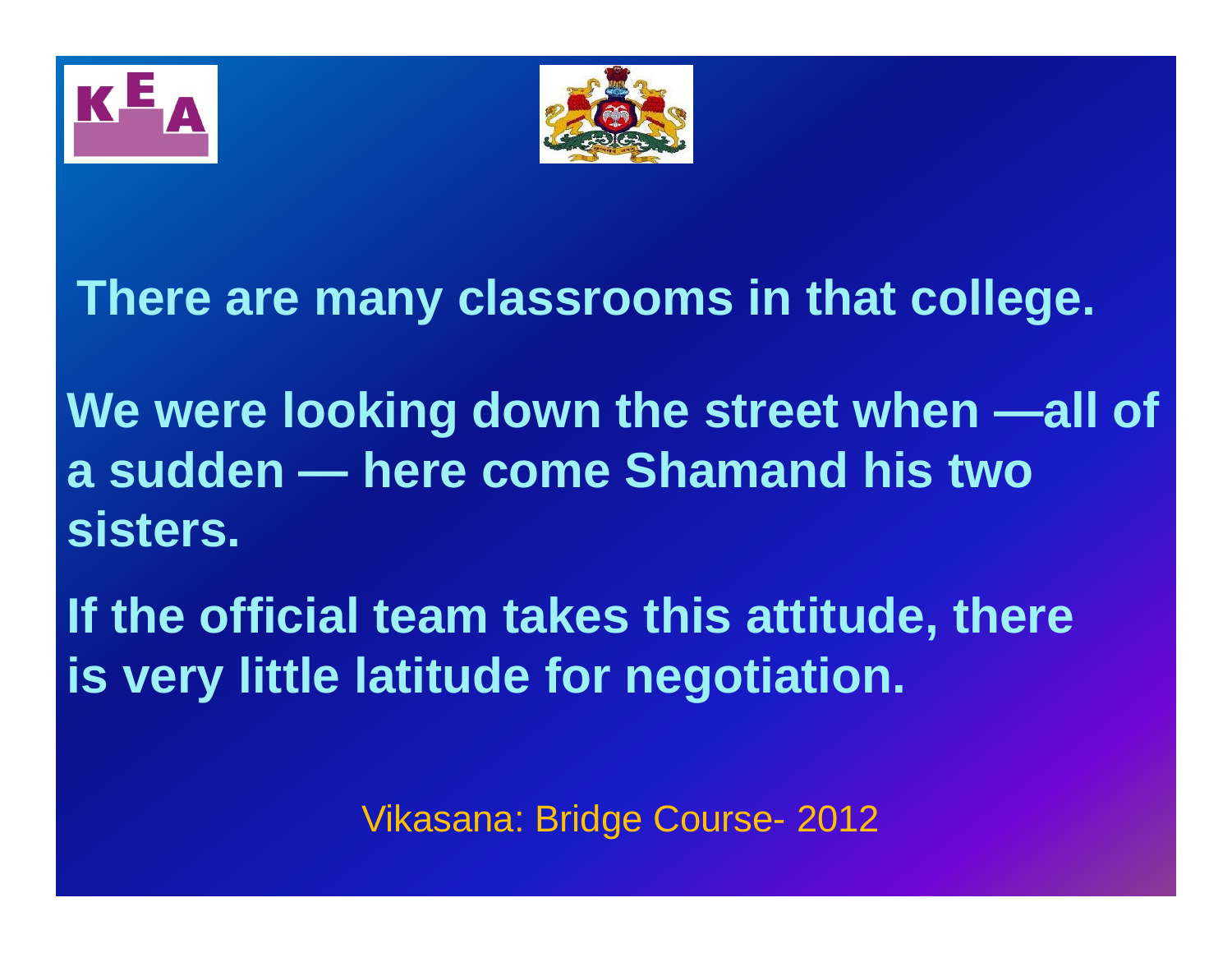



## SUBJECT - VERB AGREEMENT

**Be careful when lengthy or numerous modifying phrases come between the subject and its verb.**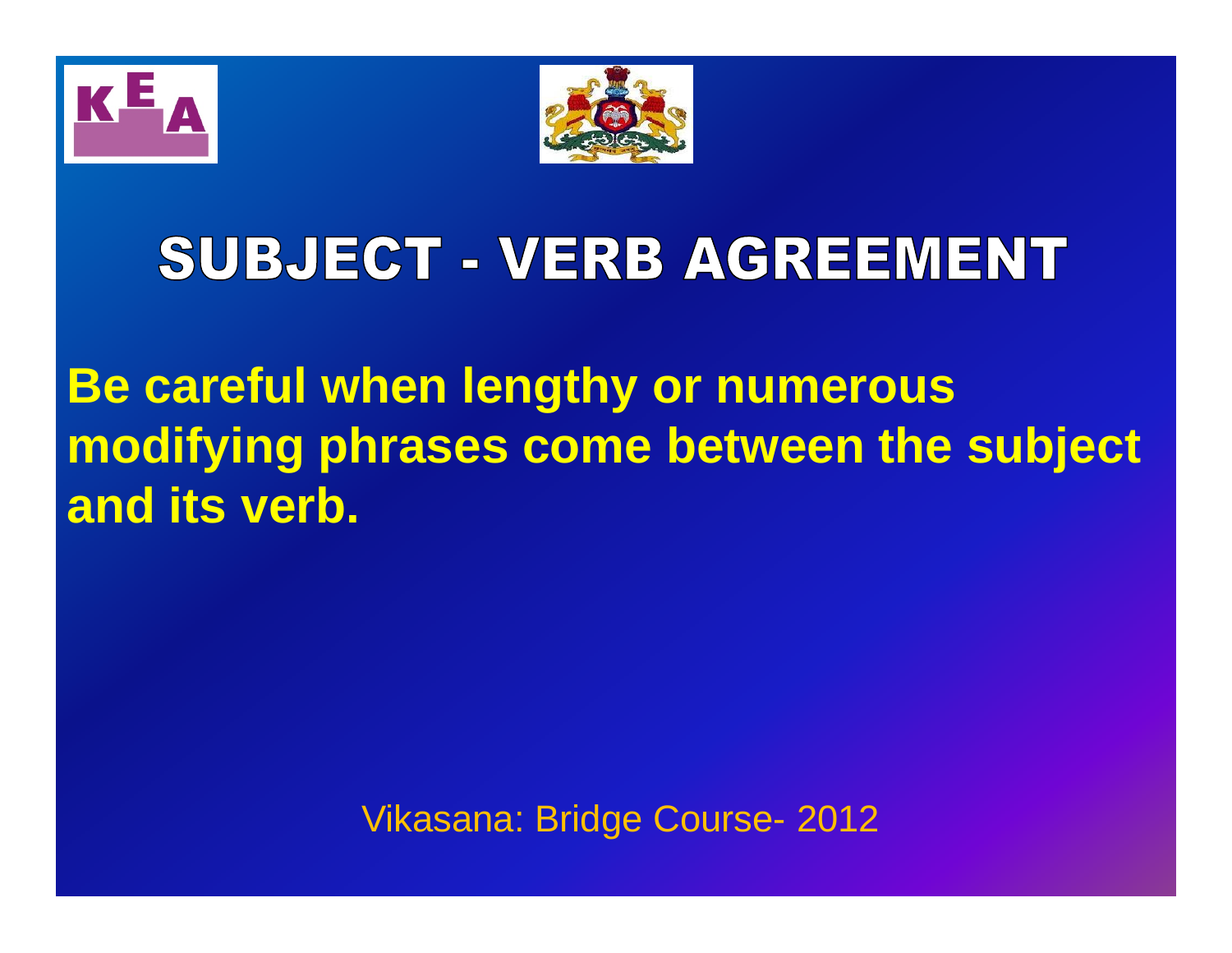



**Tim Berners-Lee, one of America's most prominent computer scientists and —as a founder of the World Wide Web Consortium one of the most important figures in the development of the Internet, has been working quietly at M.I.T. for many years.**

**The fact that the plural "scientists" and "figures" appear in this sentence has no effect on our choice of <sup>a</sup> singular verb choice verb, "has."**Vikasana: Bridge Course- <sup>2012</sup>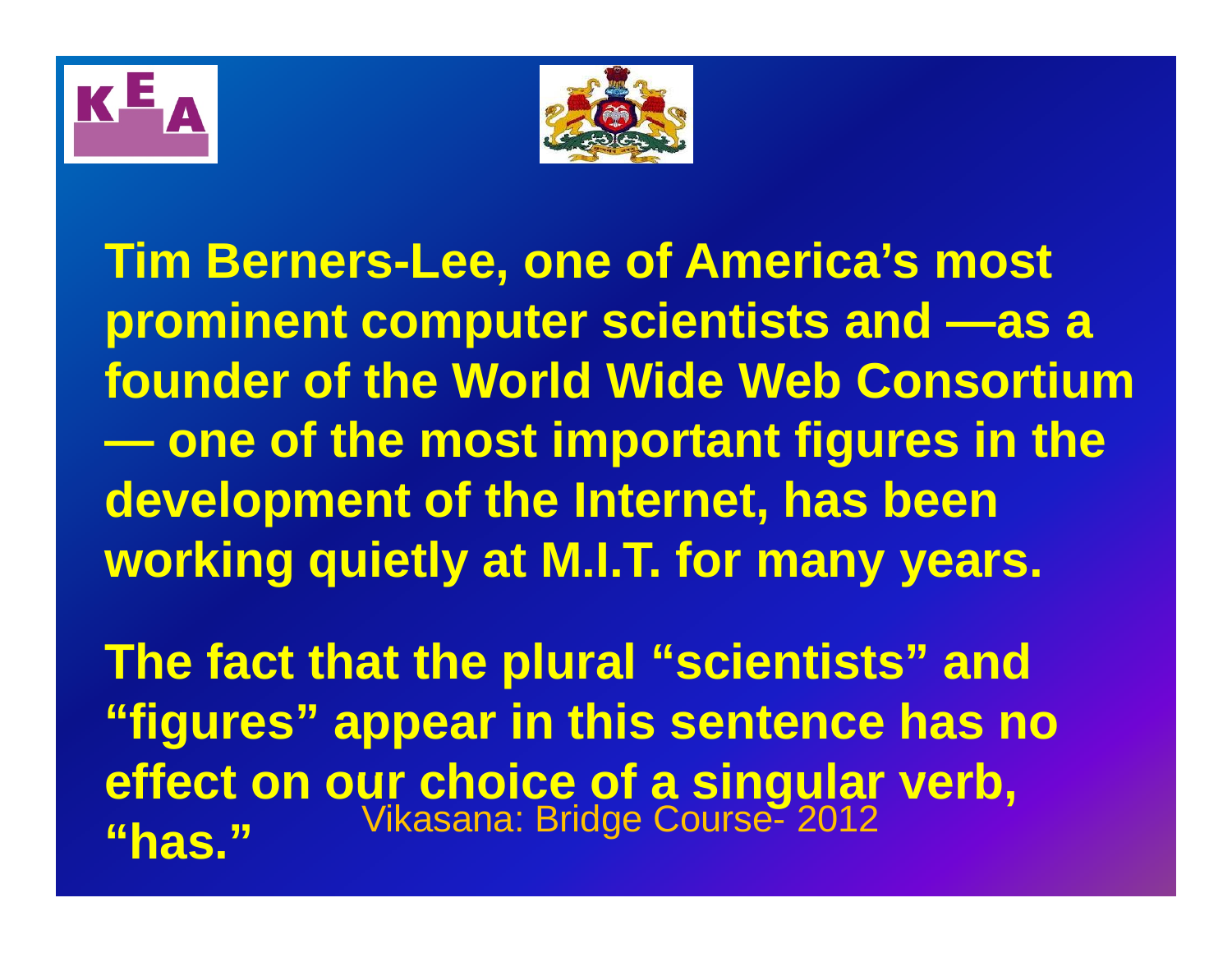



## **With "of phrases," try turning the sentence "inside-out" to find the right subject-verb combination.**

## **Karnataka is one of those states that HAVE/HAS adopted a state income tax.**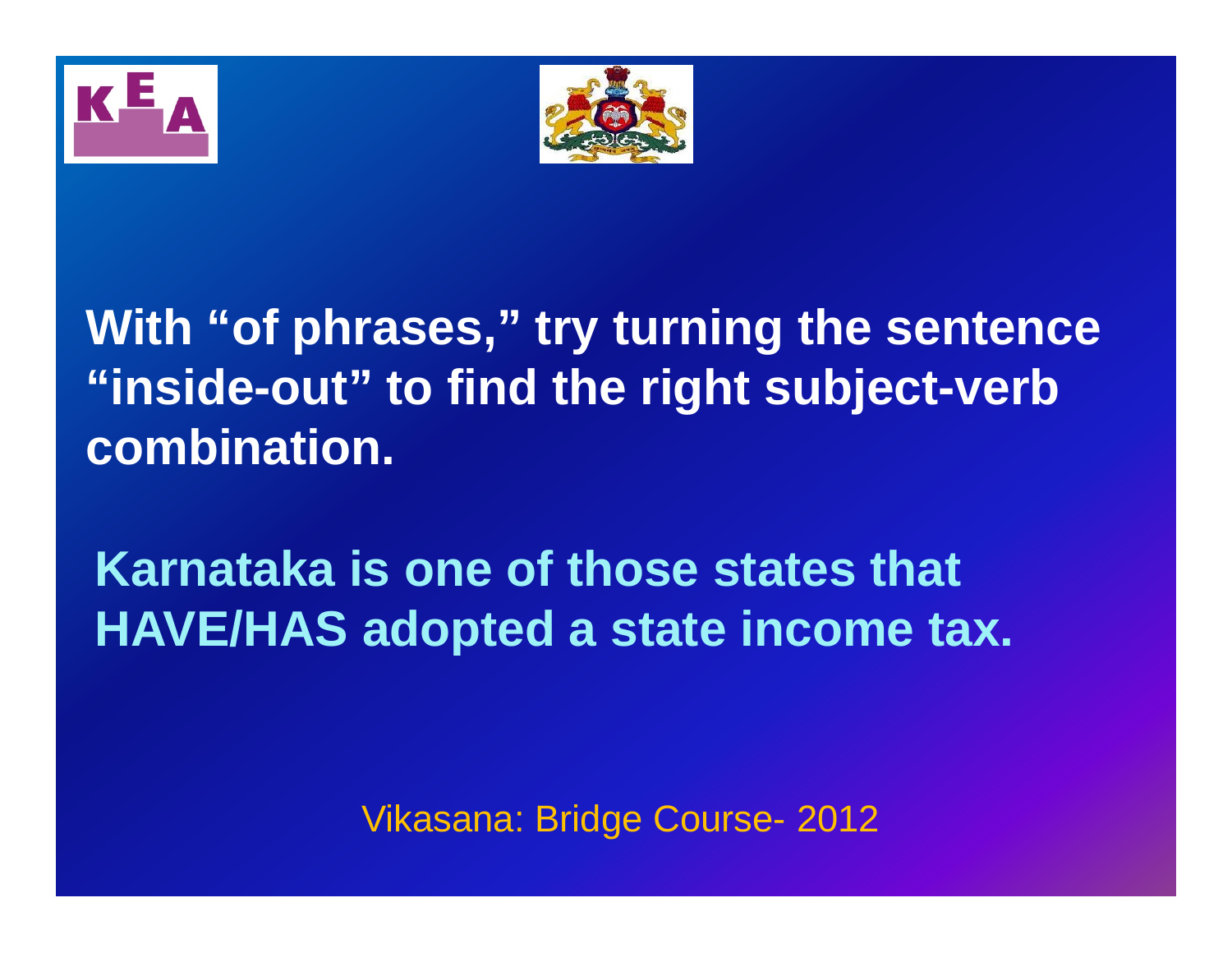



#### *Turn this around to . . .* **.**

**Of those states that have adopted a state income tax Karnataka is one tax, .**

**This makes it easy to figure out the verb verb that belongs in a relative clause .**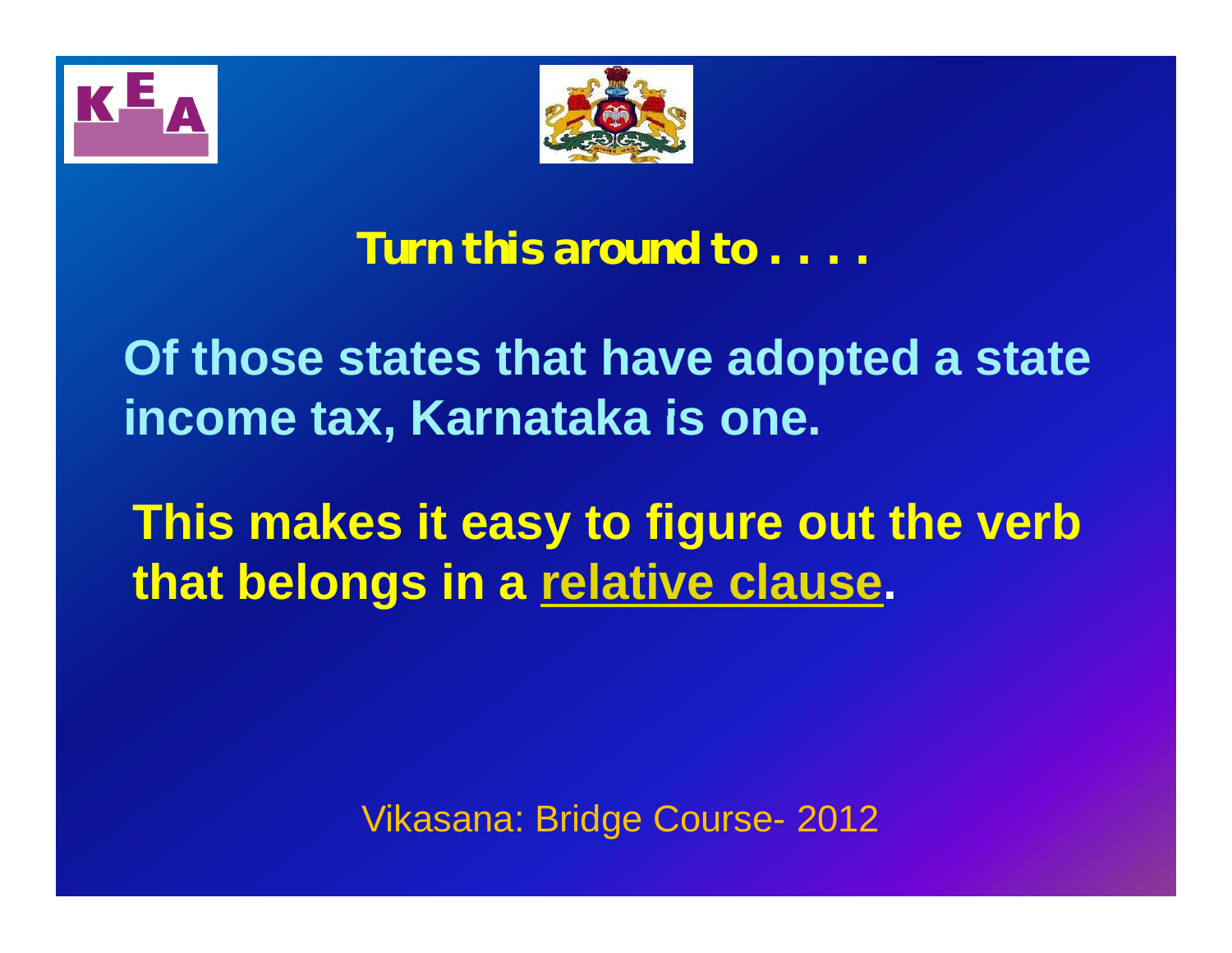



**Sample sentences from 1-4 avoid agreement problems in our own writing.**

**Sample sentence -1**

**Original : One of my friends have a fine collection of books. Problem : have a fine collectionRevised : One of my friends has a fine**  collection **of books.** Course- 2012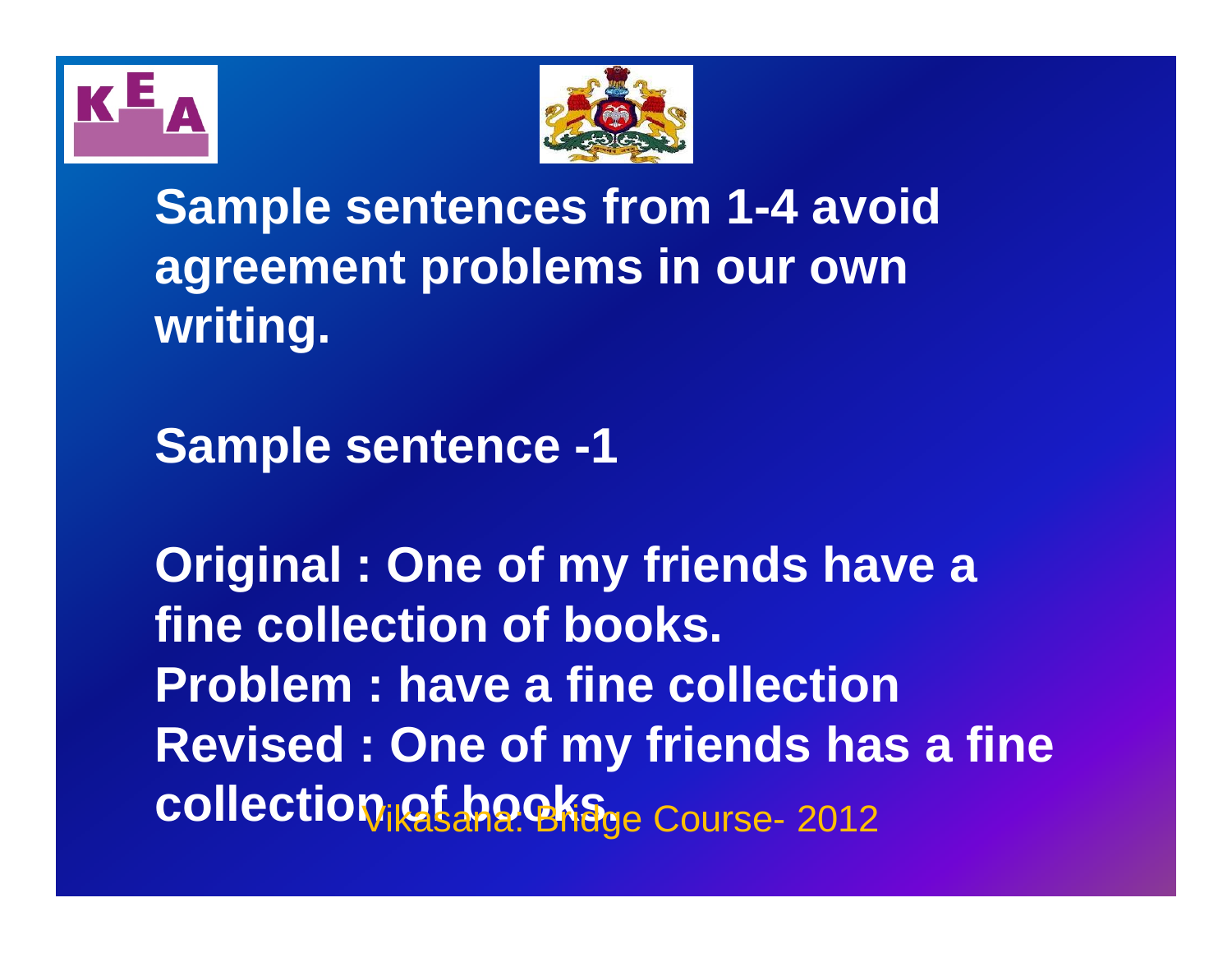



**Sample Sentence 2**

**Original : Neither of them have come today. Problem : have come** the contract of the contract of the contract of the contract of the contract of the contract of the contract of **Revised : Neither of them has come today .**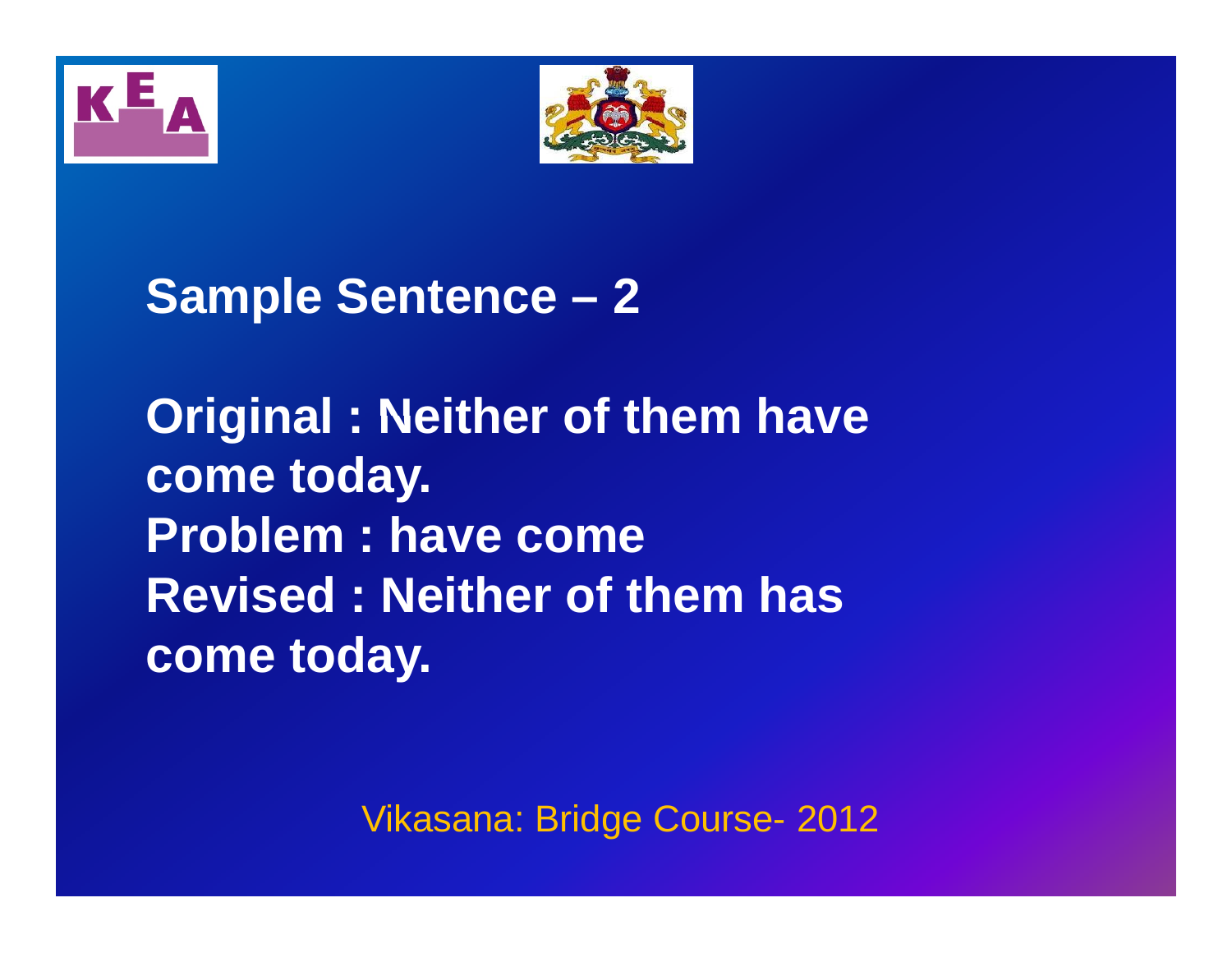

**Sample sentence ‐3**

**Original : Five hundred rupees are <sup>a</sup> large sum Problem: are a Revised : Five hundred rupees is <sup>a</sup> large sum. (Subject is considered as singular when it is money or distance)**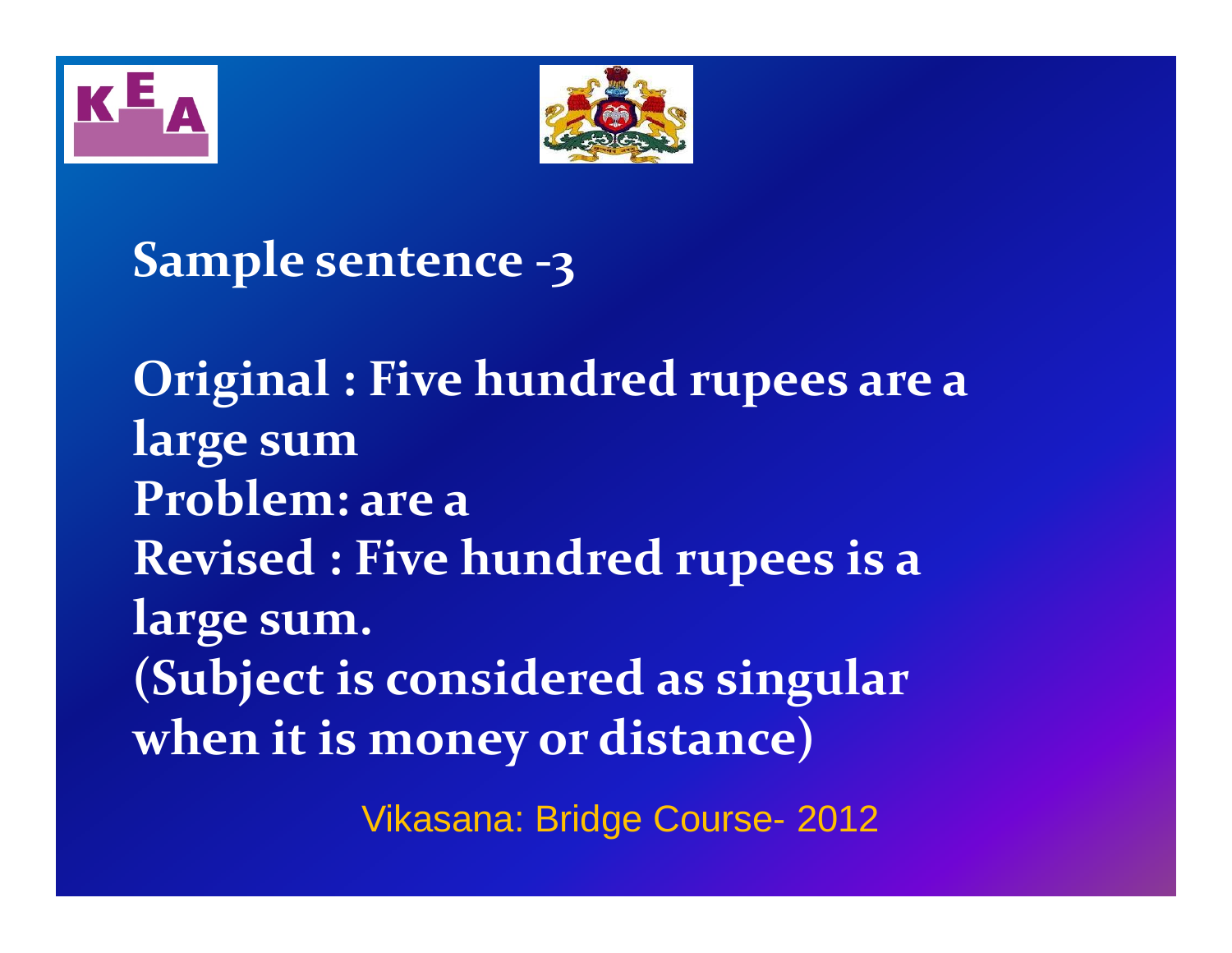



## **Sample Sentence 4**

**Original : Every boy and girl were ready for the occasion. Problem : were ready. Revised : Every boy and girl was ready for the occasion.**

Vikasana: Bridge Course- 2012